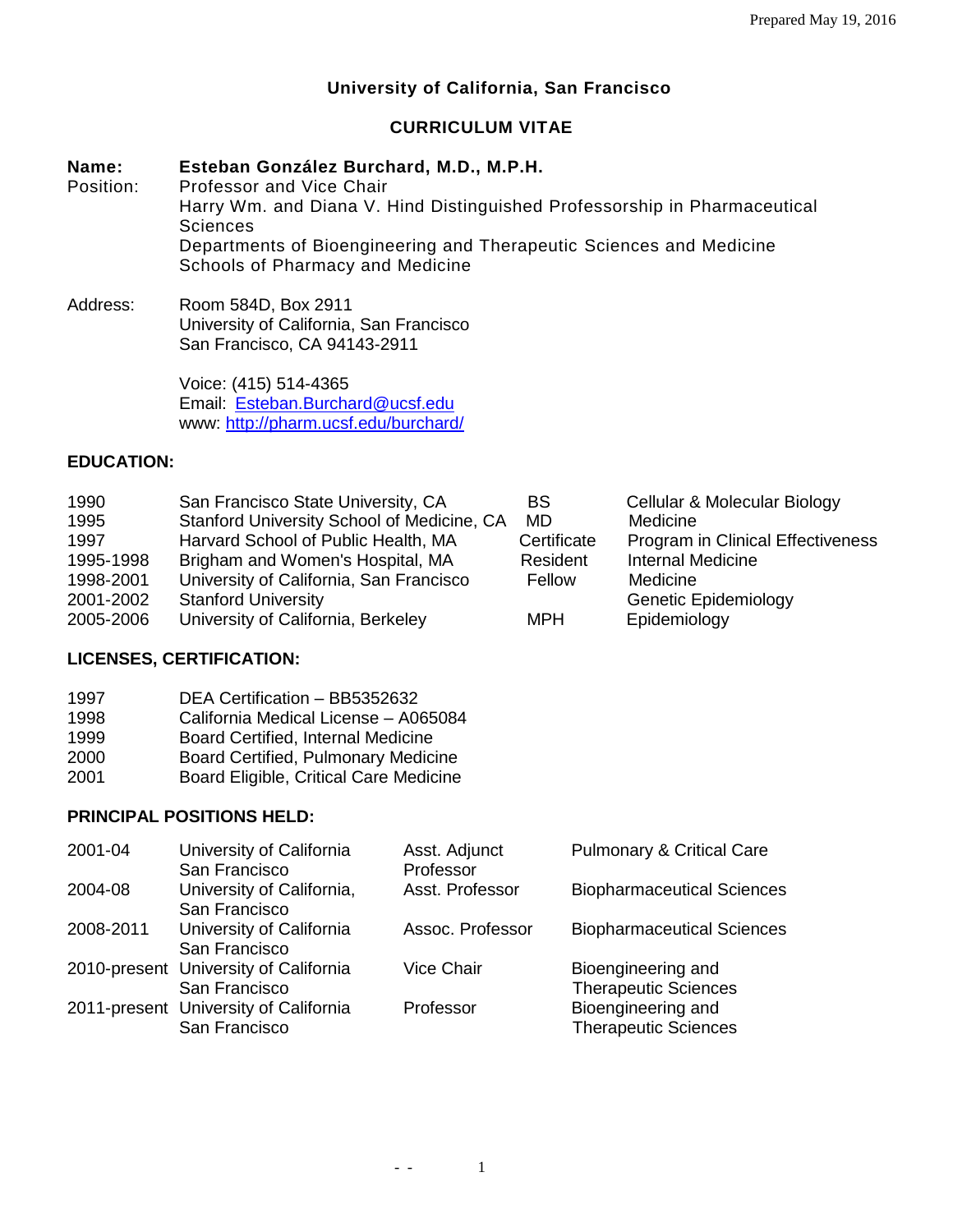# **OTHER POSITIONS HELD CONCURRENTLY:**

| 2001-present UCSF |                   | Director, UCSF Asthma Collaboratory                                             |
|-------------------|-------------------|---------------------------------------------------------------------------------|
| 2001-2010         | <b>UCSF</b>       | Director, DNA Bank Core Facility                                                |
| 2004-2008         | <b>UCSF</b>       | Associate Director, Clinical Pharmacology Training Program                      |
| 2007-2014         | Kaiser Permanente | Adjunct Investigator, Division of Research                                      |
| 2008-present UCSF |                   | Director, Clinical Pharmacology Training Program T32                            |
| 2008-present UCSF |                   | Director, Center for Genes, Environments & Health                               |
| 2010-present UCSF |                   | Co-Director, UCSF Career Development Program in Omics of<br>Lung Diseases (K12) |

#### **HONORS AND AWARDS:**

- 1988, 1989 NCAA Div. II Academic All-American Honors, Wrestling
- 1990 Stanford Medical Scholar
- 1991 Pfeiffer Research Scholar
- 1992-93 National Hispanic Scholarship Fund
- 1992-93 National Medical Association Fellowship
- 2005-10 Robert Wood Johnson Amos Medical Faculty Development Scholar
- 2009 American Society of Clinical Investigators
- 2009 Guest Speaker, Tavis Smiley Show
- 2010 Guest Speaker, NPR's Science Friday, hosted by Ira Flatow
- 2011 Athletic Hall of Fame, San Francisco State University
- 2013 Harry Wm. and Diana V. Hind Distinguished Professor in Pharmaceutical Sciences II
- 2013 American Museum of Natural History (AMNH) Documentary on Esteban Burchard and his research. This documentary will be exhibited at the AMNH for two years and distributed to all U.S. public high schools.
- 2013 Guest Speaker, Smithsonian Institution National Museum of Natural History (NMNH)
- 2014 UCSF Medal. The UCSF Medal is UCSF's most prestigious award, given to individuals who have made outstanding personal contributions in the areas associated with the University's mission, goals and values.
- 2015 National Academy of Sciences, Engineering and Medicine, Committee on Incorporating 21<sup>st</sup> Century Science into Risk-Based Evaluations
- 2015 Precision Medicine Initiative, Advisory Committee to the Director
- 2016 Innovations in Health Equality Lifetime Achievement Award

# **KEYWORDS/ AREAS OF INTEREST:**

Asthma, Pharmacogenetics, Admixture, Population Genetics, Race/Ethnicity and Genetics, Pulmonary & Critical Care Medicine, Underserved Populations, Minority Recruitment

# **PROFESSIONAL ACTIVITIES**

SUMMARY OF CLINICAL ACTIVITIES

Attending Physician, Pulmonary Consult Service, San Francisco General Hospital

## **PROFESSIONAL ORGANIZATIONS:**

#### **Memberships**

- 1998 California Thoracic Society
- 1998 American Thoracic Society
- 1998 American College of Chest Physicians
- 1995 American College of Physicians
- 2001 American Society of Human Genetics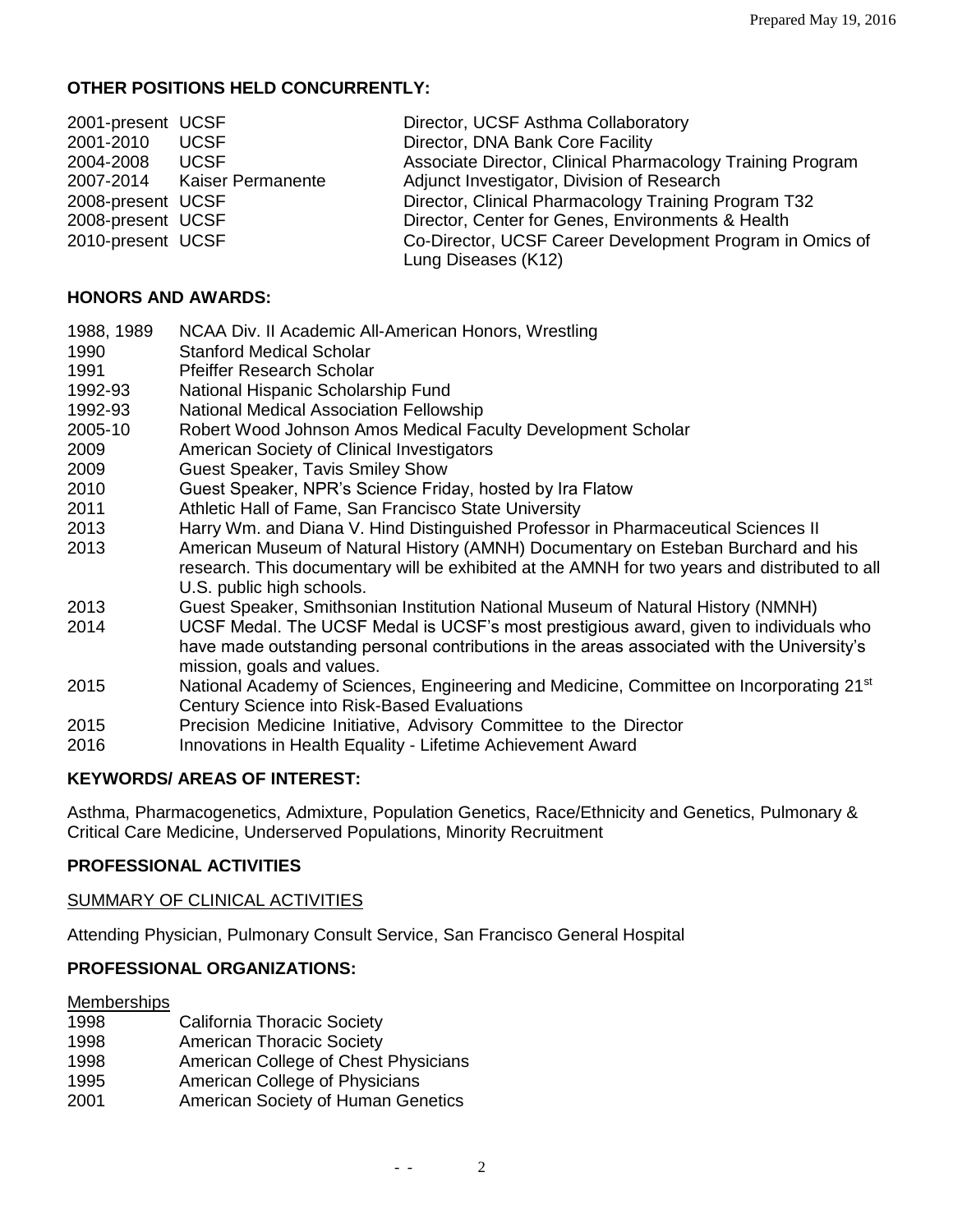#### 2004 National Medical Association

2004 American Society for Clinical Pharmacology and Therapeutics

#### **SERVICE TO PROFESSIONAL PUBLICATIONS:**

#### **Reviewer:**

- 2001-present New England Journal of Medicine
- 2001-present Journal of the American Medical Association
- 2001-present American Journal of Human Genetics
- 2001-present Nature Genetics
- 2001-present Pediatrics
- 2001-present American Journal of Respiratory and Critical Care Medicine
- 2001-present Genes and Immunity
- 2001-present European Respiratory Journal
- 2001-present Human Genetics
- 2001-present Journal of Allergy and Clinical Immunology
- 2001-present Chest
- 2001-present Journal of the National Medical Association

## **INVITED PRESENTATIONS:**

#### INTERNATIONAL

- 2010 Puerto Rico U.S. Food and Drug Administration. First Latin American Conference on Pharmacogenetics, Invited Speaker
- 2010 Taiwan Academica Sinica, Invited Speaker
- 2014 Imperial College, London, England
- 2014 University of Laguna, Canary Islands, Spain
- 2015 India Genomics, Hyderabad, India
- 2015 Precision Medicine Peru, Lima, Peru

#### **NATIONAL**

- 2010 American Society of Human Genetics, Invited Speaker
- 2011 University of Pennsylvania, Pulmonary Grand Rounds
- 2011 University of Puerto Rico, Medical Grand Rounds
- 2011 American Thoracic Society
- 2011 Key Note Speaker, UCLA Department of Genetics Retreat
- 2011 Society for the Advancement of Chicanos & Native Americans (SACNAS), Invited Speaker
- 2012 University of Miami, Invited Speaker
- 2012 Pharmacogenetic Research Network
- 2012 California Asthma Summit
- 2013 Harvard's Brigham and Women's Hospital, Asthma Grand Rounds
- 2014 American Thoracic Society, International Meeting
- 2015 Medical Grand Rounds, UCLA Olive View, Invited Speaker
- 2015 Medical Grand Rounds, Chicago Memorial, Invited Speaker
- 2015 Exponential Medicine 2015 Conference, Invited Speaker
- 2016 American Thoracic Society

# REGIONAL AND OTHER INVITED PRESENTATIONS

- 2010 Grand Opening, Department of Bioengineering & Therapeutic Sciences, Invited Speaker
- 2010 Stanford University Department of Medicine Retreat, Keynote Speaker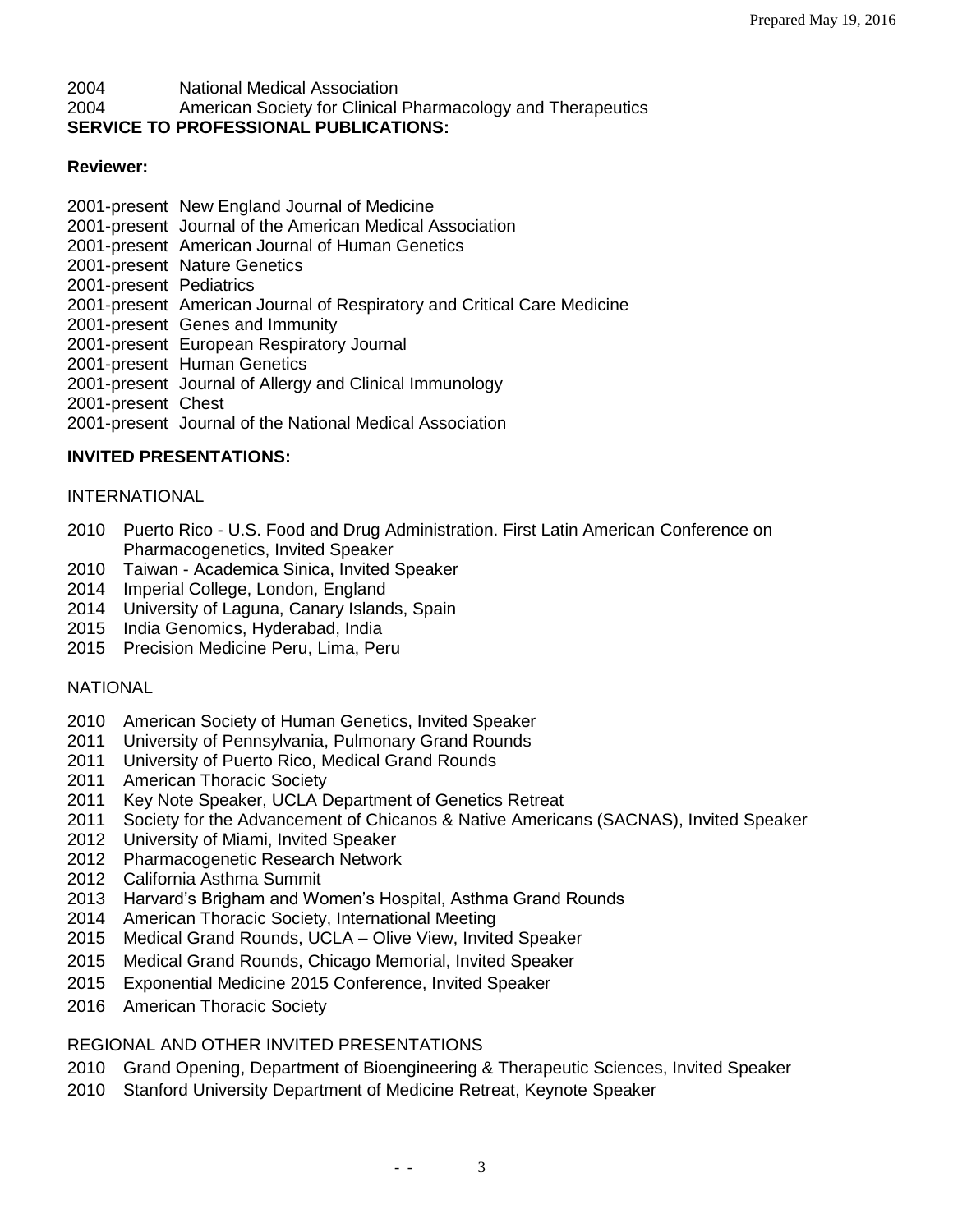- 2010 San Francisco State University Alumni Day, Invited Speaker
- 2011 Medical Grand Rounds, UCSF, Invited Speaker
- 2011 Genentech Invited Speaker
- 2013 Genentech Invited Speaker
- 2014 University of San Francisco, Symposium on Race & Genetics
- 2015 Stanford University Medical School Alumni Reunion, Invited Speaker
- 2015 Genentech, Invited Speaker
- 2015 Dreamforce 2015 Health Disparities, Invited Speaker
- 2015 University of California, San Francisco Otolaryngology Conference, Invited Speaker

#### **GOVERNMENT AND OTHER PROFESSIONAL SERVICE:**

| 2004         | <b>NIH</b>     | Ad Hoc Advisor: NIHNIGMS: Committee on Race &<br>Genetics                                                               |
|--------------|----------------|-------------------------------------------------------------------------------------------------------------------------|
| 2004         | <b>NIH</b>     | Ad Hoc Advisor: NIH/NCI/NIGMS/NHGRI Latino<br><b>Genetics Community Consultation Network</b>                            |
| 2004-05      | Amer. Thoracic | Advisor: Environment and Occupational Health                                                                            |
|              | Society        | Assembly                                                                                                                |
| 2004-present | NIH.           | Ad Hoc Reviewer, NIH/NCI                                                                                                |
| 2004-present | <b>NIH</b>     | Ad Hoc Reviewer, NIH/NHLBI                                                                                              |
| 2005         | NIH.           | Ad Hoc Advisor: NIH/NCI: Committee on Admixture                                                                         |
|              |                | and Latino Populations                                                                                                  |
| 2007         | NIH.           | Observational Study Monitoring Board (OSMB) for the<br>Hispanic Community Health Study - Study of Latinos<br>(HCHS-SOL) |
| 2009-present | <b>NIH</b>     | Study Section Member, Genetics of Health & Disease                                                                      |
| 2013-present | Amer. Thoracic | <b>Health Equity Committee</b>                                                                                          |
|              | Society        |                                                                                                                         |
| 2015         | <b>NIH</b>     | Advisor to the NIH Deputy Director, President Obama's Precision<br>Medicine Initiative                                  |
| 2015         | <b>NIH</b>     | Advisor, National Academy of Sciences, Board on Environmental<br><b>Studies and Toxicology</b>                          |

## **UNIVERSITY AND PUBLIC SERVICE**

## **UNIVERSITY SERVICE:**

UCSF CAMPUS-WIDE: 2003-05 Chancellor's Advisory Committee on Diversity

#### SCHOOL OF PHARMACY:

2005-present School of Pharmacy Diversity Task Force

## DEPARTMENTAL SERVICE:

2006-present Member, Selection Committee for UCSF Pharmaceutical Sciences and Pharmacogenetics (PSPG) Graduate Student Program

- 2009 Faculty Search Committee, UCSF Cardiovascular Research Institute (CVRI)
- 2009 Faculty Search Committee, UCSF Department of Epidemiology & Biostatistics
- 2009 Chair, Faculty Search Committee, Bioengineering & Therapeutic Sciences (BTS)
- 2014 Chair, Faculty Council, School of Pharmacy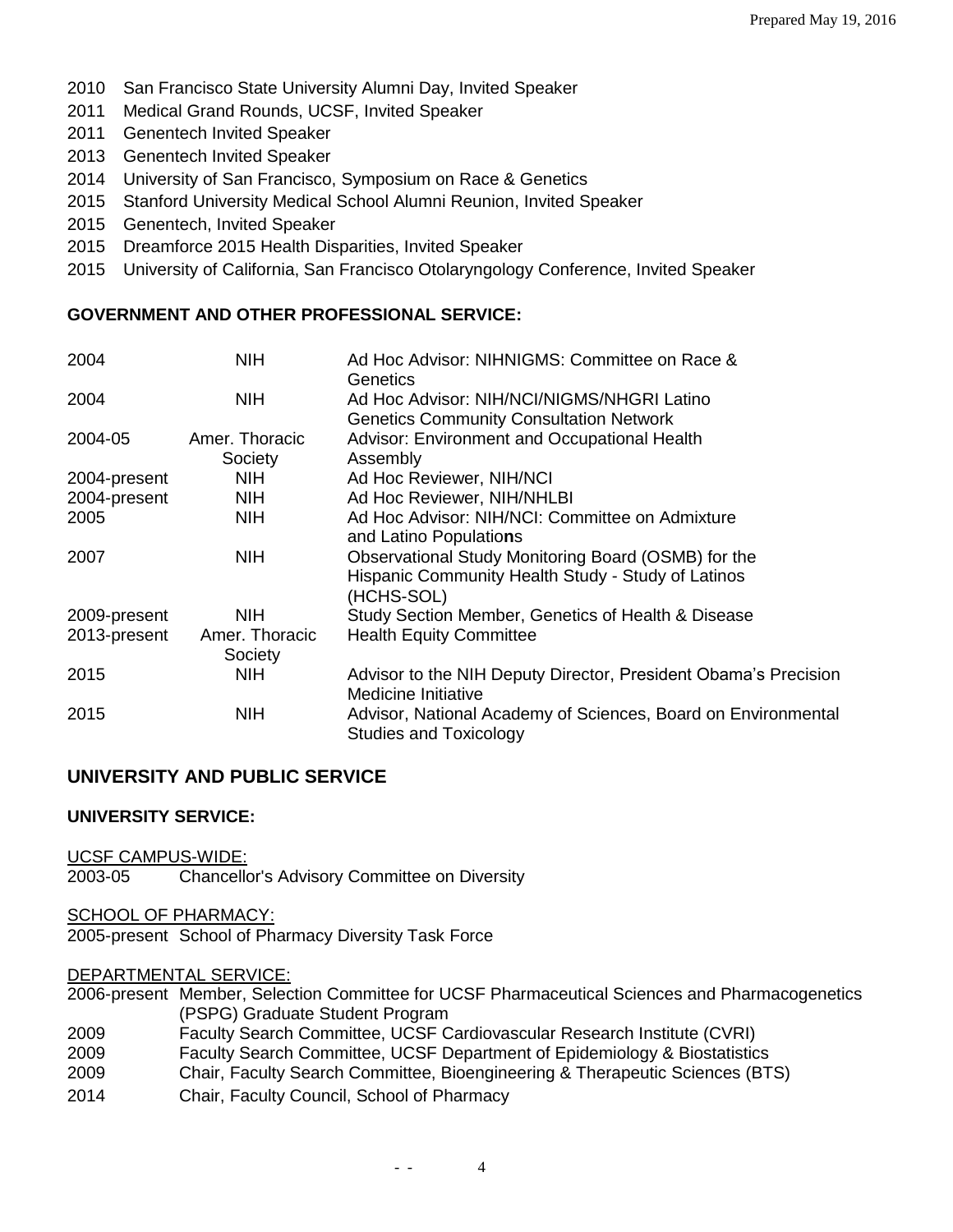# **PUBLIC SERVICE:**

- 1991-1993 Minority Student Recruiter, Stanford University School of Medicine
- 1991-1993 Graduate Student Council Member, El Centro Chicano de Stanford
- 1991-1993 President and Vice President, Stanford Raza Medical Association '92-'93, '91-'92, respectively
- 1992-1993 Founder, Stanford Raza Medical Association High School Tutorial Program
- 1992-1995 Committee on Admissions, Stanford University School of Medicine, Minority Admission's Advisory Panel, Member
- 1993-1995 Assistant Team Physician, Stanford University Wrestling Team.
- 1994-1995 Instructor Student Rounds
- 1995-1997 Founder: Jamaica Plain Scholars, Jamaica Plain, MA
- 1995-1998 Host Family house minority undergraduate students, medical students, and physicians at Stanford University Medical Center, Stanford University School of Medicine and Brigham and Women's Hospital, Boston
- 1995-1998 Medical Student Advisor Harvard Medical School
- 1995-1998 House Staff Selection Committee, Brigham and Women's Hospital, Member
- 1995-1998 Presidential Oversight Committee on Diversity, Brigham and Women's Hospital, Member
- 1998-2000 UCSF Department of Medicine Diversity Task Force, Member
- 1999-present SF Unified School District, Volunteer Speaker
- 2000-present UCSF Department of Medicine Residency Program House-staff Selection Committee Member
- 2002-present UCSF Division of Pulmonary and Critical Care Fellowship Selection Committee Member
- 2009-2013 Wrestling Coach (Volunteer), Athenian High School

# SUMMARY OF SERVICE ACTIVITIES

I have been very active in promoting the scientific benefits of including racially-diverse populations in clinical and biomedical research. I have been active in diversifying the clinical and biomedical work force. Part of my goal is to speak publicly about my science and my personal journey.

# **TEACHING AND MENTORING**

FORMAL SCHEDULED CLASSES FOR UCSF STUDENTS:

| Qtr    | Academic     | Course No. Title                     | Teaching   | <b>Units</b>   | <b>Class</b> |
|--------|--------------|--------------------------------------|------------|----------------|--------------|
|        | Year         |                                      | Contributi |                | <b>Size</b>  |
|        |              |                                      | on.        |                |              |
| Winter | 1999-2012    | IDS 102AB, Organ Block               | Lecturer   | 10             | 142          |
| Spring | 2004-present | PSPG245C/BTS 135, Principles of      | Lecturer   | 2              | 20           |
|        |              | Pharmacogenomics                     |            |                |              |
| Spring | 2004-present | BPS 134, Study Designs               | Lecturer   | 2              | 8            |
| Spring | 2004-present | BTS 115, Genetics & Pharmacogenetics | Lecturer   | 10             | 122          |
| Fall   | 2006-present | Med 140.22, Therapeutics             | Lecturer   | $\overline{2}$ | 20           |
| Fall   | 2011-present | Genetics                             | Lecturer   | $\overline{2}$ | 122          |

# FEATURED SCHEDULED CLASSES FOR UC BERKELEY STUDENTS:

| Qtr    | Academic  | Course No. Title                         | Teaching     | Jnits | <b>Class</b> |
|--------|-----------|------------------------------------------|--------------|-------|--------------|
|        | Year      |                                          | Contribution |       | Size         |
| Winter | 2004-2008 | PH295, Special Topics in Human           | Lecturer     |       | 25           |
|        |           | <b>Genetics and Genetic Epidemiology</b> |              |       |              |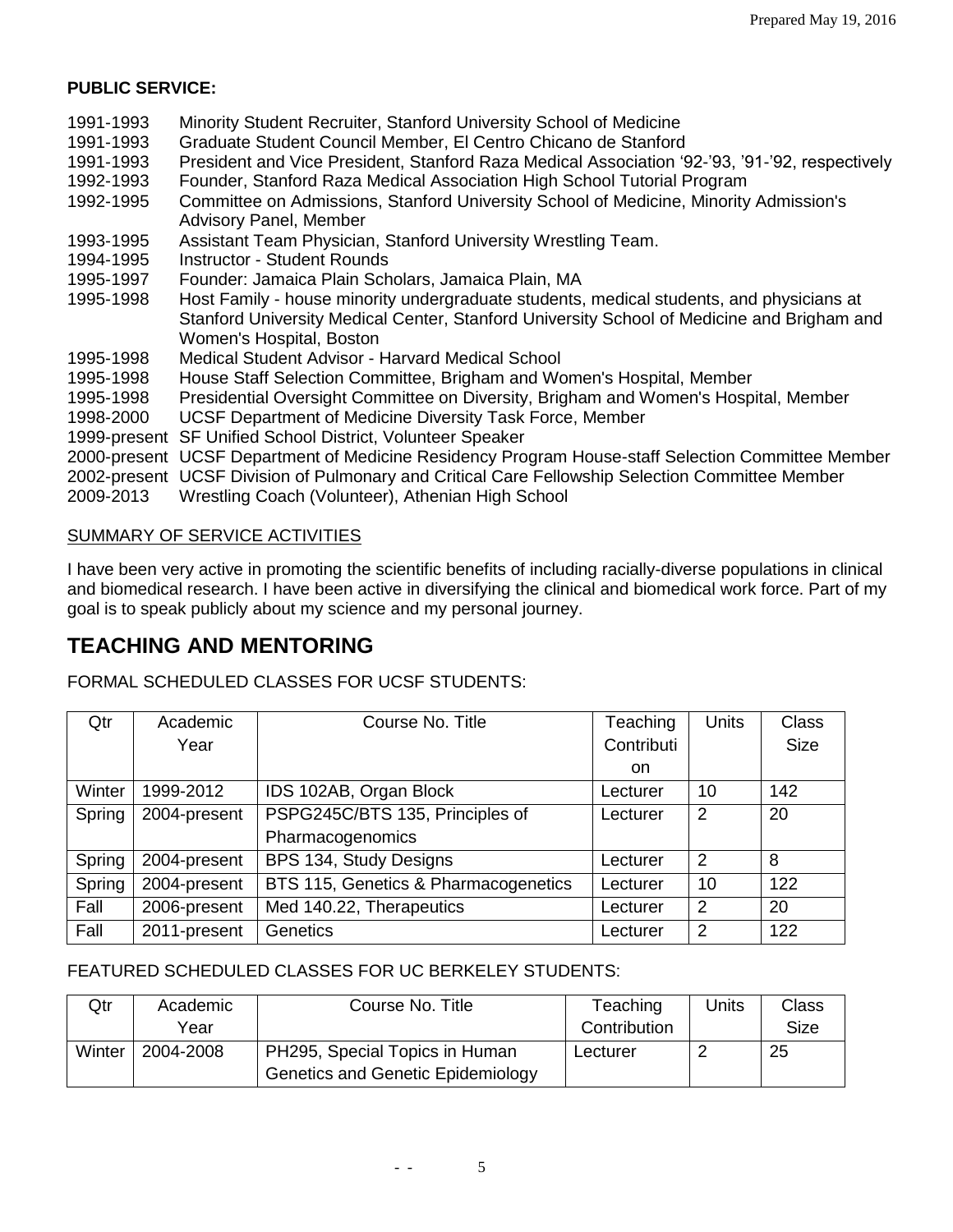| <b>Dates</b> | <b>Name</b>            | <b>Program or School</b>       | <b>Role</b>                  | <b>Current Position</b>                                              |
|--------------|------------------------|--------------------------------|------------------------------|----------------------------------------------------------------------|
| 2001-2003    | Stacy Ly               | <b>Medical Student</b>         | Research Year Advisor        | Physician, University<br>California, Davis                           |
| 2003-2005    | Keyan Salari           | <b>Medical Student</b>         | Research Year Advisor        | Urology Resident,<br><b>Harvard Medical</b>                          |
| 2004-2006    | Mariam Naqvi           | <b>Medical Student</b>         | Research Year Advisor        | <b>OBGYN Stanford</b><br>University                                  |
| 2004-2006    | <b>Natalie Battle</b>  | Medical Student, III           | Research Year Advisor        | Internal Medicine,<br><b>Washington University</b>                   |
| 2004-2008    | Max Seibold            | BMS, grad student              | <b>PhD Mentor</b>            | Asst. Prof., National<br>Jewish Health Center                        |
| 2006-2008    | Anthony De Giacomo     | Medical Student, III           | Research Year Advisor        | Orthopedic Surgeon,<br><b>Boston University</b>                      |
| 2009         | Vanessa Aguilera       | UCSF SRTP,<br>Graduate Student | Research Year Advisor        | Sr. Manager, Quality<br>Improvement & Risk<br>Management, Industry   |
| 2006-2012    | <b>Katherine Drake</b> | BMS, graduate<br>student       | <b>PhD Mentor</b>            | Staff Scientist,<br><b>GENSIGNIA</b>                                 |
| 2009-2013    | Chris Gignoux          | BMS, graduate<br>student       | <b>PhD Mentor</b>            | Post-doctoral, Stanford                                              |
| 2011-2014    | Katherine Nishimura    | graduate student               | PhD Mentor                   | Post-doc, Fred<br><b>Hutchinson Cancer</b><br><b>Research Center</b> |
| 2013-2014    | Nicolás E. Barceló     | Medical Student, III           | <b>Research Year Advisor</b> | Medical Student IV,<br><b>UCSF</b>                                   |
| 2013-2015    | Melissa Spear          | BMS, graduate<br>student       | PhD Mentor                   | Graduate Student,<br><b>UCSF</b>                                     |

# PREDOCTORAL STUDENTS SUPERVISED OR MENTORED

# POSTDOCTORAL FELLOWS AND RESIDENTS DIRECTLY SUPERVISED OR MENTORED

| <b>Dates</b> | <b>Name</b>             | <b>Fellow</b>          | <b>Faculty Role</b>         | <b>Current Position</b>    |
|--------------|-------------------------|------------------------|-----------------------------|----------------------------|
| 2003-2004    | Natasha Coyle           | Post-Doc Researcher    | Research Advisor            | Research Scientist,        |
|              |                         |                        |                             | <b>Applied Bio Systems</b> |
| 2003-2006    | Hui Ju Tsai             | Post-Doc Researcher    | Research Advisor            | Asst. Prof., Taiwan        |
| 2005         | Yuhjung J. Tsai         | <b>Clinical Fellow</b> | Research Advisor            | <b>Clinical Practice</b>   |
| 2006-2008    | <b>Clarence Gillett</b> | Post-Doc Researcher    | Research Advisor            | Research Scientist,        |
|              |                         |                        |                             | Dow Chemical               |
| 2007-2010    | Marc Via                | Post-Doc Researcher    | Research Advisor            | Asst. Prof., University    |
|              |                         |                        |                             | of Barcelona               |
| 2007-2010    | Melinda Aldrich         | Post-Doc Researcher    | Research Advisor            | Asst. Prof., Vanderbilt    |
|              |                         |                        |                             | University                 |
| 2010-2012    | Sam Oh                  | Post-Doc Researcher    | <b>Research Supervision</b> | Research Asst, UCSF        |
| 2012-2014    | Maria Del Pino Yanes    | Post-Doc Researcher    | Research Advisor            | Asst. Prof., Hospital      |
|              |                         |                        |                             | Universitario N.S. de      |
|              |                         |                        |                             | Candelaria                 |
| 2013-Now     | <b>Meghan McGarry</b>   | <b>Clinical Fellow</b> | <b>Research Advisor</b>     | <b>UCSF, Pediatrics</b>    |
| 2014-Now     | Marquitta White         | Post-Doc Researcher    | <b>Research Supervision</b> | Post-doc                   |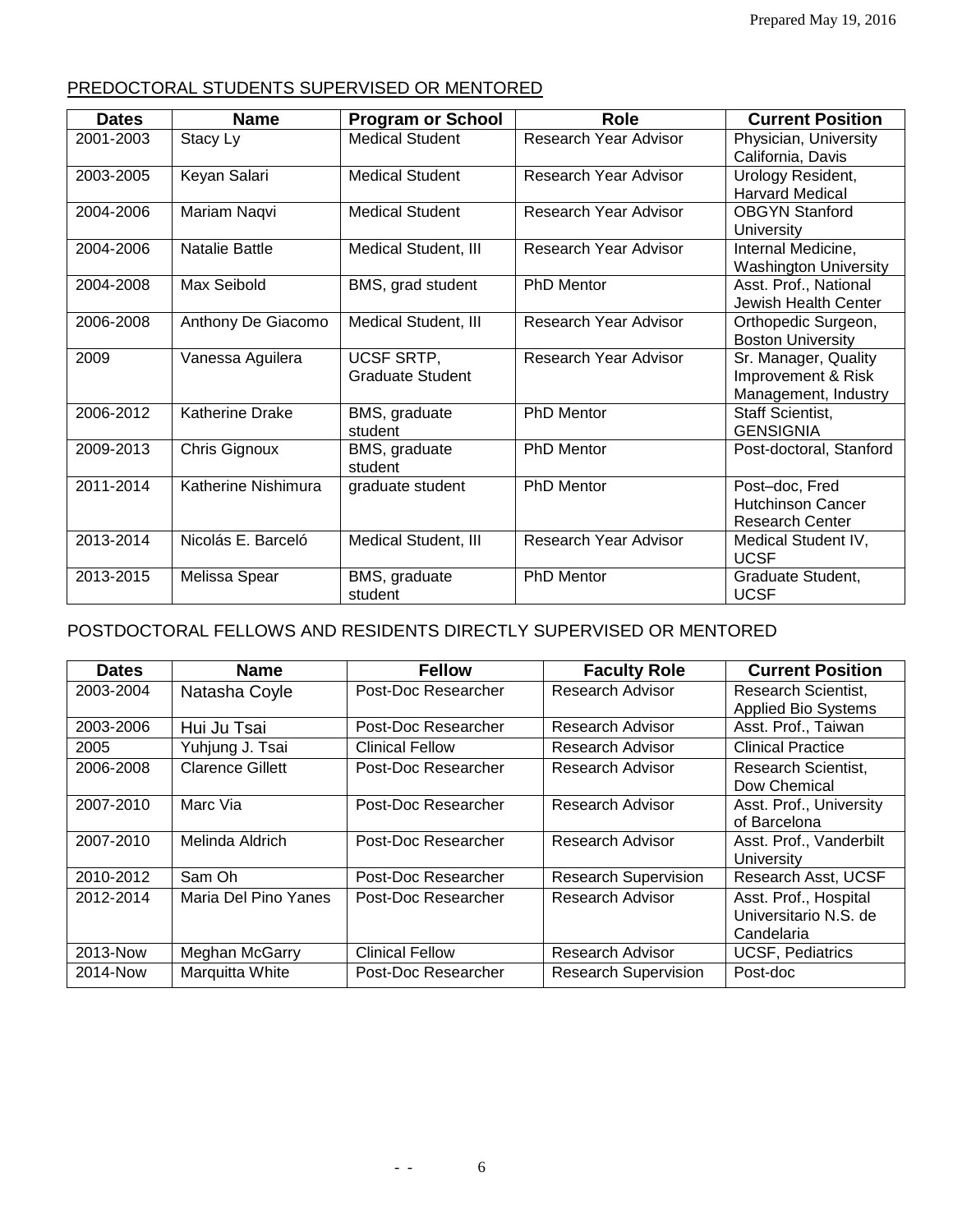INFORMAL CLINICAL TEACHING:

| 2001-10/2006 | Chest Clinic: 5 hours per week, 7 fellows                    |
|--------------|--------------------------------------------------------------|
| 2001-2006    | Intensive Care Unit: clinical teaching hours = 80 hrs.       |
| 2001-2013    | Pulmonary Consult Service: clinical teaching hours = 80 hrs. |
| 2004-present | Clinical Pharmacology: 2 hours per week, 7 fellows           |

#### FACULTY MENTORED

| <b>Dates</b> | <b>Name</b>           | <b>Position while Mentored</b> | <b>Mentoring Role</b> | <b>Current Position</b>         |
|--------------|-----------------------|--------------------------------|-----------------------|---------------------------------|
| 2002-2007    | Shannon Thyne         | Prof., Pediatrics, UCSF        | Academic and Research | Chief Medical Officer,          |
|              |                       |                                | Collaborator/Advisor  | <b>UCLA, Olive View</b>         |
| 2007-2008    | <b>Harriet Corvol</b> | Asst. Prof., Pediatrics        | Academic and Research | Asst. Prof., Pediatrics         |
|              |                       | Hôpital Trousseau, Paris,      | Collaborator/Advisor  | Hôpital Trousseau,              |
|              |                       | France                         |                       | Paris, France                   |
| 2003-2009    | Shweta Choudhry       | <b>Research Assistant</b>      | Academic and Research | Asst. Adjunct. Prof.,           |
|              |                       |                                | Advisor               | Urology, UCSF                   |
| 2007-Now     | Joshua Galanter       | Asst. Prof                     | Academic and Research | Asst. Prof., BTS and            |
|              |                       |                                | Collaborator/Advisor  | <b>Pulmonary &amp; Critical</b> |
|              |                       |                                |                       | Care, UCSF                      |
| 2010-2015    | Dara Torgerson        | Asst. Adjunct. Prof.           | Academic and Research | Asst. Adjunct. Prof.,           |
|              |                       |                                | Collaborator/Advisor  | <b>UCSF</b>                     |
| 2011-Now     | Neeta Thakur          | Asst. Adjunct. Prof.           | Academic and Research | Asst. Adjunct. Prof.,           |
|              |                       |                                | Collaborator/Advisor  | Medicine-Pulmonary,             |
|              |                       |                                |                       | <b>UCSF</b>                     |

#### **SUMMARY OF TEACHING HOURS:**

- 2013-14 1000 total hours of teaching (including preparation) Formal class or course teaching hours: 30 hours Informal teaching hours: 100 hours Mentoring hours: 400 hours
- 2014-15 1000 total hours of teaching (including preparation) Formal class or course teaching hours: 30 hours Informal teaching hours: 100 hours Mentoring hours: 400 hours
- 2015-16 (anticipated) 1000 total hours of teaching

## TEACHING NARRATIVE

**School of Pharmacy:** I teach two courses: a core genetics course to 122 first year Pharm.D. students and I direct a clinical pharmacology fellowship program for postdoctoral fellows. In the Pharm.D. course I focus on basic topics in genetics, pharmacogenetics, and clinical applications. I also teach novel topics such as the importance of race/ethnicity in biomedical research and clinical practice. I discuss how racial background could confound and enhance genetic studies. Finally, I discuss how racial background could modify response to pharmacologic therapies as well as genetic risk factors. We discuss possible causes for racial and ethnic specific differences in drug response.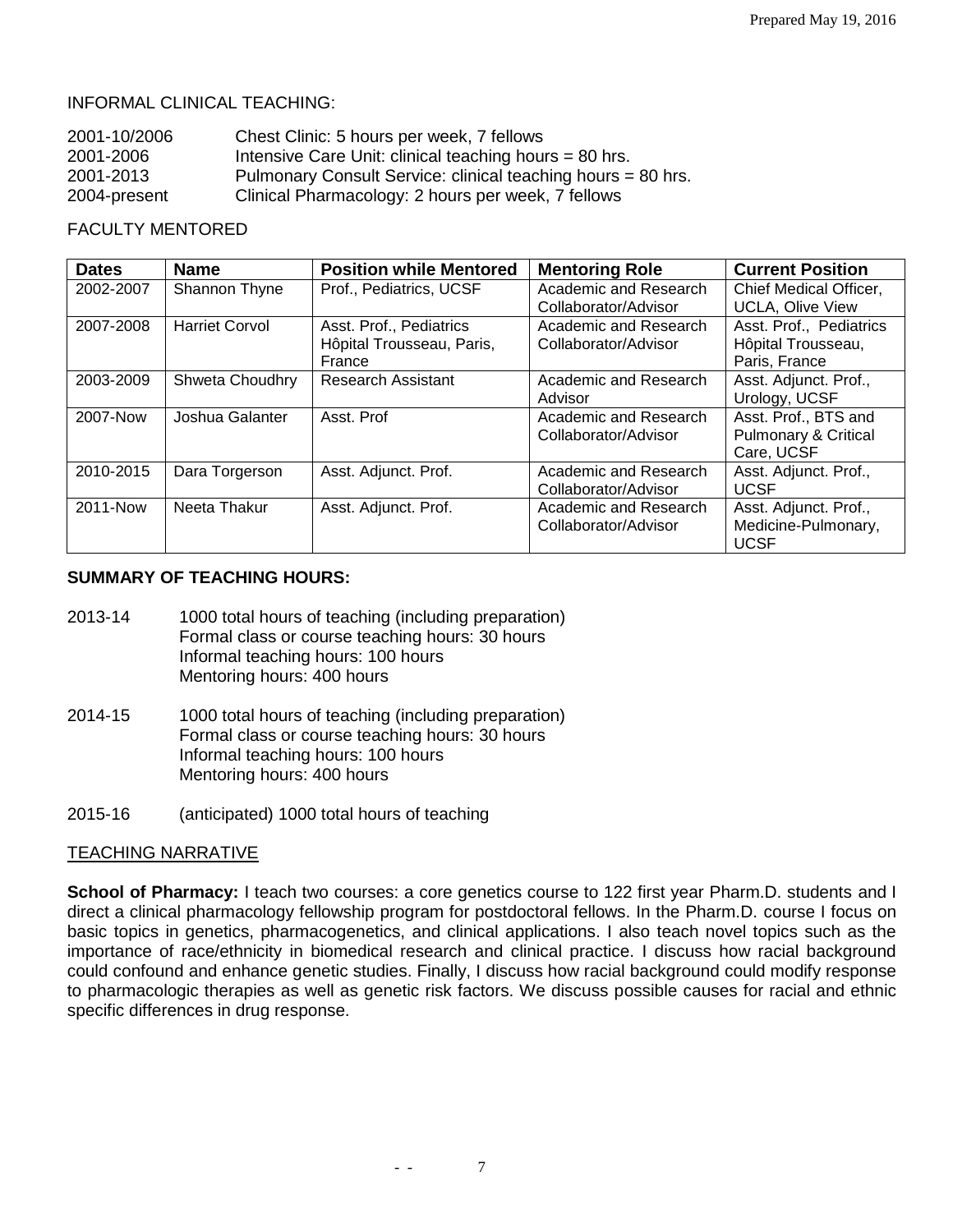## **School of Medicine:**

- 1) I teach pulmonary physiology and clinical pathophysiology. We use clinical vignettes to teach in small group settings of approximately 20-25 students. Each class is 2 hours and I teach four classes. I also teach clinical pharmacology.
- 2) I direct the Clinical Pharmacology Training Program. We have weekly didactic teaching sessions, which I either direct or supervise.

# **RESEARCH AND CREATIVE ACTIVITIES**

#### **RESEARCH AWARDS AND GRANTS:**

#### CURRENT

NIH/NIGMS \$253,028

T32 GM007546 (PI: Burchard) 07/01/08 - 06/30/20 0.12 CM (1%); without salary

Role: Project PI

Project title: UCSF Clinical Pharmacology and Therapeutics Training Grant Goal: To train physician, pharmacist and Ph.D. scientists in clinical and therapeutic actions of drugs in humans.

1P60 MD006902 (PI: Bibbins-Domingo) 08/27/12-02/28/17 1.51 CM (10%) NIH/NIHMD \$173,527 Role: Project PI

Program title: Addressing Disparities in Chronic Disease with a Teen and Young Adult Focus Project title: The Genetics of Asthma and Obesity Using Admixture Mapping in Latinos Goal: To identify novel genetic variants associated with both asthma and obesity by deep re-sequencing of candidate regions identified through admixture mapping

R01 HL 117004 (PI: Burchard) 09/01/13-08/31/18 2.51 CM (20.94%) NIH/NHLBI \$474,218 Role: Project PI

Project title: Pharmacogenomics of Bronchodilator Response in Minority Children with Asthma

Goal: 1) To perform "Exome Plus" DNA sequencing on the extremes of bronchodilator response among minority children with asthma. 2) To identify genetic variation associated with bronchodilator response. 3) To determine whether promoter variants associated with bronchodilator response modulate gene expression in primary airway smooth muscle cells

1K12 HL119997-01 (PI: Erle/Burchard) 09/01/13-5/31/18 0.60 CM (5%) NIH/NHLBI \$115,000 Role: Co-PI Project title: UCSF Career Development Program in Omics of Lung Diseases Goal: To launch the careers of an outstanding group of next generation scientists equipped to use omics approaches to help transform lung research and pulmonary medicine

| U01 OD019769-01 (PI: Erle/Woodruff)                                                              | 07/01/14-06/30/19 | $0.60$ CM $(5%)$ |
|--------------------------------------------------------------------------------------------------|-------------------|------------------|
| <b>NIH</b>                                                                                       | \$449.517         |                  |
| Role: Co-PI                                                                                      |                   |                  |
| Project title: Defining a Comprehensive Reference Profile of Circulating Human Extracellular RNA |                   |                  |

Goal: To profile extracellular RNAs in multiple body fluids from healthy individuals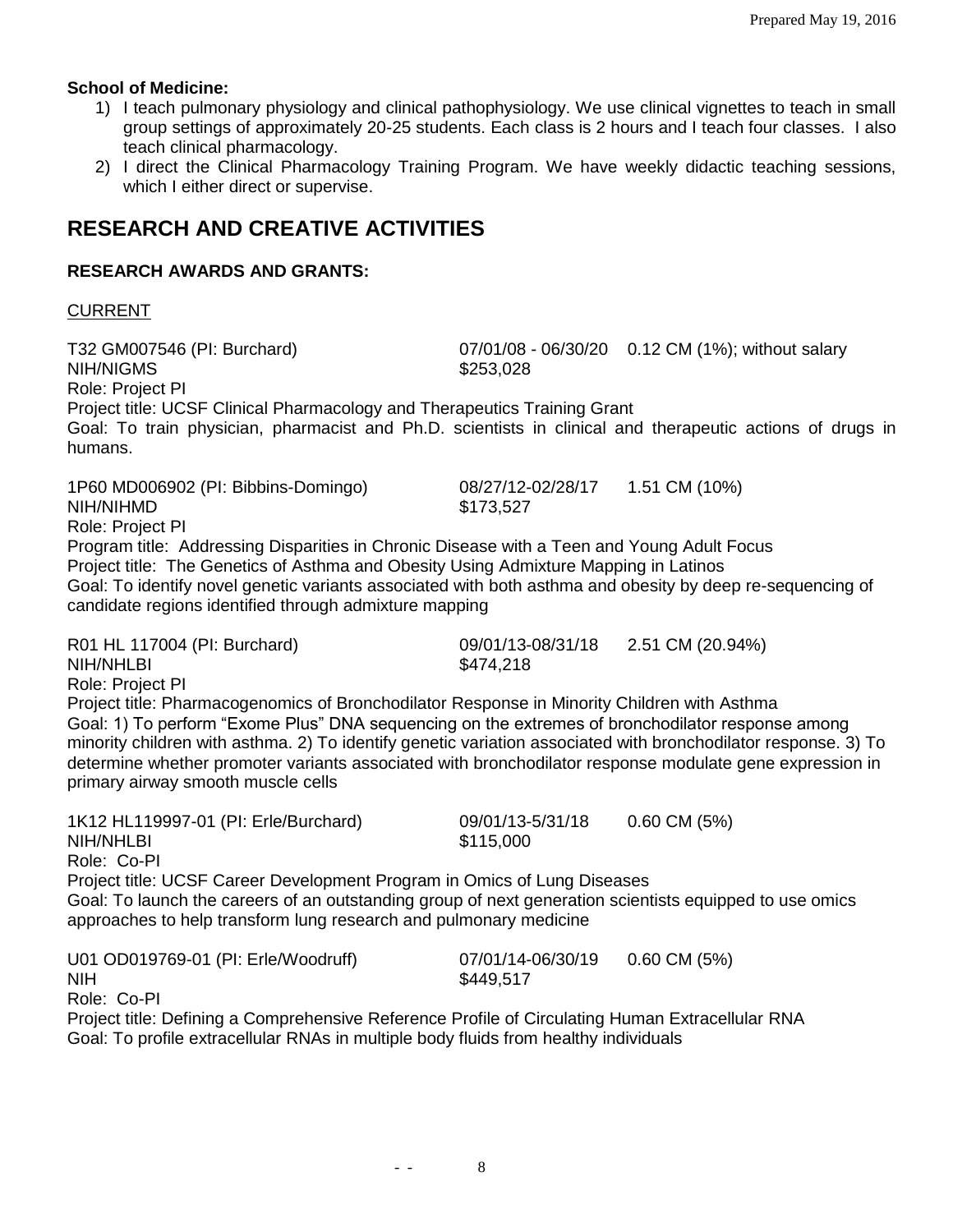U54MD009523 (Marquez-Magana/Bibbins-Domingo) 9/26/14-6/30/19 1.2 CM (10%) NIH/NIMHD \$504,731 San Francisco State University-Subcontract Role: Subcontract Co-Investigator Project title: "SF State BUILD: Enabling Students to Represent in Science" Goal: Collaborative efforts between UCSF CVP and SFSU to enhance the academic qualifications of the underrepresented minority BUILD scholars and also promote faculty exchanges between the two institutions, thereby transforming both institutions, and strengthening the existing long-term partnership R21ES24844-01 (PIs:Burchard/Gauderman) 12/1/14-11/30/17 1.2 CM (10%) NIH/NIEHS \$132,354 Role: Co-PI Project title: Gene-Environment Analyses of Early Life Exposures and Asthma in Ethnically Diverse Children Goal: To perform a GxE analyses of early life exposures secondhand tobacco smoke and air pollution vs. incident and prevalent asthma in five racially/ethnically diverse populations of children. (Ballard) 03/01/15-02/28/16 1.2 CM (10%)  $\frac{1}{2}$  Ikaria, Inc Role: Co-investigator Project title: Clinical Trials to Prevent Bronchopulmonary Dysplasia (BPD) in Preterm Infants: Genetic Studies of Response to Inhaled Nitric Oxide Goal: To identify genes related to racial diference in drug response to bronchopulmonary dysplasia in children 24RT-0025 (Burchard) 07/01/15-06/30/18 0.60 CM (5%) TRDRP \$203,821 Role: PI Project title: Air Pollution, Tobacco Smoke, and Asthma in Minority Children Goal: To determine how tobacco smoke and air pollution exposres affect asthma attacks in minority populations, which may lead to more targeted therapies. (PI: Burchard) 09/01/15-08/30/16 0.60 CM (5%) Center of Youth Wellness  $$69,205$ Role: Project PI Project title: The Bay Area Research Consortium on Toxic Stress and Health Goal: 1) To validate the adverse childhood experiences (ACEs) screening tool by (a) assessing the validity of the tool's association with physical and behavioral health indicators and biomarkers of stress, (b) determining the internal consistency of the tool, and (c) accessing the feasibility of universal implementation of the screening tool in a pediatric health care setting. 2) To estimate the association between ACEs and biomarkers of stress. 3) To evaluate whether (a) brief and (b) intensive primary care-based interventions for children at risk of toxic stress can lead to detectable changes in stress physiology R01Hl128439 (Seibold) 08/15/15-05/30/20 0.60 CM (5%) NIH-Subcontract (#2020100601) \$52,462 Role: Subcontract PI Project Title: Genetic Control of Airway Epithelium Gene Expression in Childhood Asthmatics Goal: To participate and advise the design, performance, interpretation of all proposed sequencing and

genetic analyses.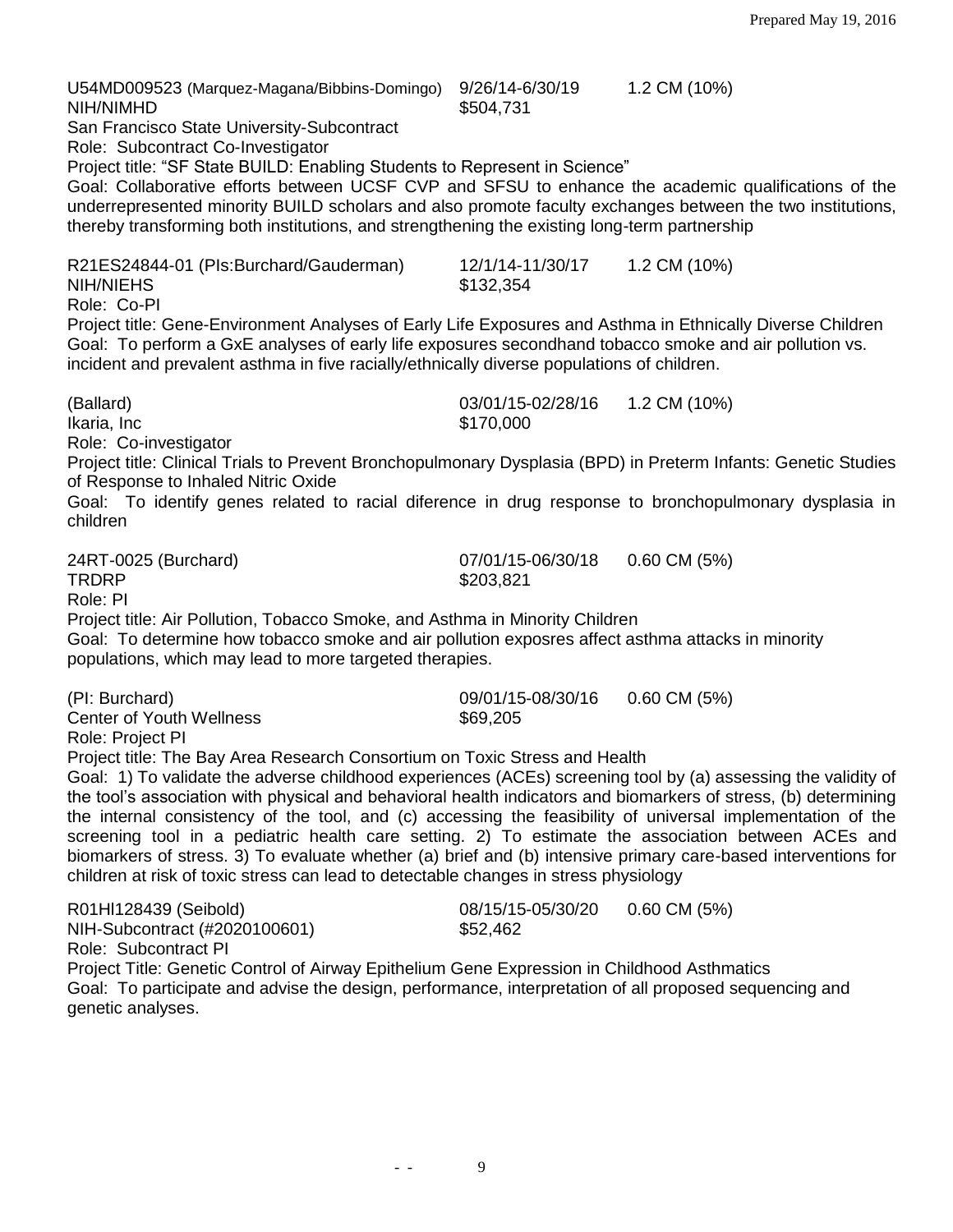| <b>PENDING</b> |
|----------------|
|----------------|

| R01HD085993 - 01 (Wu)<br>09/01/15-08/31/20<br>$0.60$ CM $(5%)$<br><b>NIH-Subcontract</b><br>\$76,551<br>Role: Subcontract PI<br>Project Title: Age-Dependent Pharmacogenomics of Asthma Treatment (ADAPT)<br>Goal: to elucidate response to the two most commonly used medications for asthma, inhaled steroids and<br>$\beta$ <sub>2</sub> -agonists. This research employs existing genetic, genomic, and metabolomics data from clinical trial and<br>real-life populations. Linking genetic variants to the therapeutic responses with additional information from<br>genomics and metabolomics will provide insight into the biologic pathways that may be activated. Knowledge<br>gained from this research will advance the field of personalized medicine for pediatric asthma through the<br>creation of a prediction model. |                                                                                                                                                                                                                                                                                                                                                                                                                                                                                                                         |  |                                                                   |  |  |
|---------------------------------------------------------------------------------------------------------------------------------------------------------------------------------------------------------------------------------------------------------------------------------------------------------------------------------------------------------------------------------------------------------------------------------------------------------------------------------------------------------------------------------------------------------------------------------------------------------------------------------------------------------------------------------------------------------------------------------------------------------------------------------------------------------------------------------------|-------------------------------------------------------------------------------------------------------------------------------------------------------------------------------------------------------------------------------------------------------------------------------------------------------------------------------------------------------------------------------------------------------------------------------------------------------------------------------------------------------------------------|--|-------------------------------------------------------------------|--|--|
|                                                                                                                                                                                                                                                                                                                                                                                                                                                                                                                                                                                                                                                                                                                                                                                                                                       | 1.80 CM (15%)<br>04/01/16-03/31/21<br>1R01MD010443 (Burchard)<br>\$76,551<br><b>NIMHD</b><br>Role: Project PI<br>Project Title: Genes, Air Pollution, and Asthma Severity in Minority Children<br>Goal: To understand the genetic basis of racial/ethnic differences in asthma severity and lung function.<br>Results from this proposal will inform public health policy and clinical practice and aide in the mechanistic<br>understanding of asthma severity (morbidity), which may lead to more targeted therapies. |  |                                                                   |  |  |
|                                                                                                                                                                                                                                                                                                                                                                                                                                                                                                                                                                                                                                                                                                                                                                                                                                       | <b>PAST</b>                                                                                                                                                                                                                                                                                                                                                                                                                                                                                                             |  |                                                                   |  |  |
|                                                                                                                                                                                                                                                                                                                                                                                                                                                                                                                                                                                                                                                                                                                                                                                                                                       | 1. Robert Wood Johnson, Harold Amos Medical<br>Faculty Development Award (PI)                                                                                                                                                                                                                                                                                                                                                                                                                                           |  | 7/1/05-6/30/10<br>\$365,400                                       |  |  |
|                                                                                                                                                                                                                                                                                                                                                                                                                                                                                                                                                                                                                                                                                                                                                                                                                                       | 2. U01 GM63190 (PI)<br><b>NIH</b><br>Program Principal Investigator: Kathleen Giacomini.<br>Project title: Study of Pharmacogenetics in Ethically Diverse Groups                                                                                                                                                                                                                                                                                                                                                        |  | 7/1/05-6/30/10<br>\$115,000                                       |  |  |
|                                                                                                                                                                                                                                                                                                                                                                                                                                                                                                                                                                                                                                                                                                                                                                                                                                       | 3. RO1, HL078885 (PI)<br><b>NIH</b><br>Project title: Genetic Confounding in Racially Admixed Populations                                                                                                                                                                                                                                                                                                                                                                                                               |  | 7/1/05/6/30/10<br>\$1,250,000                                     |  |  |
|                                                                                                                                                                                                                                                                                                                                                                                                                                                                                                                                                                                                                                                                                                                                                                                                                                       | 4. U01 GM61390 (PI: Giacomini), Co-Investigator<br>Program title: Pharmacogenetics of Membrane Transporters<br>Project title: Study of Pharmacogenetics in Ethically Diverse Groups                                                                                                                                                                                                                                                                                                                                     |  | 7/20/05-6/30/10                                                   |  |  |
|                                                                                                                                                                                                                                                                                                                                                                                                                                                                                                                                                                                                                                                                                                                                                                                                                                       | 5. 1RC2 HL101651-01 -Subcontractor<br>(Co-Pls: Ober, Nicolae)<br>Project title: The EVE Asthma Genetics Consortium: Building Upon GWAS                                                                                                                                                                                                                                                                                                                                                                                  |  | 9/30/09-09/29/11<br>\$150,819                                     |  |  |
|                                                                                                                                                                                                                                                                                                                                                                                                                                                                                                                                                                                                                                                                                                                                                                                                                                       | 6. U19 AI077439 (Program PI: Sheppard)<br>NIH/NIAID<br>Program: Mechanisms of Initiation and Persistence of Allergic Asthma<br>Project 3: Chitinases and TGF□ in Human Asthma                                                                                                                                                                                                                                                                                                                                           |  | 04/01/08-03/31/13<br>Program: \$1,033,456<br>Project 3: \$274,366 |  |  |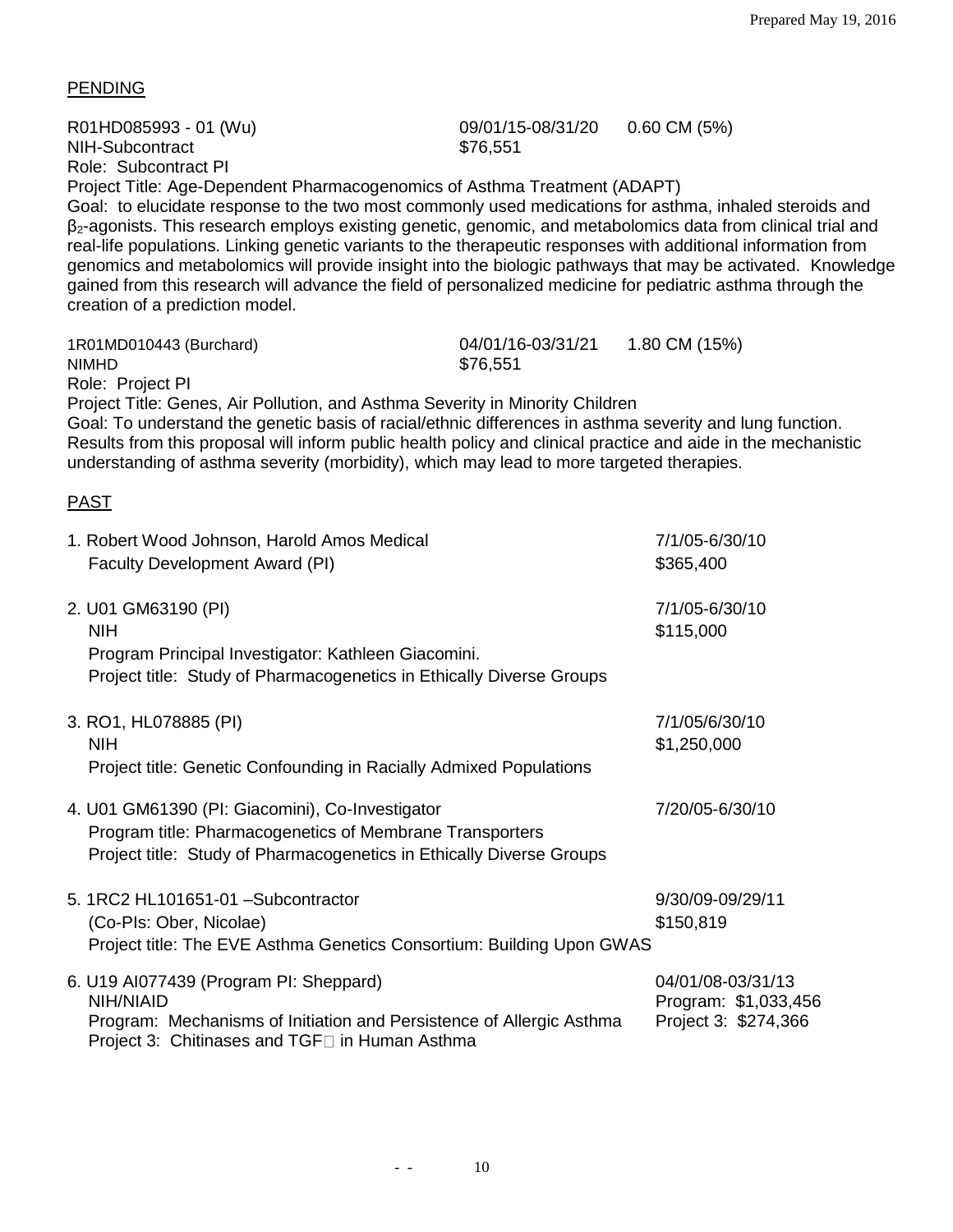| 7. R01 HL088133 (PI: Burchard)<br>NIH/NHLBI<br>Project title: Whole Genome Analyses for Asthma in Latino Populations                                   | 03/01/08-02/28/14<br>\$477,675  |
|--------------------------------------------------------------------------------------------------------------------------------------------------------|---------------------------------|
| 8. R01 ES015794 (PI: Burchard)<br>NIH/NIEHS<br>Project title: Gene-environments and Admixture in Latino Asthmatics (GALAII)                            | 09/1/08-05/31/14<br>\$1,186,919 |
| 9. W81 XWH-13-1-044 (PI: Geoffrey Manley)<br>NIH/DOD<br>Project title: Transforming Research and Clinical Knowledge in Traumatic Brain Injury          | 10/1/13-09/30/15<br>\$480,512   |
| 10. HL104608-01A1 (PI: Barnes)<br><b>NIH/NIEHS</b><br>Project title: New Approaches for Empowering Studies of Asthma in Populations of African Descent | 09/28/11-09/30/15<br>\$100,000  |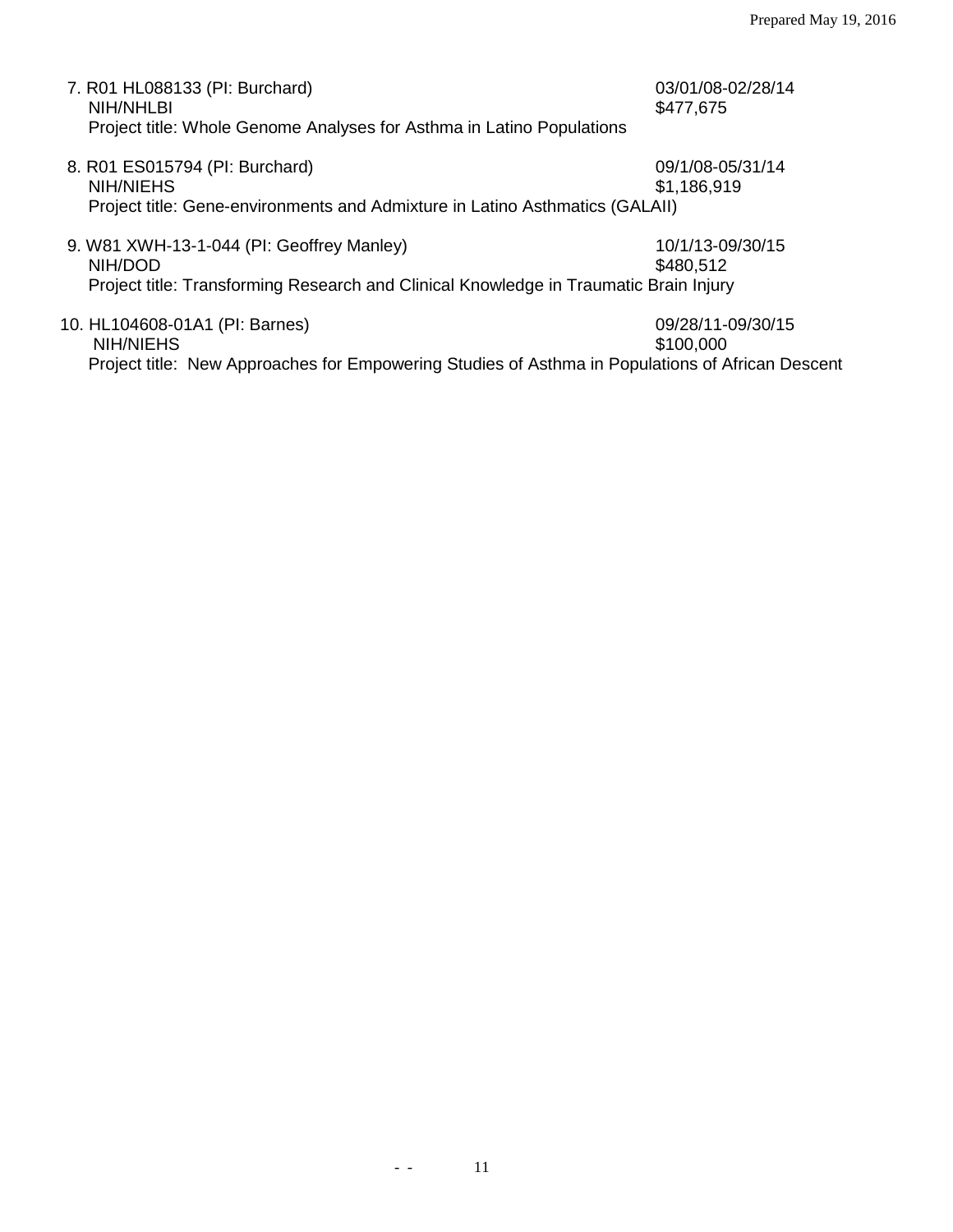#### **PEER REVIEWED PUBLICATIONS:**

#### **Journal articles**

- 1. Whitehead B, Stoeher C, Wu C, Patterson G, **Burchard E**, Theodore J, Clayberger C, and Starnes V. Cytokine Gene Expression in Human Lung Transplant Recipients, *Transplantation.* 1993; 56(4):956-61. PMID: 7692639
- 2. Wu C, Kurbegov D, Lattin B, **Burchard E**, Finkle C, Valantine H, Billingham M, Starnes V, and Clayberger C. Cytokine Gene Expression in Human Cardiac Allograft Recipients, *Transplant Immunology*. 1994; 2(3):199-207. PMID: 8000848
- 3. **Burchard EG**, Silverman EK, Rosenwasser LJ, Borrish L, Yandava C, Pillari A, Weiss ST, Lilly CM, Ford J, Hasday J, Drazen JM. Association Between a Sequence Variant in the IL-4 Gene Promoter and FEV1 in Asthma. *American J Respiratory Critical Care Medicine*. 1999; 160(3):919-22. PMID: 10471619
- 4. Risch N, **Burchard E**, Ziv E, Tang H. Categorization of humans in biomedical research: genes, race and disease. *Genome Biol*. 2002 Jul 1; 3(7) PubMed PMID: 12184798; PubMed Central PMCID: PMC139378
- 5. **Burchard EG**, Ziv E, Coyle N, Gomez SL, Tang H, Karter AJ, Mountain JL, Pérez-Stable EJ, Sheppard D, Risch N. The importance of race and ethnic background in biomedical research and clinical practice. *N Engl J Med.* 2003 Mar 20; 348(12):1170-5. PubMed PMID: 12646676
- 6. Ziv E, **Burchard EG**. Human population structure and genetic association studies. *Pharmacogenomics*. 2003 Jul; 4(4):431-41. PubMed PMID: 12831322
- 7. Lind DL, Choudhry S, Ziv E, Ung N, Salari K, Coyle NE, Nazario S, Casal J, Torres T, Avila PC, Salas J, Selman M, Weiss ST, Ford JF, Boushey HA, Drazen JM, Silverman EK, Chapela R, Rodriguez-Cintron W, Sheppard D, Kwok PY and **Burchard, EG** from the Genetics of Asthma in Latino Americans (GALA) Study. ADAM33 is not associated with asthma in Puerto Rican or Mexican populations. *American J Respiratory Critical Care Medicine*. 2003; 168(11):1312-6. PMID: 12958057
- 8. **Burchard EG**, Avila PC, Nazario S, Casal J, Torres A, Rodriguez-Santana JR, Toscano M, Senter-Sylvia J, Alioto ME, Salazar M, Gomez I, Fagan JK, Salas J, Lilly C, Matallana H, Ziv E, Castro R, Selman M, Chapela R, Sheppard D, Weiss ST, Ford JG, Boushey HA, Rodriguez-Cintron W, Drazen JM and Silverman EK, from the Genetics of Asthma in Latino Americans (GALA) Study. Lower Bronchodilator Responsiveness in Puerto Rican than in Mexican Asthmatic Subjects. *Am J Respiratory Critical Care Medicine*. 2004; 169(3):386-92. PMID: 14617512
- 9. Salari K, Choudhry S, Tang H, Naqvi M, Lind D, Avila PC, Coyle NE, Ung N, Nazario S, Casal J, Torres-Palacios A, Clark S, Phong A, Gomez I, Matallana H, Perez-Stable EJ, Shriver MD, Kwok PY, Sheppard D, Rodriguez-Cintron W, Risch NJ, Ziv E, **Burchard EG**. Genetic admixture and asthma-related phenotypes in Mexican American and Puerto Rican asthmatics.*Genetic Epidemiology*. 2005; 29(1):76- 86. PMID: 15918156
- 10. Choudhry S, Ung N, Avila PC, Ziv E, Nazario S, Casal, J Torres A, Gorman JD, Salari K, Rodriguez-Santana JR, Toscano M, Senter-Sylvia J, Alioto ME, Salazar M, Gomez I, Fagan JK, Salas J, Clark S, Lilly C, Matallana H, Selman M, Chapela R, Sheppard D, Weiss ST, Ford JG, Boushey HA, Drazen JM, Rodriguez-Cintron W, Silverman EK and **Burchard EG** from the Genetics of Asthma in Latino Americans (GALA) Study. Pharmacogenetic Differences in Response to Bronchodilators Between Puerto Rican and Mexican Asthmatics. *Am J Respiratory and Critical Care Medicine*. 2005; 171(6):563-70. PMID: 15557128
- 11. Pawlikowska L, Tran MN, Achrol AS, Ha C, **Burchard E**, Choudhry S, Zaroff J, Lawton MT, Castro R, McCulloch CE, Marchuk D, Kwok PY, Young WL; UCSF BAVM Study Project. Polymorphisms in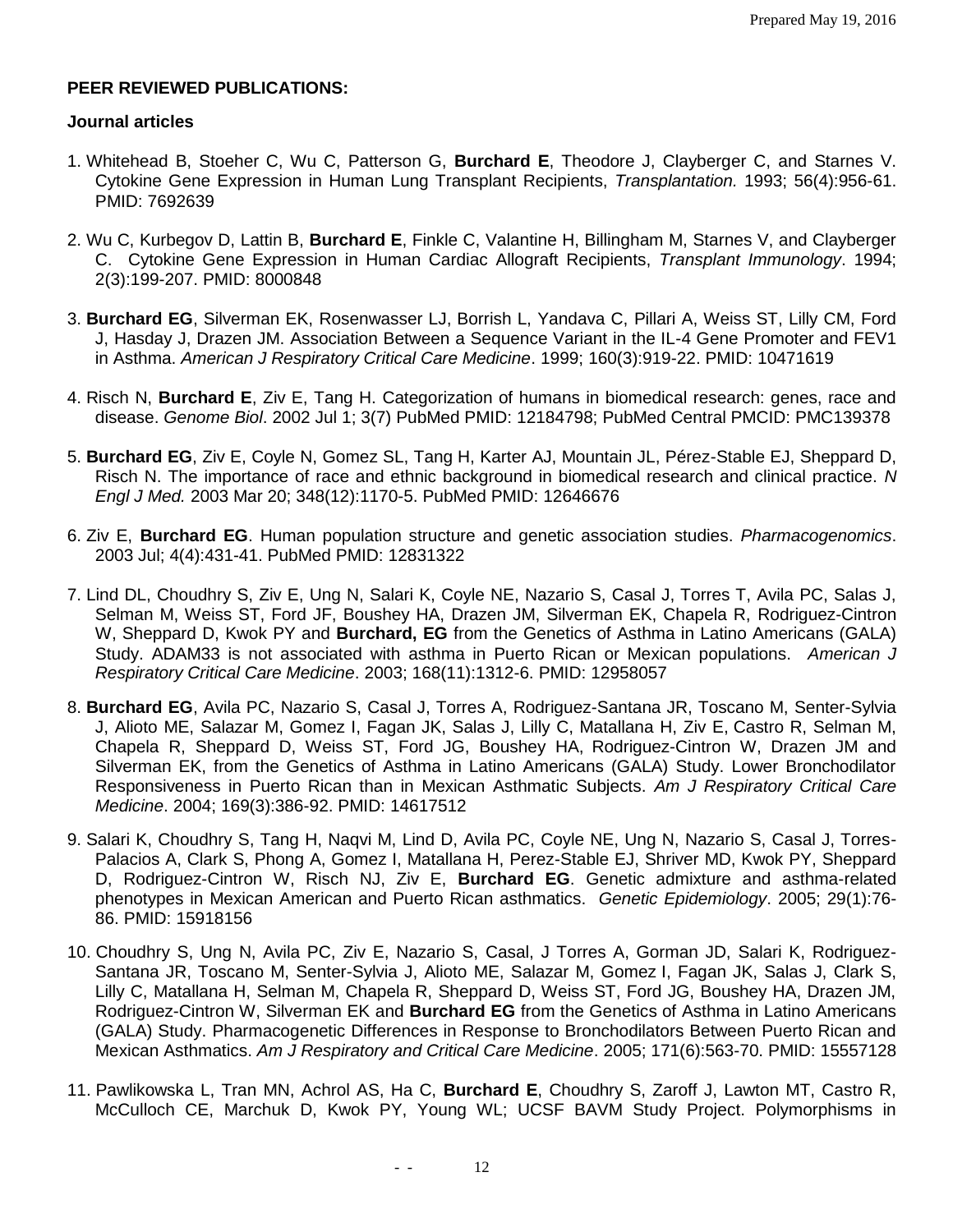transforming growth factor-beta-related genes ALK1 and ENG are associated with sporadic brain arteriovenous malformations. *Stroke*. 2005; 36(10):2278-80. PMID: 16179574

- 12. Tsai HJ, Choudhry S, Naqvi M, Rodriguez-Cintron W, **Burchard EG** and Ziv E. Comparison of three statistical methods to estimate genetic ancestry and control for stratification in genetic association studies among admixed populations. *Human Genetics*. 2005; 118(3-4):424-33. PMID: 16208514
- 13. Choudhry, S, Avila, PC, Nazario, S, Ung, N, Rodriguez-Santana, JR, Casal, J, Tsai HJ, Torres, A, Ziv, E, Toscano, M, Senter-Sylvia, J, Alioto, ME, Salazar, M, Gomez I, Fagan, JK, Salas, J, Lilly, C, Matallana, Castro R, H, Selman, M, Sheppard, D, Weiss, ST, Ford, JG, Drazen, JM, Rodriguez-Cintron, W, Chapela, R, Silverman, EK and **Burchard, EG** from the Genetics of Asthma in Latino Americans (GALA) Study. CD14 tobacco gene-environment interaction modifies asthma severity and immunoglobulin E levels in Latinos with asthma. *American J Respiratory and Critical Care Medicine*. 2005; 172(2):173-82. PMID: 15879416
- 14. Reiner AP, Ziv E, Lind DL, Nievergelt CM, Schork NJ, Cummings SR, Phong A, **Burchard EG**, Harris TB, Psaty BM, Kwok PY. Population Structure, Admixture, and Aging-Related Phenotypes in African American Adults: The Cardiovascular Health Study. *American J Human Genetics*. 2005; 76(3). PMID: 15660291. PMCID: PMC1196398
- 15. Badagnani I, Chan W, Castro RA, Brett CM, Huang CC, Stryke D, Kawamoto M, Johns SJ, Ferrin TE, Carlson EJ, **Burchard EG**, Giacomini KM. Functional analysis of genetic variants in the human concentrative nucleoside transporter 3 (CNT3; SLC28A3). *Pharmacogenomics J*. 2005; 5(3):157-65. PMID: 15738947
- 16. Fujita T, Brown C, Carlson EJ, Taylor T, de la Cruz M, Johns SJ, Stryke D, Kawamoto M, Fujita K, Castro R, Chen CW, Lin ET, Brett CM, **Burchard EG**, Ferrin TE, Huang CC, Leabman MK, Giacomini KM. Functional analysis of polymorphisms in the organic anion transporter, SLC22A6 (OAT1). *Pharmacogenetic Genomics*. 2005; 15(4):201-9. PMID: 15864112
- 17. Choudhry S, Coyle, NE, Lind, D, Tang, H, Salari, K, Clark SL, Ung, N, Matallana, H, Avila, PC, Nazario, S, Casal J, Torres, A, Toscano, M, Castro, R, Rodriguez-Cintron, W, Shriver, MD, Kwok, Sheppard, D, Pui-Yan, Risch, N, Ziv, E and **Burchard, EG.** Population stratification confounds genetic association studies among Latinos. *Human Genetics.* 2006; 118(5):652-64. PMID: 16283388
- 18. Tsai HJ, Kho JY, Shaikh N, Choudhry S, Naqvi M, Navarro D, Matallana H, Castro R, Lilly CM, Watson HG, Meade K, Le Noir M, Thyne S, Ziv E, *González Burchard E*, from the Study of African American, Asthma, Genes and Environments (SAGE). Admixture-Matched Case-Control Study: A Practical Approach for Genetic Association Studies in Admixed Populations. *Human Genetics.* 2006; 118(5):626- 39. PMID: 16273390. PMCID: PMC3478103
- 19. Erdman AR, Mangravite LM, Urban TJ, Lagpacan LL, Castro RA, de la Cruz M, Chan W, Huang CC, Johns SJ, Kawamoto M, Stryke D, Taylor TR, Carlson EJ, Ferrin TE, Brett CM, **Burchard EG**, Giacomini KM. The human organic anion transporter 3 (OAT3; SLC22A8): genetic variation and functional genomics. *Am J Physiology Renal Physiology.* 2006; 290(4):F905-12. PMID: 16291576
- 20. Tsai HJ, Kho JY, Shaikh N, Kho JY, Battle N, Naqvi M, Navarro D, Matallana H, Lilly CM, Eng C, Kumar G, Thyne S, Watson HG, Meade K, Le Noir M, Choudhry S, **González Burchard E**, from the Study of African American, Asthma, Genes and Environments (SAGE). Beta-2 Adrenergic receptor polymorphisms: Pharmacogenetic response to bronchodilator among African American asthmatics. *Human Genetics.* 2006; 119(5):547-57. PMID: 16596417

 $- 13$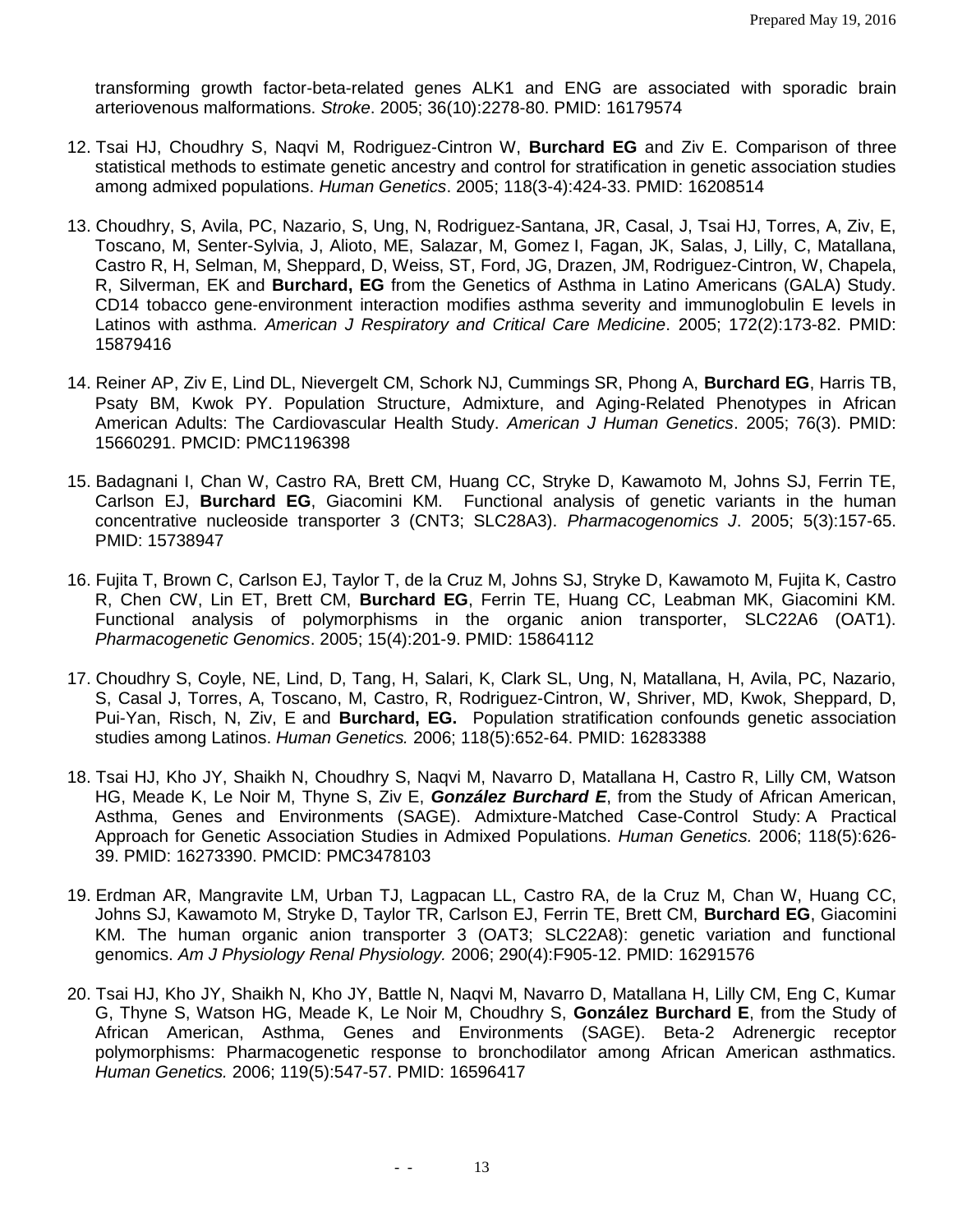- 21. Shu Y, Urban TJ, Leabman MK, Fujita T, Erdman AR, Lagpacan LL, Brown C, Castro RA, Huang CC, Stryke D, Kawamoto M, Johns SJ, Taylor TR, Chan W, De La Cruz M, Carlson EJ, Ferrin TE, Brett CM, **Burchard EG**, Herskowitz I, Kroetz DL, Giacomini KM. PharmGKB submission update: V. PMT submissions of genetic variation in SLC22 family transporters. *Pharmacology Reviews*. 2006; 58(1):3-4. PMID: 16507878. PMCID: PMC1857259
- 22. Badagnani I, Sorani M, Edwards RH, Brown C, Castro RA, Huang CC, Stryke D, Kawamoto M, Johns SJ, Carlson EJ, Taylor T, Chan W, De La Cruz M, Ferrin TE, **Burchard EG**, Herskowitz I, Kroetz DL, Giacomini KM. PharmGKB submission update: VI. PMT submissions of genetic variations in neurotransmitter transporters (SLC6, SLC17, and SLC18) to the PharmGKB network. *Pharmacological Reviews*. 2006; 58(1):5-6. PMID: 16507879
- 23. Tsai YJ, Choudhry, S, Kho, J, Beckman, K, Tsai, HJ, Navarro, D, Matallana H, Castro, RA, Lilly, CM, Nazario, S, Rodriguez-Santana, JR, Casal, J, Torres, A, Salas, J, Chapela, R, Watson, HG, Meade, K, Avila, PC, Rodriguez-Cintron, W, LeNoir, M, and **González Burchard, E**, on behalf of the GALA and SAGE Investigators. The *PTGDR* Gene is not Associated with Asthma in Three Ethnically Diverse Populations. *J Allergy Clinical Immunology.* 2006; 118(6):1242-8. PMID: 17157653
- 24. \*Choudhry, S, \***González Burchard, E**, Borrell, LN, Tang, H, Gomez, I, Naqvi, M, Nazario, S, Torres, A, Casal, J, Martinez-Cruzado, JC, Ziv, E, Avila, PC, Rodriguez-Cintron, W, and Risch, NJ. Ancestry-Environment Interactions and Asthma Risk among Puerto Ricans. *Am J Respir Crit Care Med*. 2006; 174(10):1088-93. \*These authors contributed equally to this manuscript. PMID: 16973984. PMCID: PMC2648109
- 25. Slavotinek AM, Moshrefi A, Davis R, Leeth E, Schaeffer GB, **Burchard EG**, Shaw GM, James B, Ptacek L, Pennacchio LA. Array comparative genomic hybridization in patients with congenital diaphragmatic hernia: mapping of four CDH-critical regions and sequencing of candidate genes at 15q26.1-15q26.2. *Eur J Hum Genet*. 2006; 14(9):999-1008. PMID: 16736036
- 26. Peralta, CA, Ziv, E, Katz, R, Reiner, A, **González Burchard, E**, Fried, L, Kwok, PY, Psaty, B, Shlipak, M. African ancestry, socioeconomic status and kidney function in elderly African Americans: a genetic admixture analysis. *J Am Soc Nephrol.* 2006; 17(12):3491-6. PMID: 17082243
- 27. Badagnani I, Castro RA, Taylor TR, Brett CM, Huang CC, Stryke D, Kawamoto M, Johns SJ, Ferrin TE, Carlson EJ, **Burchard EG**, Giacomini KM. Interaction of methotrexate with organic-anion transporting polypeptide 1A2 and its genetic variants. *J Pharmacology Experimental Therapeutics*. 2006; 318(2):521- 9. PMID: 16702441
- 28. Urban TJ, Gallagher RC, Brown C, Castro RA, Lagpacan LL, Brett CM, Taylor TR, Carlson EJ, Ferrin TE, **Burchard EG**, Packman S, Giacomini KM. Functional genetic diversity in the high-affinity carnitine transporter OCTN2 (SLC22A5). *Molecular Pharmacology*. 2006; 70(5):1602-11. PMID: 16931768
- 29. Ziv, E, John, EM, Choudhry, S, Kho, J, Lorizio, W, Perez-Stable, EJ, **González Burchard, E**. Genetic ancestry and Risk Factors for Breast Cancer Among Latinas in the San Francisco Bay Area. *Cancer Epidemiology Biomarkers and Prevention.* 2006; 15(10):1878-85. PMID: 17035394
- 30. Battle, NC, Choudhry, S, Tsai, HJ, Eng, C, Kumar, G, Beckman, K, Naqvi, M, Meade, K, Watson, HG, LeNoir, M, **González Burchard, E**. Ethnicity-specific gene-gene interaction between IL-13 and IL-4Ralpha among African Americans with asthma. *American J Respiratory Critical Care Medicine.* 2007; 175(9):881-7. PMID: 17303794. PMCID: PMC1899298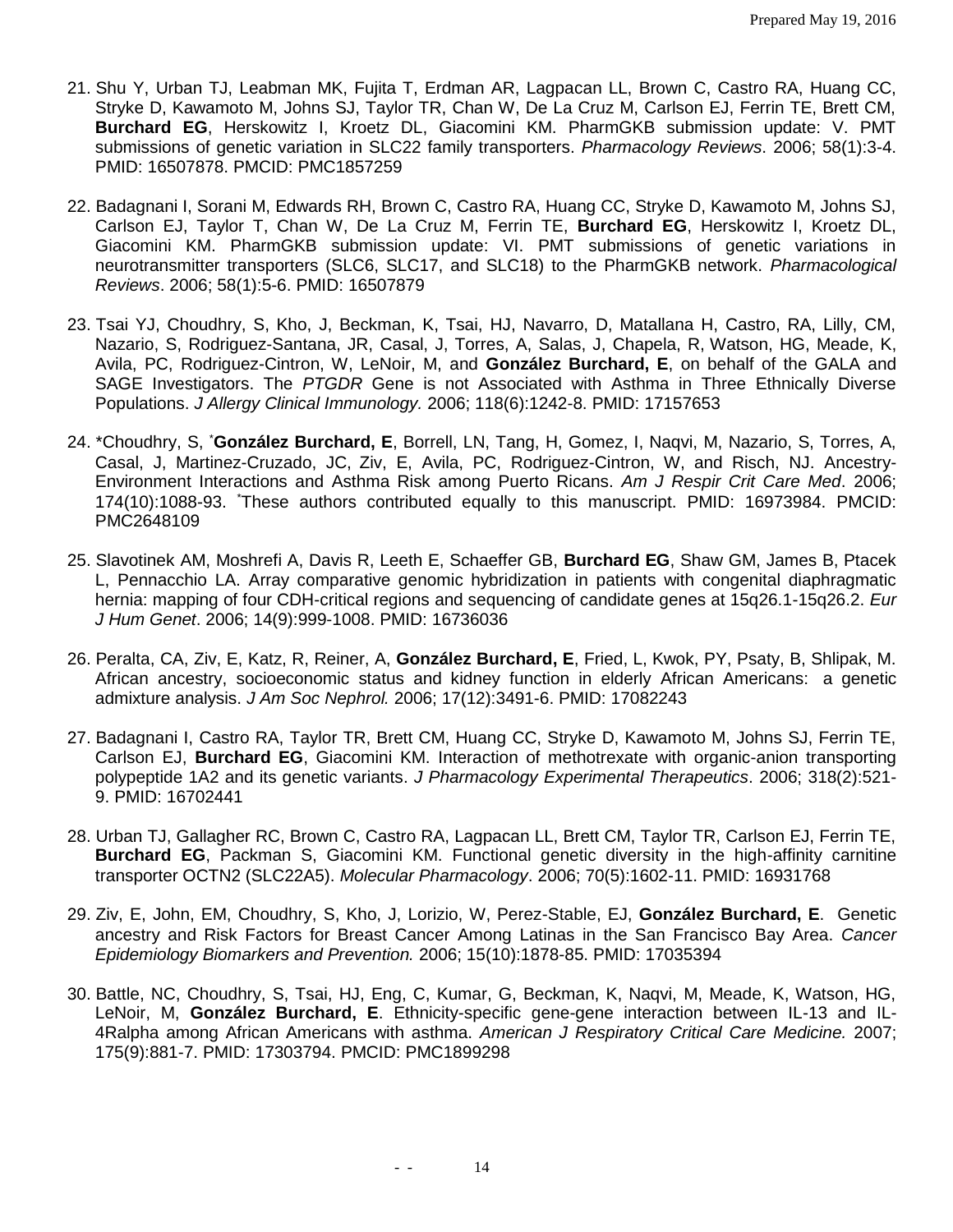- 31. Naqvi, M, Choudhry, S, Tsai, HJ, Thyne, S, Navarro, D, Nazario, S, Rodriguez-Santana, JR, Casal, J, Torres, A, Chapela, R, Watson, HG, Meade, K, Rodriguez-Cintron, W, LeNoir, M, Avila, PC, and **González Burchard, E**. Association between IgE levels and asthma severity among African American, Mexican, and Puerto Rican patients with asthma. *J Allergy Clinical Immunology*. 2007; 120(1):137-43. PMID: 17498790
- 32. Shweta Choudhry, Max A. Seibold, Luisa N. Borrell, Hua Tang, Denise Serebrisky, Rocio Chapela, José R. Rodriguez-Santana, Pedro C. Avila, Elad Ziv, William Rodriguez-Cintron, Neil J. Risch, E**steban González Burchard** Dissecting Complex Diseases in Complex Populations: Asthma in Latino Americans *Proc Am Thorac Soc*. 2007 July; 4(3): 226–233 PMCID: PMC2647623
- 33. Demeo DL, Sandhaus RA, Barker AF, Brantly ML, Eden E, McElvaney NG, Rennard S, **Burchard E**, Stocks JM, Stoller JK, Strange C, Turino GM, Campbell EJ, Silverman EK. Determinants of Airflow Obstruction in Severe Alpha 1- Antitrypsin Deficiency. *Thorax*. 2007; 62(9):806-13. PMID: 17389752. PMCID: PMC2117297
- 34. Urban TJ, Yang C, Lagpacan LL, Brown C, Castro RA, Taylor TR, Huang CC, Stryke D, Johns SJ, Kawamoto M, Carlson EJ, Ferrin RE, **Burchard EG**, Giacomini KM. Functional effects of protein sequence polymorphisms in the organic cation/ergothioneine transporter OCTN1 (SLC22A4). *Pharmacogenetics and Genomics*. 2007; 17(9):773-82. PMID: 17700366
- 35. Shu Y, Sheardown SA, Brown C, Owen RP, Zhang S, Castro RA, Ianculescu AG, Yue L, Lo JC, **Burchard EG**, Brett CM, Giacomini KM. Effect of genetic variation in the organic cation transporter 1 (OCT1) on metformin action. *J Clinical Investigation*. 2007; 117(5):1422-31. PMID: 17476361. PMCID: PMC2976713
- 36. Naqvi M, Thyne S, Choudhry S, Tsai HJ, Navarro D, Castro RA, Nazario S, Rodriguez-Santana JR, Casal J, Torres A, Chapela R, Watson HG, Meade K, LeNoir M, Avila PC, Rodriguez-Cintron W, **Burchard EG**. Ethnic-specific differences in bronchodilator responsiveness among African Americans, Puerto Ricans, and Mexicans with asthma. *J Asthma*. 2007; 44(8):639-48. PMID: 17943575
- 37. Tang, H, Choudhry, S, Mei, R, Morgan, M, Rodriguez-Cintron, W, **González Burchard, E**, Risch, NJ. Recent Genetic Selection in the Ancestral Admixture of Puerto Ricans. *Am J Hum Genet.* 2007; 81(3):626-33. PMID: 17701908. PMCID: PMC1950843
- 38. Paschou, P, Ziv, E, **Burchard, E.G.,** Choudhry, S, Rodriguez-Cintron, W, Mahoney, M.W., Drineas, P. PCA-correlated SNPs for Structure Identification in Worldwide Human Populations. *PLoS Genet*. 2007; 3(9):1672-86. PMID: 17892327. PMCID: PMC1988848
- 39. Salari K, **Burchard EG**. Latino populations: a unique opportunity for epidemiological research of asthma. *Paediatr Perinat Epidemio*l. 2007 Nov; 21 Suppl 3:15-22. Review. PubMed PMID: 17935571
- 40. Williams, L.K., Oliver, J., Peterson, E.L., Bobbitt, K. R., McCabe, M.J., Smolarek, D., Havstad, S.L., Wegienka, G., **Burchard, E.G.,** Ownby, D.R., Johnson, C.C.. Gene-environment interactions between CD14 C-260T and endotoxin exposure on Foxp3+ and Foxp3- CD4+ lymphocyte numbers and total serum IgE in early childhood. *Annals of Allergy, Asthma & Immunology*. 2008; 100(2):128-36. PMID: 18320914. PMCID: 2646830
- 41. Naqvi M, Tcheurekdjian H, DeBoard JA, Williams LK, Navarro D, Castro RA, Rodriguez-Santana JR, Chapela R, Watson HG, Meade K, Rodriguez-Cintron W, LeNoir M, Thyne SM, Avila PC, Choudhry S, **Burchard EG**. Inhaled corticosteroids and augmented bronchodilator responsiveness in Latino and African American asthmatic patients. *Ann Allergy Asthma Immunol*. 2008; 100(6):551-7. PMID: 18592818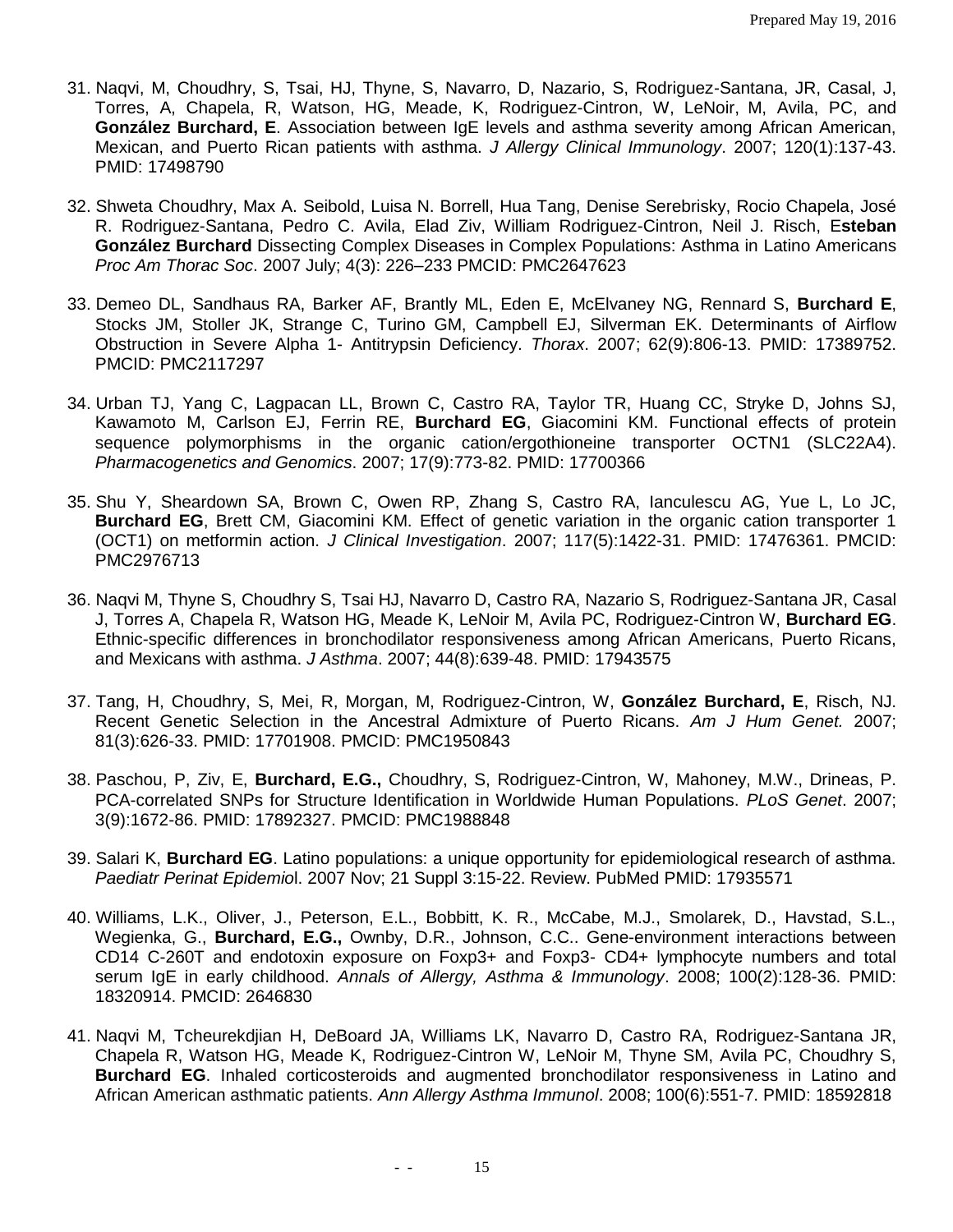- 42. Urban TJ, Brown C, Castro RA, Shah N, Mercer R, Brett CM, **Burchard EG**, Giacomini KM. Effects of genetic variation in the novel organic cation transporter, OCTN1, on the renal clearance of gabapentin. *Clinical Pharmacology and Therapeutics*. 2008; 83(3):416-21. PMID: 17609685
- 43. Shu Y, Brown C, Castro RA, Shi RJ, Lin ET, Owen RP, Sheardown SA, Yue L, **Burchard EG**, Brett CM, Giacomini KM. Effect of genetic variation in the organic cation transporter 1, OCT1, on metformin pharmacokinetics. *Clinical Pharmacology and Therapeutics*. 2008; 83(2):273-80. PMID: 17609685. PMCID: PMC2976713
- 44. Galanter, J, Choudhry, S, Eng, C, Nazario, S, Rodriguez-Santana, J, Casal, J, Torres, A, Salas, J, Chapela, R, Watson, H.G., Meade, K, LeNoir, M, Rodriguez-Cintron, W, Avila, PC, **González Burchard**. *ORMDL3* gene is associated with asthma in three ethnically diverse populations. *Am J Resp Crit Care Med.* 2008; 177(11):1194-200*.* PMID: 18310477. PMCID: PMC2408437
- 45. Drake KA, Galanter JM, **Burchard EG**. Race, ethnicity and social class and the complex etiologies of asthma. *Pharmacogenomics*. 2008 Apr; 9(4):453-62. PubMed PMID: 18384258; PubMed Central PMCID: PMC2746736.
- 46. Choudhry, S, Taub, M, Mei, R, Rodriguez-Santana, J, Rodriguez-Cintron, W, Shriver, MD, Ziv, E, Risch, NJ, **González Burchard, E**. Genome-wide Screen for Asthma in Puerto Ricans: Evidence for Association with 5q23 Region. *Human Genetics*, 2008; 123(5):455-68. PMID: 18401594. PMCID: PMC2664533
- 47. Corvol H, **Burchard EG**. Pharmacogenetic response to albuterol among asthmatics. *Pharmacogenomics*. 2008; 9(5):505-10 PubMed PMID: 18466098
- 48. Yaeger R, Avila-Bront A, Abdul K, Nolan PC, Grann VR, Birchette MG, Choudhry S, **Burchard EG**, Beckman KB, Gorroochurn P, Ziv E, Consedine NS, Joe AK. Comparing genetic ancestry and selfdescribed race in african americans born in the United States and in Africa. *Cancer Epidemiol Biomarkers Prev*. 2008; 17(6):1329-38. PMID: 18559547. PMCID: PMC2507870
- 49. Seibold MA, Wang B, Eng C, Kumar G, Beckman KB, Sen S, Choudhry S, Meade K, Lenoir M, Watson HG, Thyne S, Williams LK, Kumar R, Weiss KB, Grammer LC, Avila PC, Schleimer RP, **Burchard EG**, Brenner R. An African-specific functional polymorphism in KCNMB1 shows sex-specific association with asthma severity. *Hum Mol Genet*. 2008; 17(17):2681-90. PMCID: PMC2733805
- 50. Yang JJ, **Burchard EG**, Choudhry S, Johnson CC, Ownby DR, Favro D, Chen J, Akana M, Ha C, Kwok PY, Krajenta R, Haystad SL, Joseph CL, Seibold MA, Shriver MD, Williams LK. Differences in Allergic Sensitization by Self-reported Race and Genetic Ancestry *J Allergy Clinical Immunology.* 2008; 122(4):820-827.e9. PMID: 19014772. PMCID: PMC2951327
- 51. Paris, J, Peterson, E.L., Wells, K., Pladevall, M., **Burchard, E.G.**, Choudhry, S., Lanfear, D.E., Williams, L.K. Relationship between recent short-acting beta-agonist use and subsequent asthma exacerbations. *Ann Allergy Asthma Immunol.* 2008; 101(5):482-7. PMID: 19055201. PMCID: PMC2646829
- 52. Seibold MA, Donnelly S, Solon M, Innes A, Woodruff PG, Boot RG, **Burchard EG**, Fahy JV. Chitotriosidase is the primary active chitinase in the human lung and is modulated by genotype and smoking habit. *J Allergy Clin Immunol.* 2008; 122(5):944-950. PMID: 18845328. PMCID: PMC2666777
- 53. Fejerman L, John EM, Huntsman S, Beckman K, Choudhry S, Perez-Stable E, **Burchard EG**, Ziv E. Genetic ancestry and risk of breast cancer among U.S. Latinas. *Cancer Res*. 2008; 68(23):9723-8. PMID: 19047150. PMCID: PMC2674787.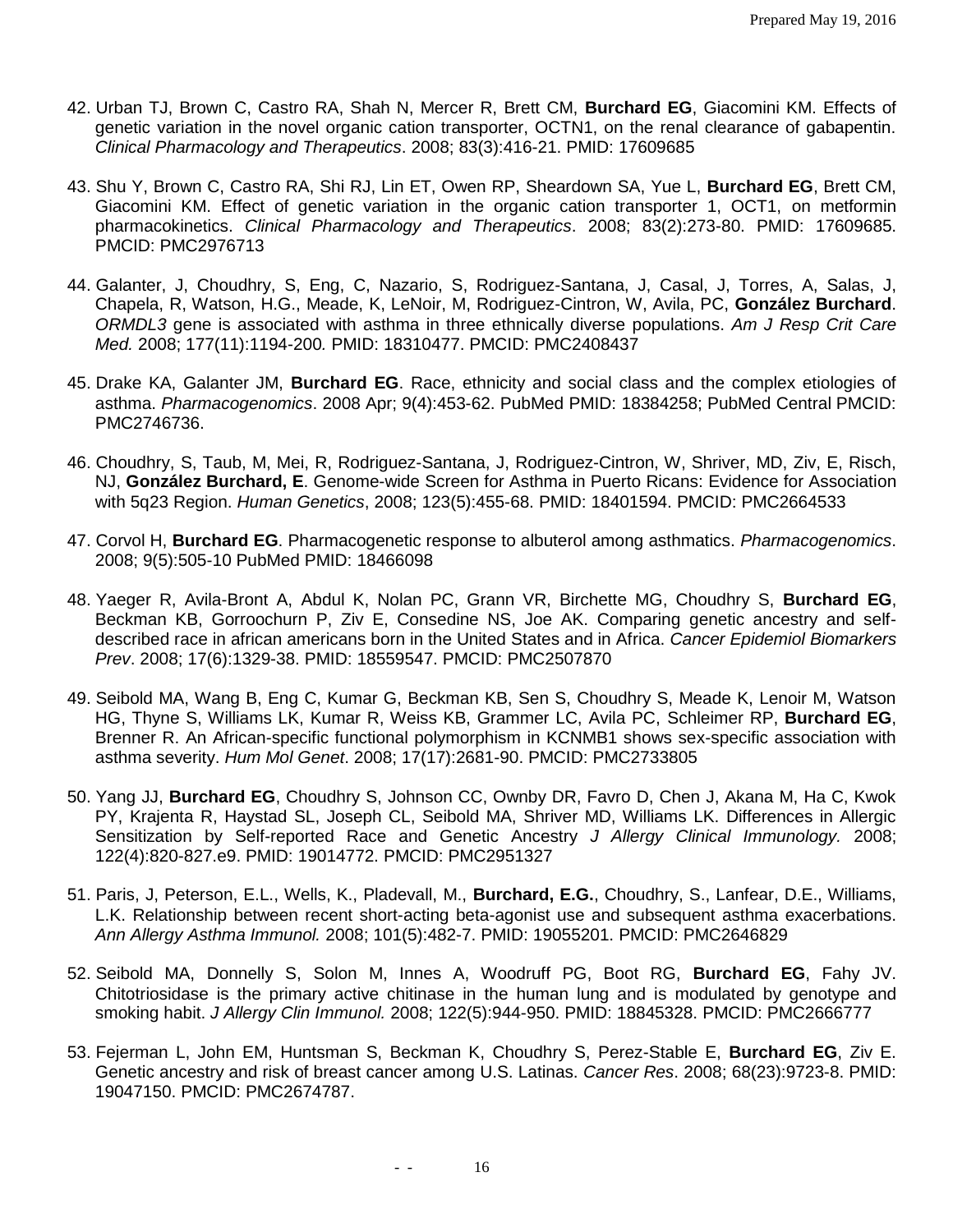- 54. Lai CQ, Tucker KL, Choudhry S, Parnell LD, Mattei J, García-Bailo B, Beckman K, **Burchard EG**, Ordovás JM. Population admixture associated with disease prevalence in the Boston Puerto Rican health study. *Hum Genet*. 2008; 125(2):199-209. PMID: 19107526. PMCID: PMC2727756
- 55. Kim H, Hysi PG, Pawlikowska L, Poon A, **Burchard EG**, Zaroff JG, Sidney S, Ko NU, Achrol AS, Lawton MT, McCulloch CE, Kwok PY, Young WL. Common variants in interleukin-1-Beta gene are associated with intracranial hemorrhage and susceptibility to brain arteriovenous malformation. *Cerebrovasc Dis*. 2009; 27(2):176-82. PMID: 19092239. PMCID: PMC2649796
- 56. Caulfield T, Fullerton SM, Ali-Khan SE, (alpha), Arbour L, **Burchard EG**, Cooper RS, Hardy B-J, Harry S, Hyde-Lay R, Kahn J, Kittles R, Koenig BA, Lee SS-J, Malinowski M, Ravitsky V, Sankar P, Scherer SW, Séguin B, Shickle D, Suarez-Kurtz G, and Daar A.S. Race and Ancestry in Biomedical Research: Exploring the Challenges. *Genome Med.* 2009; 1(1):8. PMID: 19348695. PMCID: PMC2651580
- 57. Corvol, H, De Giacomo, A, Eng, C, Seibold, M, Ziv, E, Chapela, R, Rodriguez-Santana, JR, Rodriguez-Cintron, W, Thyne, S, Watson, HG, Meade, LeNoir, M, Avila, PC, Choudhry, S, **González Burchard, E**. Genetic Ancestry Modifies Pharmacogenetic Gene-Gene Interaction for Asthma. *Pharmacogenet Genomics.* 2009; 19(7):489-96. PMID: 19503017. PMCID: PMC2768127
- 58. Chen Y, Li S, Brown C, Cheatham S, Castro RA, Leabman MK, Urban TJ, Chen L, Yee SW, Choi JH, Huang Y, Brett CM, **Burchard EG**, Giacomini KM. Effect of genetic variation in the organic cation transporter 2 on the renal elimination of metformin. *Pharmacogenet Genomics*. 2009; 19(7):497-504. PMID: 19483665. PMCID:PMC3104496
- 59. Seibold MA, Reese TA, Choudhry S, Salam MT, Beckman K, Eng C, Atakilit A, Meade K, Lenoir M, Watson HG, Thyne S, Kumar R, Weiss KB, Grammer LC, Avila P, Schleimer RP, Fahy JV, Rodriguez-Santana J, Rodriguez-Cintron W, Boot RG, Sheppard D, Gilliland FD, Locksley RM, **Burchard EG**. Differential enzymatic activity of common haplotypic versions of the human acidic mammalian chitinase protein. *J Biol Chem.* 2009; 284(29):19650-8. PMID: 19435888. PMCID: PMC2740590
- 60. Tcheurekdjian H, Thyne SM, Williams LK, Via M, Rodriguez-Santana JR, Rodriguez-Cintron W, Avila PC, **Burchard EG**. Augmentation of bronchodilator responsiveness by leukotriene modifiers in Puerto Rican and Mexican children. *Ann Allergy Asthma Immunol.* 2009; 102(6):510-7. PMID: 19558011
- 61. Iribarren C, Darbinian JA, Fireman BH, **Burchard EG**. Birthplace and mortality among insured Latinos: the paradox revisited. *Ethn Dis.* 2009; 19(2):185-91. PMID: 19537231
- 62. Hancock DB, Romieu I, Shi M, Sienra-Monge JJ, Wu H, Chiu GY, Li H, del Rio-Navarro BE, Willis-Owens SA, Weiss ST, Raby BA, Gao H, Eng C, Chapela R, **Burchard EG**, Tang H, Sullivan PF, London SJ. Genome-wide association study implicates chromosome 9q21.31 as a susceptibility locus for asthma in Mexican children. *PLoS Genet*. 2009; 5(8):e1000623. PMID: 19714205. PMCID: PMC2722731
- 63. Choudhry, S., Que, LG., Yang, Z., Liu, L., Eng, C., Kim, SO., Kumar, G., Thyne, S., Chapela, R., Rodriguez-Santana, J., Rodriguez-Cintron, W., Avila, PC., Stamler, JS., and *Burchard, EG*. GSNO Reductase and  $\square$  Adrenergic Receptor Gene-Gene Interaction: Bronchodilator Responsiveness to Albuterol. *Pharmacogenetics and Genomics*. 2010; 20(6):351-8. PMID: 20335826. PMCID: PMC2883564
- 64. Kroetz DL, Ahituv N, **Burchard EG**, Guo S, Sali A, Giacomini KM. Institutional Profile: The University of California Pharmacogenomics Center: at the interface of genomics, biological mechanisms and drug therapy. *Pharmacogenomics*. 2009; 10(10):1569-76. PMID: 19842929. PMCID: PMC2923222

- - 17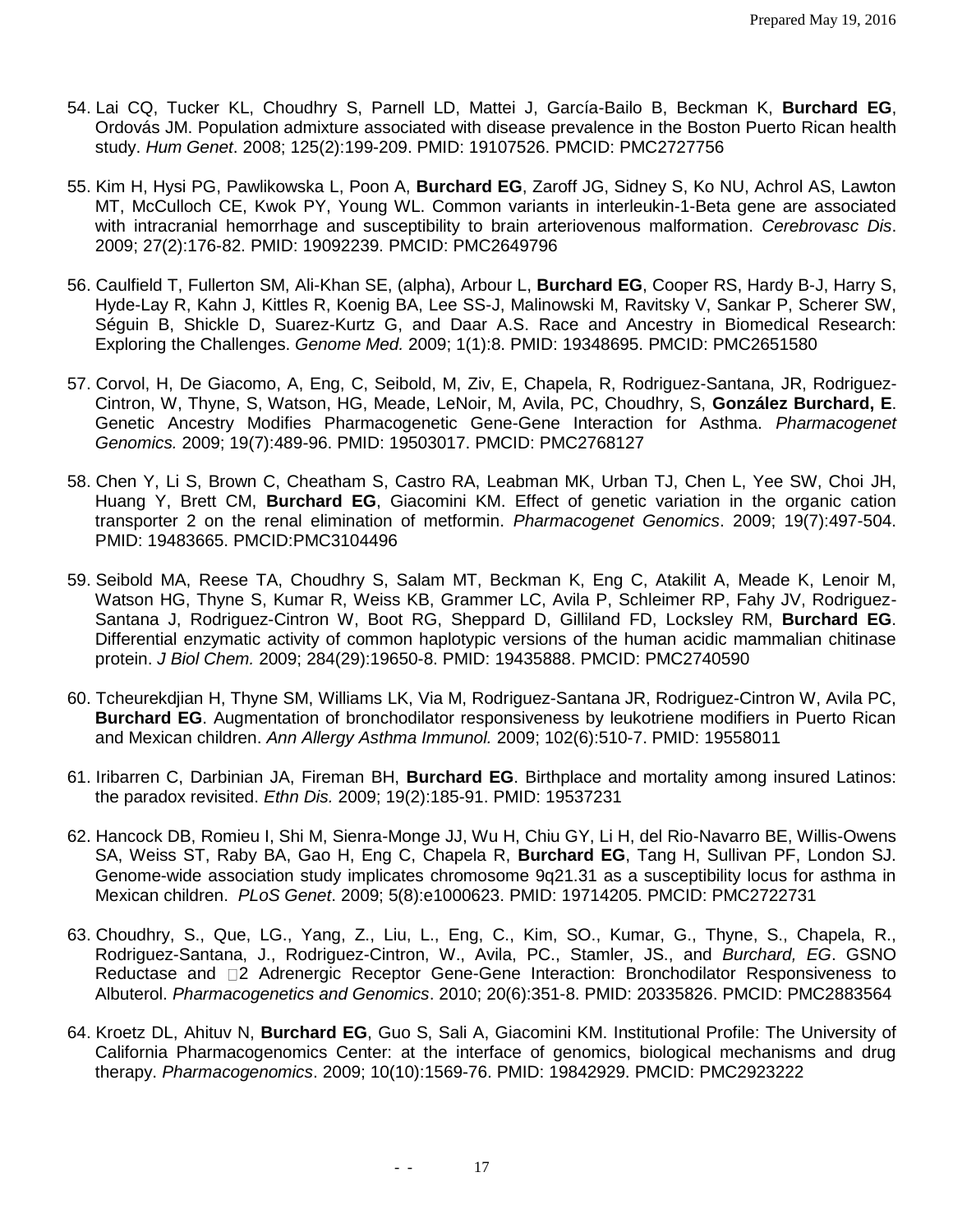- 65. Via M, Ziv E, **Burchard EG**. Recent advances of genetic ancestry testing in biomedical research and direct to consumer testing. *Clin Genet*. 2009 Sep;76(3):225-35. PubMed PMID: 19793051; PubMed Central PMCID: PMC2857388
- 66. Mathias RA, Grant AV, Rafaels N, Hand T, Gao L, Vergara C, Tsai YJ, Yang M, Campbell M, Foster C, Gao P, Togias A, Hansel NN, Diette G, Adkinson NF, Liu MC, Faruque M, Dunston GM, Watson HR, Bracken MB, Hoh J, Maul P, Maul T, Jedlicka AE, Murray T, Hetmanski JB, Ashworth R, Ongaco CM, Hetrick KN, Doheny KF, Pugh EW, Rotimi CN, Ford J, Eng C, **Burchard EG**, Sleiman PM, Hakonarson H, Forno E, Raby BA, Weiss ST, Scott AF, Kabesch M, Liang L, Abecasis G, Moffatt MF, Cookson WO, Ruczinski I, Beaty TH, Barnes KC. A genome-wide association study on African-ancestry populations for asthma. *J Allergy Clin Immuno*l. 2010; 125(2):336-346.e4. PMID: 19910028; PMCID: PMC3606015
- 67. Risch, N., Choudhry, S., Via, M., Basu, A., Sebro, R., Eng, C., Beckman, K, Thyne, S., Chapela, R., Rodriguez-Santana, J, Rodriguez-Cintron, W, Avila, PC., Ziv, E., **Gonzalez Burchard, E**. Ancestryrelated Assortative Mating in Latino Populations. *Genome Biology*. 2009; 10(11):R132. PMID: 19930545. PMCID: 3091325
- 68. Via M, De Giacomo A, Corvol H, Eng C, Seibold MA, Gillett C, Galanter J, Sen S, Tcheurekdjian H, Chapela R, Rodríguez-Santana JR, Rodríguez-Cintrón W, Thyne S, Avila PC, Choudhry S, **González Burchard E**; Genetics of Asthma in Latino Americans (GALA) Study. The role of LTA4H and ALOX5AP genes in the risk for asthma in Latinos. *Clin Exp Allergy*. 2010; 40(4):582-9. PMID: 20067482. PMCID: PMC2866051
- 69. Via M, Gignoux C, **Burchard EG**. The 1000 Genomes Project: new opportunities for research and social challenges. *Genome Med*. 2010 Jan 21; 2(1):3. PubMed PMID: 20193048; PubMed Central PMCID: PMC2829928
- 70. Kumar R\*, Seibold MA\*, Aldrich MC\*, Williams KL\*, Reiner AP, Colangelo L, Galanter J, Gignoux C, Hu D, Sen S, Choudhry S, Peterson EL, Rodriguez-Santana J, Rodriguez-Cintron W, Nalls MA, Leak TS, O'Meara E, Meibohm B, Kritchevsky SB, Li R, Harris TB, Nickerson DA, Fornage M, Enright P, Ziv E, Smith LJ, Liu K, **Burchard EG**. (2010) Genetic ancestry and lung function predictions. *New England Journal of Medicine.* 2010; 363(4):321-30. PMID: 20647190. PMCID: PMC2922981
- 71. Jin Y, Hu D, Peterson EL, Eng C, Levin AM, Wells K, Beckman K, Kumar R, Seibold MA, Karungi G, Zoratti A, Gaggin J, Campbell J, Galanter J, Chapela R, Rodríguez-Santana JR, Watson HG, Meade K, Lenoir M, Rodríguez-Cintrón W, Avila PC, Lanfear DE, **Burchard EG**, Williams LK. Dual-specificity phosphatase 1 as a pharmacogenetic modifier of inhaled steroid response among asthmatic patients. *J Allergy Clin Immunol.* 2010; 126(3):618-25.e1-2. PMID: 20673984. PMCID: PMC2943151
- 72. Gould W, Peterson EL, Karungi G, Zoratti A, Gaggin J, Toma G, Yan S, Levin AM, Yang JJ, Wells K, Wang M, Burke RR, Beckman K, Popadic D, Land SJ, Kumar R, Seibold MA, Lanfear DE, **Burchard EG**, Williams LK. Factors predicting inhaled corticosteroid responsiveness in African American patients with asthma. *J Allergy Clin Immunol*. 2010; 126(6):1131-8. PMID: 20864153; PMCID: PMC2998569
- 73. Tcheurekdjian H, Via M, De Giacomo A, Corvol H, Eng C, Thyne S, Chapela R, Rodriguez-Cintron W, Rodriguez-Santana JR, Avila PC, **Burchard EG**; Genetics of Asthma in Latino Americans Study. ALOX5AP and LTA4H polymorphisms modify augmentation of bronchodilator responsiveness by leukotriene modifiers in Latinos. *J Allergy Clin Immunol*. 2010; 126(4):853-8.PMID: 20810156. PMCID:2950217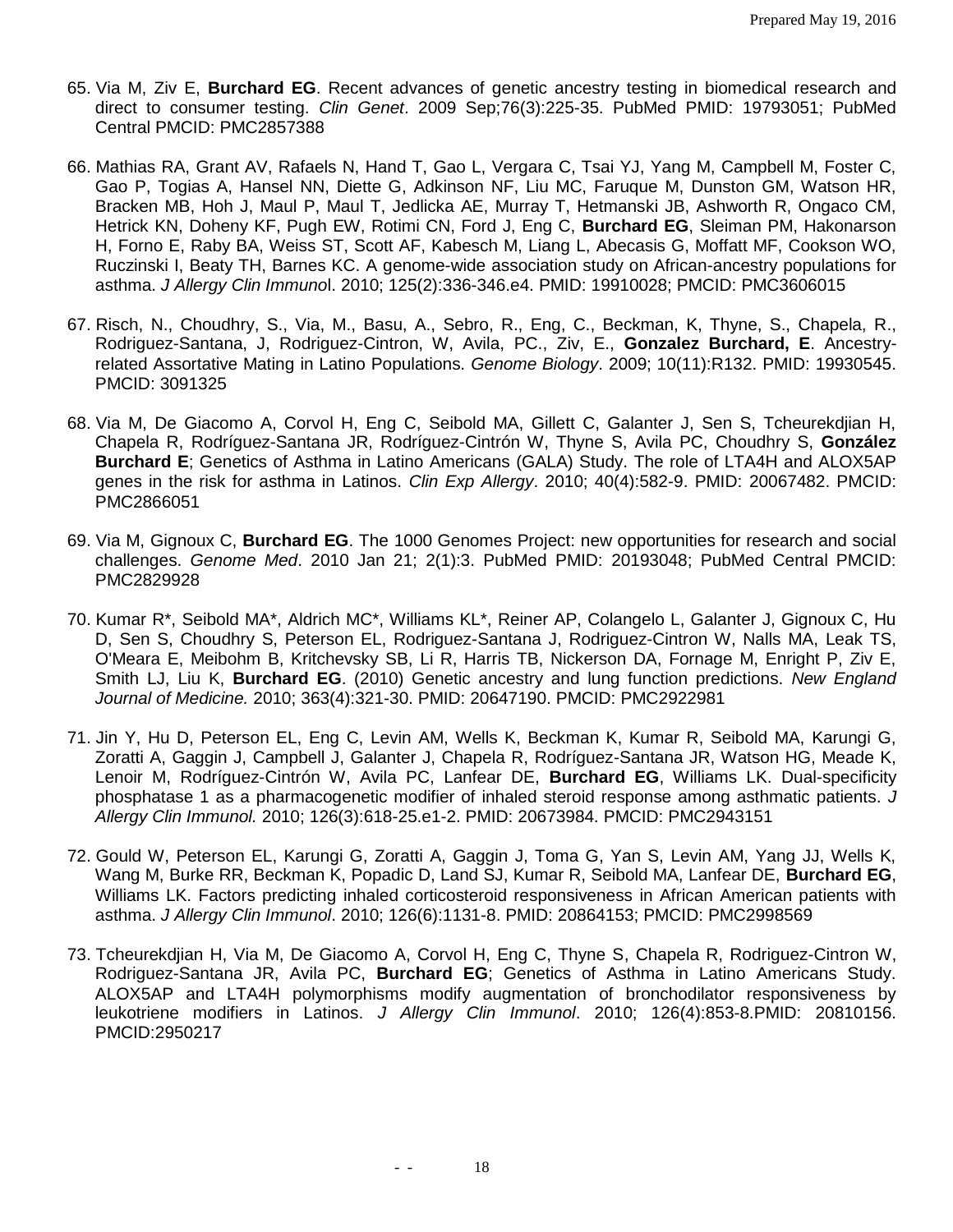- 74. Fabsitz RR, McGuire A, Sharp RR, Puggal M, Beskow LM, Biesecker LG, Bookman E, Burke W, **Burchard EG**, Church G, Clayton EW, Eckfeldt JH, Fernandez CV, Fisher R, Fullerton SM, Gabriel S, Gachupin F, James C, Jarvik GP, Kittles R, Leib JR, O'Donnell C, O'Rourke PP, Rodriguez LL, Schully SD, Shuldiner AR, Sze RK, Thakuria JV, Wolf SM, Burke GL. Ethical and practical guidelines for reporting genetic research results to study participants: updated guidelines from a National Heart, Lung, and Blood Institute working group. *Circ Cardiovasc Genet*. 2010; 3(6):574-80. PMID: 21156933, PMCID: 3090664
- 75. Via, M., Gignoux, C., Roth, L.A., Fejerman, L., Galanter, J., Choudhry, S., Toro-Labradore, G., Viera-Vera, J., Oleksyke, T.K., Beckman, K., Ziv, E., Risch, N., **González Burchard, E.**, Martínez-Cruzado, J.C. History shaped the geographic distribution of genomic admixture on the island of Puerto Rico. *PLoS One*. 2011; 6(1): PMID: 21304981, PMCID: PMC3031579
- 76. Torgerson, D.G, **Burchard, E.G.**, et al. Meta-analysis of Genome-wide Association Studies of Asthma in Ethnically Diverse North American Populations. *Nat Genet*. 2011; 43(9):887-92. PMID: 21804549, PMCID: 3445408
- 77. Galanter, J.M., Torgerson, D., Gignoux, C.R., Sen, S., Roth, L.A., Via, M., Aldrich, M.C, Eng, C., Huntsman, S., Rodríguez-Santana, J., Rodríguez-Cintrón, W., Chapela, R., Ford, J.G, **Burchard, E.G**. Cosmopolitan and ethnic-specific replication of genetic risk factors for asthma in 2 Latino populations. *J of Clinical Allergy & Immunology.* 2011; 128(1):37-43. PMID: 21621256, PMCID: 3129381
- 78. Akuete, K., Oh, S.S, Thyne, S., Rodríguez-Santana, J., Chapela, R., Meade, K., Rodríguez-Cintrón, W., LeNoir, M., Ford, J.G., Williams, L.K., Avila, P.C., **Burchard, E.G**, Tcheurekdjian, H. Ethnic Variability in Persistent Asthma after In Utero Tobacco Exposure. *Pediatrics*. 2011; 128 (3):e623-30; PMID:21859918; PMCID:PMC3164096
- 79. Caleshu, C., Sakhuja, R., Nussbaum, R.L., Schiller, N.B., Ursell, P.C., Eng, C., De Marco, T., McGlothlin, D., **Burchard, E.G**., Rame, J.E. Furthering the Link Between the Sarcomere and Primary Cardiomyopathies: Restrictive Cardiomyopathy Associated with Multiple Mutations in Genes Previously Associated With Hypertrophic or Dilated Cardiomyopathy. *American Journal of Medical Genetics.* 2011; 155(9):2229-35. PMID: 21823217, PMCID: 3158811
- 80. Bustamante CD, **Burchard EG**, De la Vega FM. Genomics for the world. *Nature*. 2011; 475(7355):163-5. PMID: 21753830; PMCID: PMC3708540
- 81. Schauberger EM, Ewart SL, Arshad SH, Huebner M, Karmaus W, Holloway JW, Friderici KH, Ziegler JT, Zhang H, Rose-Zerilli MJ, Barton SJ, Holgate ST, Kilpatrick JR, Harley JB, Lajoie-Kadoch S, Harley IT, Hamid Q, Kurukulaaratchy RJ, Seibold MA, Avila PC, Rodriguez-Cintrón W, Rodriguez-Santana JR, Hu D, Gignoux C, Romieu I, London SJ, **Burchard EG**, Langefeld CD, Wills-Karp M. Identification of ATPAF1 as a novel candidate gene for asthma in children. *J Allergy Clin Immunol*. 2011; 128(4):753- 760.e11.PMID: 21696813; PMCID: PMC3185108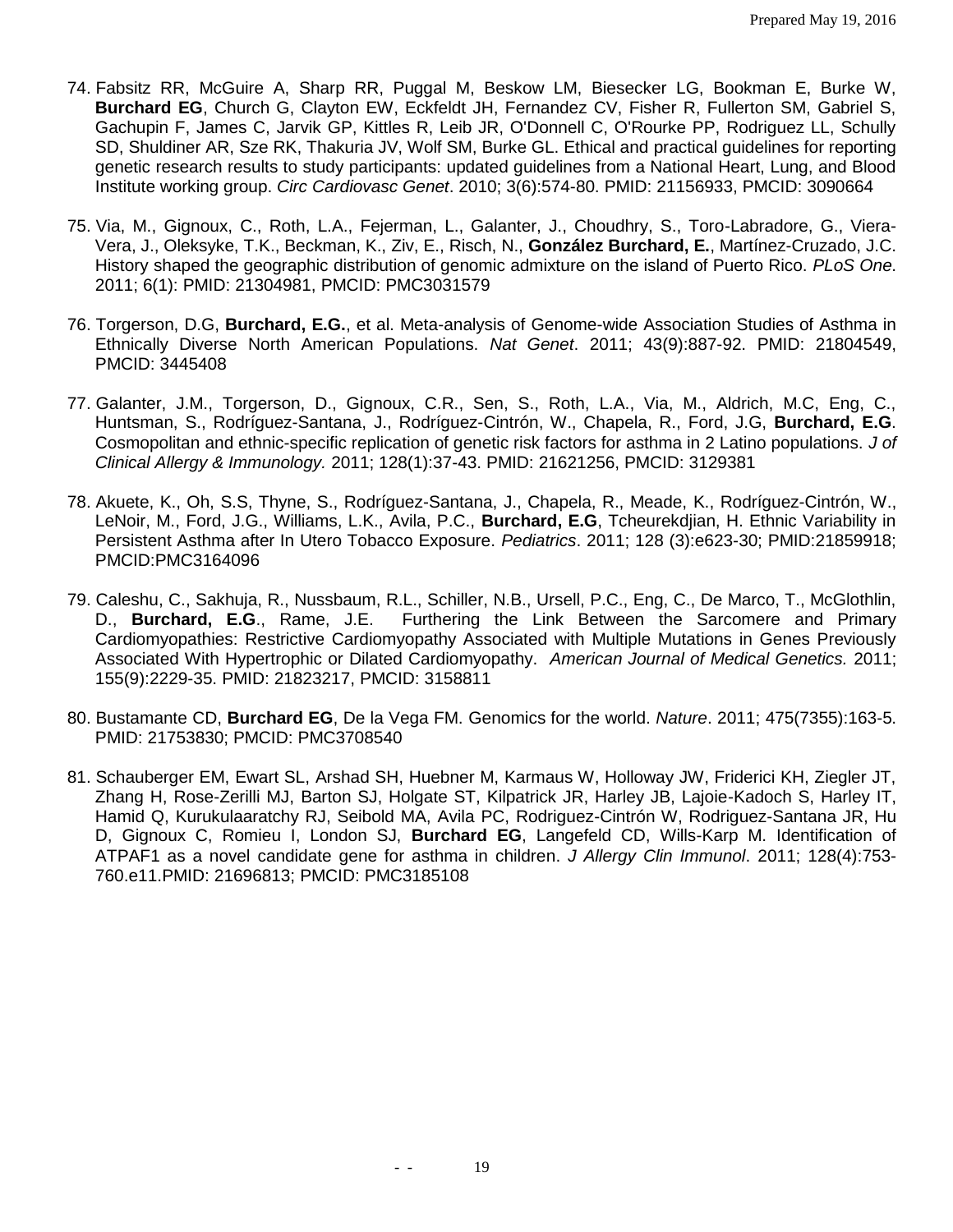- 82. Torgerson DG, Ampleford EJ, Chiu GY, Gauderman WJ, Gignoux CR, Graves PE, Himes BE, Levin AM, Mathias RA, Hancock DB, Baurley JW, Eng C, Stern DA, Celedón JC, Rafaels N, Capurso D, Conti DV, Roth LA, Soto-Quiros M, Togias A, Li X, Myers RA, Romieu I, Van Den Berg DJ, Hu D, Hansel NN, Hernandez RD, Israel E, Salam MT, Galanter J, Avila PC, Avila L, Rodriquez-Santana JR, Chapela R, Rodriguez-Cintron W, Diette GB, Adkinson NF, Abel RA, Ross KD, Shi M, Faruque MU, Dunston GM, Watson HR, Mantese VJ, Ezurum SC, Liang L, Ruczinski I, Ford JG, Huntsman S, Chung KF, Vora H, Li X, Calhoun WJ, Castro M, Sienra-Monge JJ, del Rio-Navarro B, Deichmann KA, Heinzmann A, Wenzel SE, Busse WW, Gern JE, Lemanske RF Jr, Beaty TH, Bleecker ER, Raby BA, Meyers DA, London SJ; Mexico City Childhood Asthma Study (MCAAS), Gilliland FD; Children's Health Study (CHS) and HARBORS study, **Burchard EG**; Genetics of Asthma in Latino Americans (GALA) Study, Study of Genes-Environment and Admixture in Latino Americans (GALA2) and Study of African Americans, Asthma, Genes & Environments (SAGE), Martinez FD; Childhood Asthma Research and Education (CARE) Network, Weiss ST; Childhood Asthma Management Program (CAMP), Williams LK; Study of Asthma Phenotypes and Pharmacogenomic Interactions by Race-Ethnicity (SAPPHIRE), Barnes KC; Genetic Research on Asthma in African Diaspora (GRAAD) Study, Ober C, Nicolae DL. Meta-analysis of genome-wide association studies of asthma in ethnically diverse North American populations. *Nat Genet.* 2011 Jul 31; 43(9):887-92. PubMed PMID: 21804549; PubMed Central PMCID: PMC3445408
- 83. Kovacic MB, Myers JM, Wang N, Martin LJ, Lindsey M, Ericksen MB, He H, Patterson TL, Baye TM, Torgerson D, Roth LA, Gupta J, Sivaprasad U, Gibson AM, Tsoras AM, Hu D, Eng C, Chapela R, Rodríguez-Santana JR, Rodríguez-Cintrón W, Avila PC, Beckman K, Seibold MA, Gignoux C, Musaad SM, Chen W, **Burchard EG**, Hershey GK. Identification of KIF3A as a novel candidate gene for childhood asthma using RNA expression and population allelic frequencies differences. *PLoS One*. 2011; 6(8):e23714. PMID: 21912604, PMCID: 3166061
- 84. Williams L.K., Peterson E.L., Wells K., Ahmedani B.K., Kumar R., **Burchard E.G.**, Chowdhry, V.K., Favro D., Lanfear D.E., Pladevall M.. Quantifying the proportion of severe asthma exacerbations attributable to inhaled corticosteroid nonadherence. *J Allergy Clin Immunol*. 2011; 128(6):1185-1191.e2. PMID: 22019090; PMCID: PMC3229671
- 85. Arjomandi M, Galanter JM, Choudhry S, Eng C, Hu D, Beckman K, Chapela R, Rodríguez-Santana JR, Rodríguez-Cintrón W, Ford J, Avila PC, **Burchard EG**. Polymorphism in Osteopontin Gene (SPP1) Is Associated with Asthma and Related Phenotypes in a Puerto Rican Population. *Pediatr Allergy Immunol Pulmonol*. 2011; 24(4):207-214. PMID: 22276228, PMCID: 3255512
- 86. Kumar R, Tsai HJ, Hong X, Gignoux C, Pearson C, Ortiz K, Fu M, Pongracic JA, **Burchard EG**, Bauchner H, Wang X. African ancestry, early life exposures, and respiratory morbidity in early childhood. *Clin Exp Allergy*. 2012; 42(2):265-74. PMID: 22093077, PMCID: PMC3656492
- 87. Galanter, J.M., Fernandez, J.C., Gignoux, C.R., Barnholtz-Sloan, J., Fernandez, C., Via, M., Hidalgo-Miranda, A., Contreras, A.V., Uribe Figueroa, L., Raska, P., Jimenez-Sanchez, G., Silva Zolezzi, I., Torres, M., Ruiz Ponte, C., Ruiz, Y., Salas, A., Nguyen, E., Eng, C., Borjas, L., Zabala, W., Barreto, G., Rondón, F., Ibarra, A., Taboada, P., Porras, L., Moreno, F., Bigham,A., Gutierrez, G., Brutsaert, T., León-Velarde, F., Moore, L.G., Vargas, E., Cruz, M., Escobedo, J., Rodriguez-Santana, J., Rodriguez-Cintrón, W., Chapela, R., Ford, J.G., Bustamante, C.D., Seminara, D., Shriver, M.D., Ziv, E., **Burchard, E.G.**, Haile, R., Parra, E., Carracedo, A. for the Latin American Cancer Epidemiology (LACE) Consortium. Development of a Panel of Genome-wide Ancestry Informative Markers to Study Admixture Throughout the Americas. *PLoS Genet.* 2012; 8(3):e1002554. PMID: 22412386, PMCID: 3297575
- 88. Kenny EE, Timpson NJ, Sikora M, Yee MC, Moreno-Estrada A, Eng C, Huntsman S, **Burchard EG**, Stoneking M, Bustamante CD, Myles S. Melanesian blond hair is caused by an amino acid change in TYRP1. *Science*. 2012; 336(6081):554. PMID: 22556244. PMCID: PMC3481182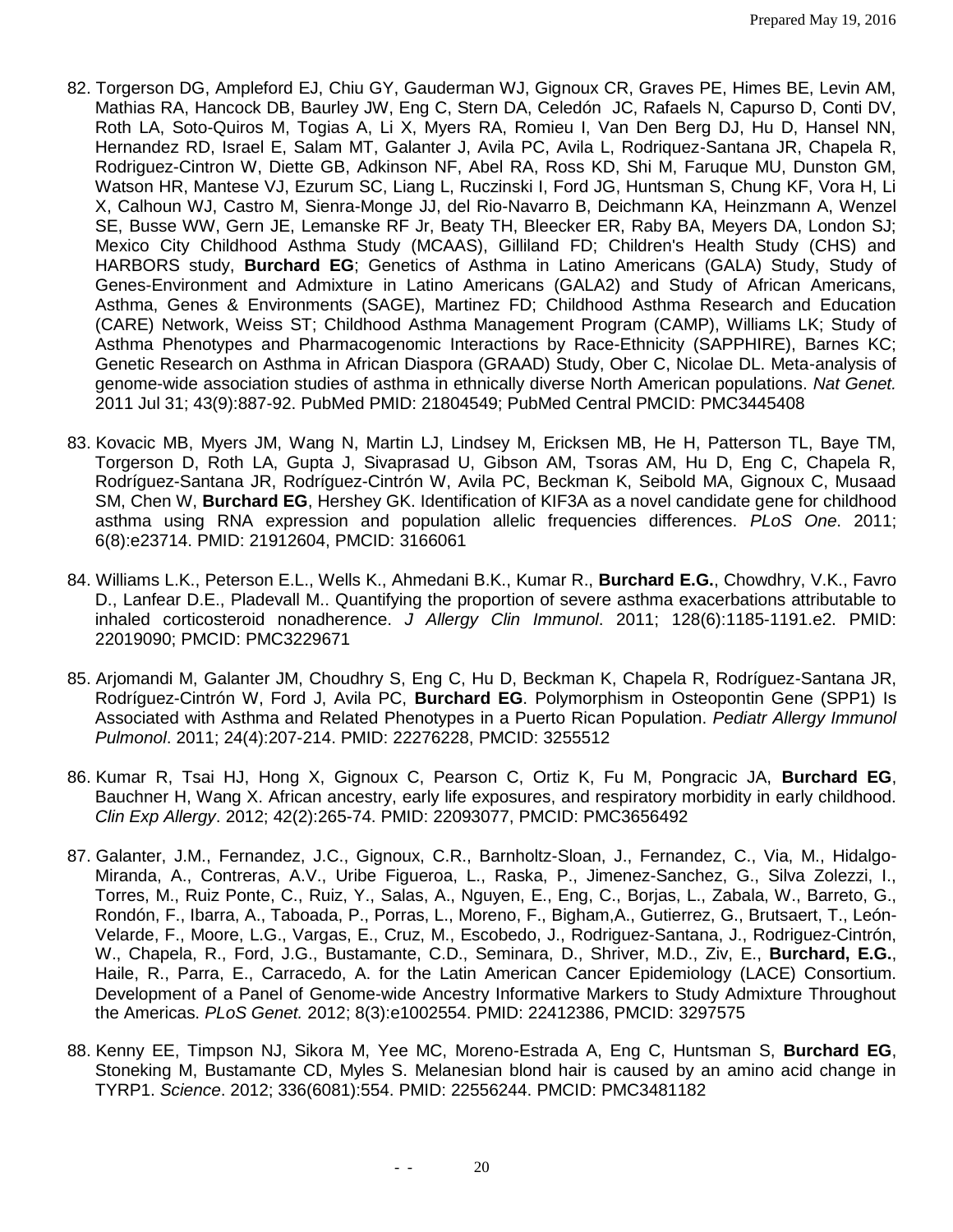- 89. Oh SS, Tcheurekdjian H, Roth LA, Nguyen EA, Sen S, Galanter JM, Davis A, Farber HJ, Gilliland FD, Kumar R, Avila PC, Brigino-Buenaventura E, Chapela R, Ford JG, LeNoir MA, Lurmann F, Meade K, Serebrisky D, Thyne S, Rodriguez-Cintron W, Rodriguez-Santana JR, Williams LK, Borrell LN, **Burchard EG**. Effect of secondhand smoke on asthma control among black and Latino children. *J Allergy Clin Immunol*. 2012; 129(6):1478-83. PMID: 22552109, PMCID: 3367092
- 90. Aldrich MC, Kumar R, Colangelo LA, Williams LK, Sen S, Kritchevsky SB, Meibohm B, Galanter J, Hu D, Gignoux CR, Liu Y, Harris TB, Ziv E, Zmuda J, Garcia M, Leak TS, Foreman MG, Smith LJ, Fornage M, Liu K, **Burchard EG**; for the Health ABC and CARDIA Studies. Genetic Ancestry-Smoking Interactions and Lung Function in African Americans: A Cohort Study. *PLoS One*. 2012; 7(6):e39541. PMID: 22737244, PMCID: 3380861
- 91. Kumar R, Williams LK, Kato A, Peterson EL, Favoreto S Jr, Hulse K, Wang D, Beckman K, Thyne S, Lenoir M, Meade K, Lanfear DE, Levin AM, Favro D, Yang JJ, Weiss K, Boushey HA, Grammer L, Avila PC, **Burchard EG**, Schleimer R. Genetic variation in B cell-activating factor of the TNF family (BAFF) and asthma exacerbations among African American subjects. *J Allergy Clin Immunol*. 2012; 130(4):996-9.e6. PMID: 22728080; PMCID: PMC3520130
- 92. Torgerson DG, Capurso D, Ampleford EJ, Li X, Moore WC, Gignoux CR, Hu D, Eng C, Mathias RA, Busse WW, Castro M, Erzurum SC, Fitzpatrick AM, Gaston B, Israel E, Jarjour NN, Teague WG, Wenzel SE, Rodríguez-Santana JR, Rodríguez-Cintrón W, Avila PC, Ford JG, Barnes KC, **Burchard EG**, Howard TD, Bleecker ER, Meyers DA, Cox NJ, Ober C, Nicolae DL. Genome-wide ancestry association testing identifies a common European variant on 6q14.1 as a risk factor for asthma in African American subjects. *J Allergy Clin Immunol.* 2012; 130(3):622-629.e9. PMID: 22607992, PMCID: 3503456
- 93. Torgerson DG, Gignoux CR, Galanter JM, Drake KA, Roth LA, Eng C, Huntsman S, Torres R, Avila PC, Chapela R, Ford JG, Rodríguez-Santana JR, Rodríguez-Cintrón W, Hernandez RD, **Burchard EG**. Casecontrol admixture mapping in Latino populations enriches for known asthma-associated genes. *J Allergy Clin Immunol*. 2012; 130(1):76-82.e12. PMID: 22502797, PMCID: PMC3593143
- 94. Avena S, Via M, Ziv E, Pérez-Stable EJ, Gignoux CR, Dejean C, Huntsman S, Torres-Mejía G, Dutil J, Matta JL, Beckman K, **Burchard EG**, Parolin ML, Goicoechea A, Acreche N, Boquet M, Ríos Part Mdel C, Fernández V, Rey J, Stern MC, Carnese RF, Fejerman L. Heterogeneity in genetic admixture across different regions of Argentina. *PLoS One*. 2012; 7(4):e34695. PMID: 22506044, PMCID: 3323559
- 95. Baran Y, Pasaniuc B, Sankararaman S, Torgerson DG, Gignoux C, Eng C, Rodriguez-Cintron W, Chapela R, Ford JG, Avila PC, Rodriguez-Santana J, **Burchard EG**, Halperin E. Fast and accurate inference of local ancestry in Latino populations. *Bioinformatics*. 2012; 28(10):1359-67. PMID: 22495753, PMCID: 3323559
- 96. Xu H, Cheng C, Devidas M, Pei D, Fan Y, Yang W, Neale G, Scheet P, **Burchard EG**, Torgerson DG, Eng C, Dean M, Antillon F, Winick NJ, Martin PL, Willman CL, Camitta BM, Reaman GH, Carroll WL, Loh M, Evans WE, Pui CH, Hunger SP, Relling MV, Yang JJ. ARID5B genetic polymorphisms contribute to racial disparities in the incidence and treatment outcome of childhood acute lymphoblastic leukemia. *J Clin Oncol*. 2012; 30(7):751-7. PMID: 22291082, PMCID: 3295551
- 97. Fejerman L, Chen GK, Eng C, Huntsman S, Hu D, Williams A, Pasaniuc B, John EM, Via M, Gignoux C, Ingles S, Monroe KR, Kolonel LN, Torres-Mejía G, Pérez-Stable EJ, **Burchard EG**, Henderson BE, Haiman CA, Ziv E. Admixture mapping identifies a locus on 6q25 associated with breast cancer risk in US Latinas. *Hum Mol Genet.* 2012; 21(8):1907-17. PMID: 22228098, PMCID: 3313799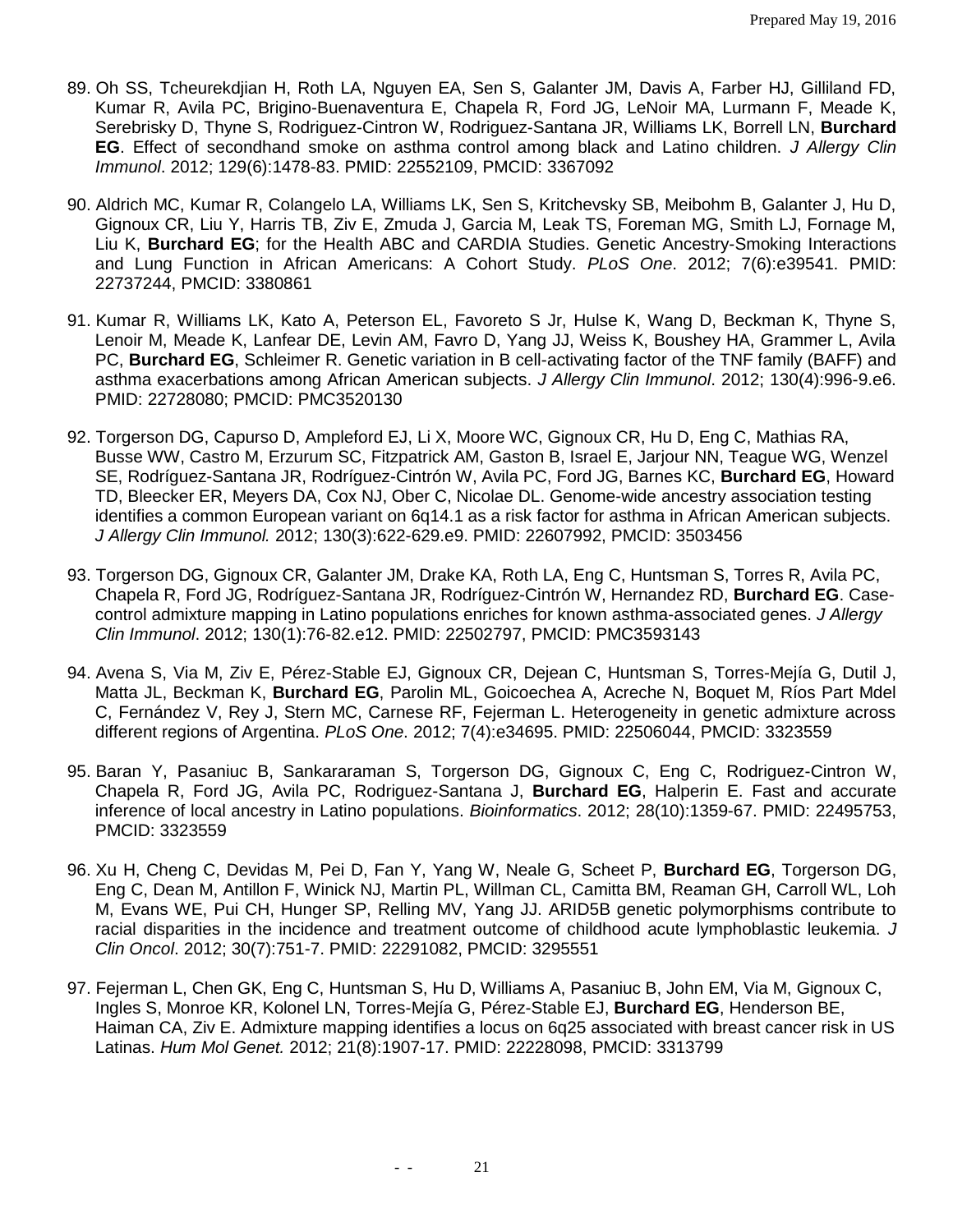- 98. Kidd JM, Gravel S, Byrnes J, Moreno-Estrada A, Musharoff S, Bryc K, Degenhardt JD, Brisbin A, Sheth V, Chen R, McLaughlin SF, Peckham HE, Omberg L, Bormann Chung CA, Stanley S, Pearlstein K, Levandowsky E, Acevedo-Acevedo S, Auton A, Keinan A, Acuña-Alonzo V, Barquera-Lozano R, Canizales-Quinteros S, Eng C, **Burchard EG**, Russell A, Reynolds A, Clark AG, Reese MG, Lincoln SE, Butte AJ, De La Vega FM, Bustamante CD. Population genetic inference from personal genome data: impact of ancestry and admixture on human genomic variation. *Am J Hum Genet*. 2012; 91(4):660-71. PMID: 23040495, PMCID: 3484644
- 99. Myers RA, Himes BE, Gignoux CR, Yang JJ, Gauderman WJ, Rebordosa C, Xie J, Torgerson DG, Levin AM, Baurley J, Graves PE, Mathias RA, Romieu I, Roth LA, Conti D, Avila L, Eng C, Vora H, LeNoir MA, Soto-Quiros M, Liu J, Celedón JC, Farber HJ, Kumar R, Avila PC, Meade K, Serebrisky D, Thyne S, Rodriguez-Cintron W, Rodriguez-Santana JR, Borrell LN, Lemanske RF Jr, Bleecker ER, Meyers DA, London SJ, Barnes KC, Raby BA, Martinez FD, Gilliland FD, Williams LK, **Burchard EG**, Weiss ST, Nicolae DL, Ober C. Further replication studies of the EVE Consortium meta-analysis identifies 2 asthma risk loci in European Americans. *J Allergy Clin Immunol*. 2012; 130(6):1294-301. PMID: 23040885, PMCID: PMC3666859
- 100. Aminuddin F, Akhabir L, Stefanowicz D, Paré PD, Connett JE, Anthonisen NR, Fahy JV, Seibold MA, **Burchard EG**, Eng C, Gulsvik A, Bakke P, Cho MH, Litonjua A, Lomas DA, Anderson WH, Beaty TH, Crapo JD, Silverman EK, Sandford AJ. Genetic association between human chitinases and lung function in COPD. *Hum Genet*. 2012; 131(7):1105-14. PMID: 22200767, PMCID: PMC3771523
- 101. Kumar R, Tsai HJ, Hong X, Gignoux C, Pearson C, Ortiz K, Fu M, Pongracic JA, **Burchard EG**, Bauchner H, Wang X. African ancestry, early life exposures, and respiratory morbidity in early childhood. *Clin Exp Allergy*. 2012; 42(2):265-74. PMID:22093077, PMCID: PMC3656492
- 102. Nguyen EA, **Burchard EG**. Asthma Research for All of the United States. *Pediatr Allergy Immunol Pulmonol*. 2012; 25(3):128-131. PMID: 22970422, PMCID: 3429272
- 103. Rumpel JA, Ahmedani BK, Peterson EL, Wells KE, Yang M, Levin AM, Yang JJ, Kumar R, **Burchard EG**, Williams LK. Genetic ancestry and its association with asthma exacerbations among African American subjects with asthma. *J Allergy Clin Immunol.* 2012; 130(6):1302-6. PMID: 23069492, PMCID: PMC3511609
- 104. 1000 Genomes Project Consortium, Abecasis GR, Auton A, Brooks LD, DePristo MA, Durbin RM, Handsaker RE, Kang HM, Marth GT, McVean GA. An integrated map of genetic variation from 1,092 human genomes. *Nat*ure. 2012; 491(7422):56-65. PMID: 23128226, PMCID: 3498066
- 105. Levin AM, Mathias RA, Huang L, Roth LA, Daley D, Myers RA, Himes BE, Romieu I, Yang M, Eng C, Park JE, Zoratti K, Gignoux CR, Torgerson DG, Galanter JM, Huntsman S, Nguyen EA, Becker AB, Chan-Yeung M, Kozyrskyj AL, Kwok PY, Gilliland FD, Gauderman WJ, Bleecker ER, Raby BA, Meyers DA, London SJ, Martinez FD, Weiss ST, **Burchard EG**, Nicolae DL, Ober C, Barnes KC, Williams LK. A meta-analysis of genome-wide association studies for serum total IgE in diverse study populations. J *Allergy Clin Immunol. 2013*; 131(4):1176-84. PMID: 23146381; PMCID: PMC3596497
- 106. Borrell LN, Nguyen EA, Roth LA, Oh SS, Tcheurekdjian H, Sen S, Davis A, Farber HJ, Avila PC, Brigino-Buenaventura E, Lenoir MA, Lurmann F, Meade K, Serebrisky D, Rodriguez-Cintron W, Kumar R, Rodriguez-Santana JR, Thyne S, **Burchard EG**. Childhood Obesity and Asthma Control in the GALA II and SAGE II Studies. *Am J Respir Crit Care Med*. 2013; 187(7):697-702. PMID: 23392439; PMCID: PMC3678111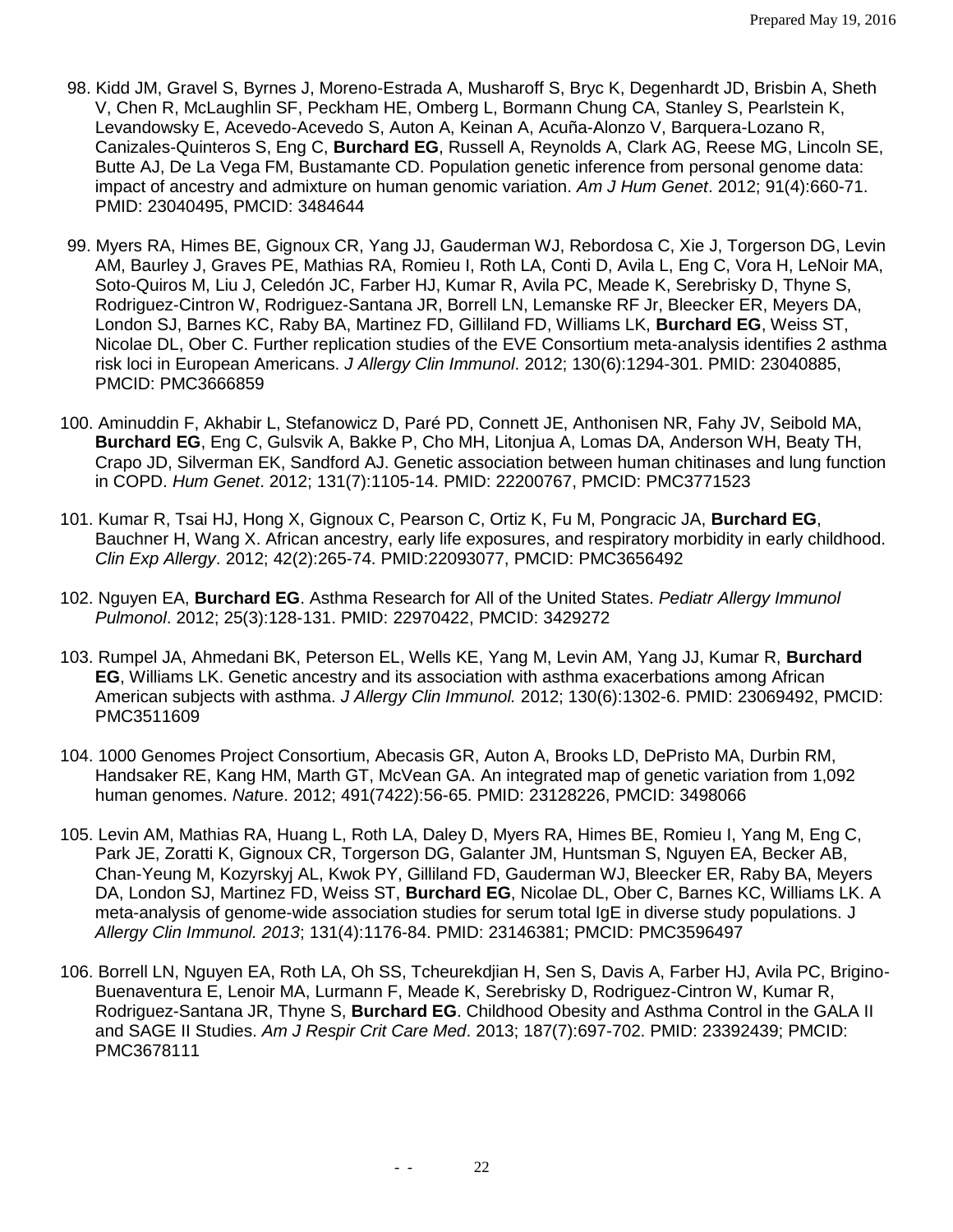- 107. Kumar, R., Nguyen, E.A., Roth, L.A., Oh, S.S., Gignoux, C.R., Huntsman, S., Eng, C.S., Moreno-Estrada, A., Sandoval, K., Peñaloza-Espinosa, R., López-López, M., Avila, P.C., Farber, H.J., Tcheurekdjian, H., Rodriguez-Cintron, W., Rodriguez-Santana, J.R., Serebrisky, D., Thyne, S.M., Williams, K., Klitz, W., Winkler, C., Bustamante, C.D., Pérez-Stable, E.J., Borrell, L.N., **Burchard, E.G**. Factors associated with degree of atopy in Latino children in a nationwide pediatric sample: The GALA II Study. *J Allergy Clin Immunol.* 2013; 132(4):896-905.e1. PMID: 23684070; PMCID: PMC3788073
- 108. Pasaniuc B, Sankararaman S, Torgerson D, Gignoux C, Eng C, Rodriguez-Cintron W, Chapela R, Ford JG, Avila PC, Rodriguez-Santana J, Chen GK, Le Marchand L, Henderson B, Reich D, Haiman C, **Burchard EG**, Halperin E. Analysis of Latino populations from GALA and MEC studies reveals genomic loci with biased local ancestry estimation. *Bioinformatics* 2013. PMID: 23572411, PMCID: 3661056
- 109. Drake KA, Torgerson DG, Gignoux GR, Galanter JM, Roth LA, Huntsman S, Eng C, Oh SS, Yee SW, Lin L, Bustamante CD, Moreno-Estrada A, Sandoval K, Davis A, Borrell LN, Farber HJ, Kumar R, Avila PC, Brigino-Buenaventura E, Chapela R, Ford JG, LeNoir MA, Lurmann F, Meade K, Serebrisky D, Thyne S, Rodríguez-Cintrón W, Sen S, Rodríguez-Santana JR, Hernandez RD, Giacomini KM, **Burchard EG**. A genome-wide association study of bronchodilator response in Latinos implicates rare variants. *J Allergy Clin Immunol*. 2013; 133(2):370-378.e15. PMID: 23992748, PMCID: PMC3938989
- 110. Nishimura KK, Galanter JM, Roth LA, Oh SS, Thakur N, Nguyen EA, Thyne S, Farber HJ, Serebrisky D, Kumar R, Brigino-Buenaventura E, Davis A, LeNoir MA, Meade K, Rodriguez-Cintron W, Avila PC, Borrell LN, Bibbins-Domingo K, Rodriguez-Santana JR, Sen Ś, Lurmann F, Balmes JR, **Burchard EG**. Early-life air pollution and asthma risk in minority children. The GALA II and SAGE II studies. *Am J Respir Crit Care Med*. 2013; 188(3):309-18. PMID: 23750510; PMCID: PMC3778732
- 111. Yao TC, Du G, Han L, Sun Y, Hu D, Yang JJ, Mathias R, Roth LA, Rafaels N, Thompson EE, Loisel DA, Anderson R, Eng C, Arruabarrena Orbegozo M, Young M, Klocksieben JM, Anderson E, Shanovich K, Lester LA, Williams LK, Barnes KC, **Burchard EG**, Nicolae DL, Abney M, Ober C. Genome-wide association study of lung function phenotypes in a founder population. *J Allergy Clin Immunol*. 2013; 133(1):248-55.e1-10. PMID:23932459
- 112. Xu H, Yang W, Perez-Andreu V, Devidas M, Fan Y, Cheng C, Pei D, Scheet P, **Burchard EG**, Eng C, Huntsman S, Torgerson DG, Dean M, Winick NJ, Martin PL, Camitta BM, Bowman WP, Willman CL, Carroll WL, Mullighan CG, Bhojwani D, Hunger SP, Pui CH, Evans WE, Relling MV, Loh ML, Yang JJ. Novel susceptibility variants at 10p12.31-12.2 for childhood acute lymphoblastic leukemia in ethnically diverse populations. *J Natl Cancer Inst*. 2013; 105(10):733-42. PMID: 23512250, PMCID: PMC3691938
- 113. Himes BE, Sheppard K, Berndt A, Leme AS, Myers RA, Gignoux CR, Levin AM, Gauderman WJ, Yang JJ, Mathias RA, Romieu I, Torgerson DG, Roth LA, Huntsman S, Eng C, Klanderman B, Ziniti J, Senter-Sylvia J, Szefler SJ, Lemanske RF Jr, Zeiger RS, Strunk RC, Martinez FD, Boushey H, Chinchilli VM, Israel E, Mauger D, Koppelman GH, Postma DS, Nieuwenhuis MA, Vonk JM, Lima JJ, Irvin CG, Peters SP, Kubo M, Tamari M, Nakamura Y, Litonjua AA, Tantisira KG, Raby BA, Bleecker ER, Meyers DA, London SJ, Barnes KC, Gilliland FD, Williams LK, **Burchard EG**, Nicolae DL, Ober C, DeMeo DL, Silverman EK, Paigen B, Churchill G, Shapiro SD, Weiss ST. Integration of mouse and human genomewide association data identifies KCNIP4 as an asthma gene. *PLoS One*. 2013; 8(2):e56179. PMID: 23457522, PMCID: PMC3572953
- 114. Thakur N, Oh SS, Nguyen EA, Martin M, Roth LA, Galanter J, Gignoux CR, Eng C, Davis A, Meade K, Lenoir MA, Avila PC, Farber HJ, Serebrisky D, Brigino-Buenaventura E, Rodriguez-Cintron W, Kumar R, Williams KL, Bibbins-Domingo K, Thyne S, Sen S, Rodriguez-Santana JR, Borrell LN, **Burchard EG**. Socioeconomic Status and Childhood Asthma in Urban Minority Youths: The GALA II & SAGE II Studies. *Am J Respir Crit Care Med*. 2013; 188(10):1202-9. PMID: 24050698, PMCID: PMC3863734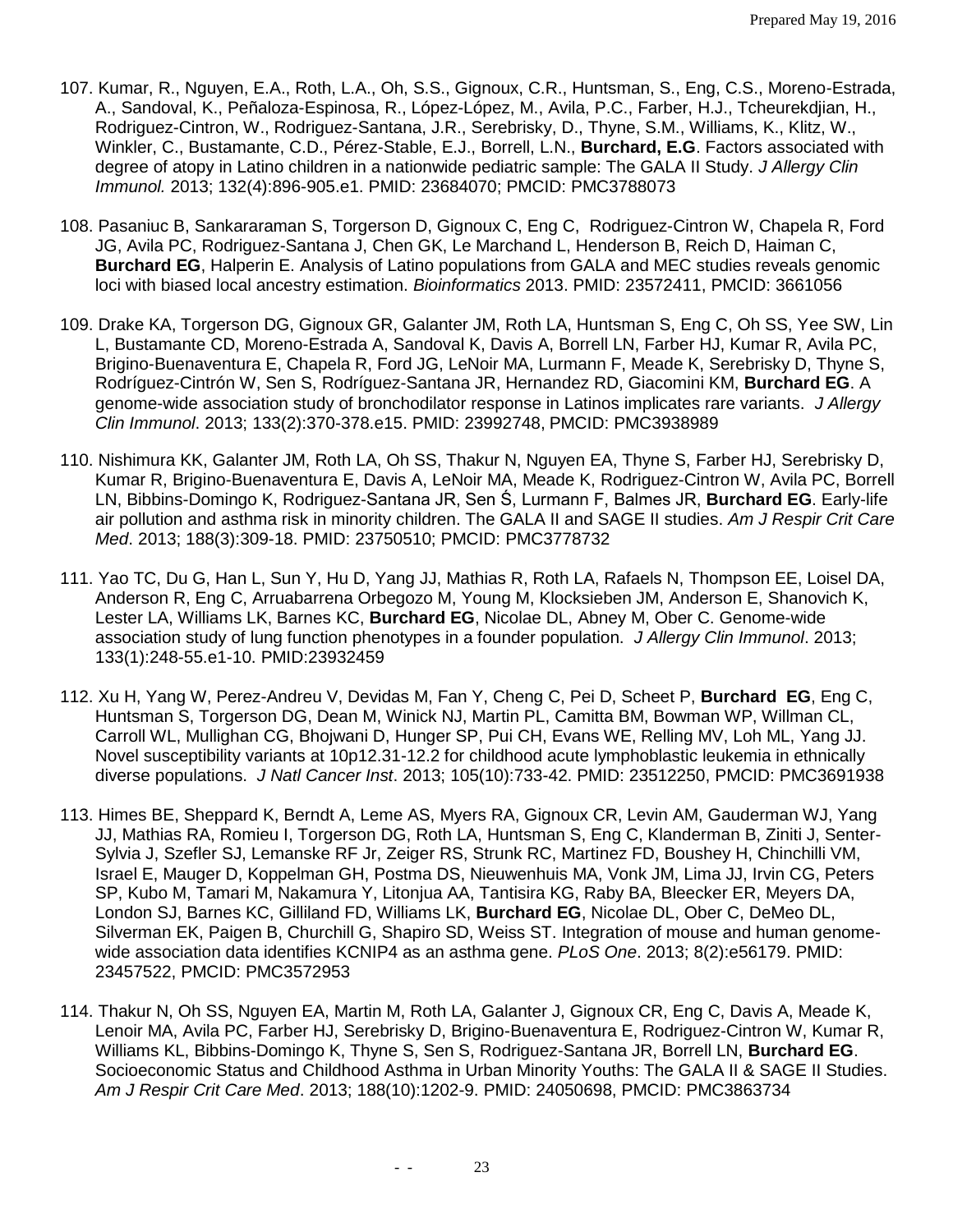- 115. Perez-Andreu V, Roberts KG, Harvey RC, Yang W, Cheng C, Pei D, Xu H, Gastier-Foster J, E S, Lim JY, Chen IM, Fan Y, Devidas M, Borowitz MJ, Smith C, Neale G, **Burchard EG**, Torgerson DG, Klussmann FA, Villagran CR, Winick NJ, Camitta BM, Raetz E, Wood B, Yue F, Carroll WL, Larsen E, Bowman WP, Loh ML, Dean M, Bhojwani D, Pui CH, Evans WE, Relling MV, Hunger SP, Willman CL, Mullighan CG, Yang JJ. Inherited GATA3 variants are associated with Ph-like childhood acute lymphoblastic leukemia and risk of relapse. *Nat Genet*. 2013; 45(12):1494-8. PMID: 24141364
- 116. Moreno-Estrada A, Gravel S, Zakharia F, McCauley JL, Byrnes JK, Gignoux CR, Ortiz-Tello PA, Martínez RJ, Hedges DJ, Morris RW, Eng C, Sandoval K, Acevedo-Acevedo S, Norman PJ, Layrisse Z, Parham P, Martínez-Cruzado JC, **Burchard EG**, Cuccaro ML, Martin ER, Bustamante CD. Reconstructing the population genetic history of the Caribbean. *PLoS Genet*. 2013; 9(11):e1003925. PMID: 24244192; PMCID: PMC3828151
- 117. Gravel S, Zakharia F, Moreno-Estrada A, Byrnes JK, Muzzio M, Rodriguez-Flores JL, Kenny EE, Gignoux CR, Maples BK, Guiblet W, Dutil J, Via M, Sandoval K, Bedoya G; 1000 Genomes Project, Oleksyk TK, Ruiz-Linares A, **Burchard EG**, Martinez-Cruzado JC, Bustamante CD. Reconstructing native american migrations from whole-genome and whole-exome data. *PLoS Genet*. 2013; 9(12):e1004023. PMID: 24385924; PMCID: PMC3873240
- 118. Galanter JM, Gignoux CR, Torgerson DG, Roth LA, Eng C, Oh SS, Nguyen EA, Drake KA, Huntsman S, M.S, Hu D, Sen S, Davis A, Farber HJ, Avila PC, Brigino-Buenaventura E, LeNoir MA, Meade K, Serebrisky D, Borrell LN, Rodríguez-Cintrón W, Moreno Estrada A, Sandoval Mendoza K, Winkler CA, Klitz W, Romieu I, London SJ, Gilliland F, Martinez F, Bustamante C, Williams K, Kumar R, Rodríguez-Santana JR, **Burchard EG**. GWAS and admixture mapping identify different asthma-associated loci in Latinos: The GALA II Study. *J Allergy Clin Immunol*. 2014;PMID: 24406073
- 119. Padhukasahasram B, Yang JJ, Levin AM, Yang M, **Burchard EG**, Kumar R, Kwok PY, Seibold MA, Lanfear DE, Williams LK. Gene-based association identifies SPATA13-AS1 as a pharmacogenomic predictor of inhaled short-acting beta-agonist response in multiple population groups. *Pharmacogenomics J.* 2014; PMID: 24418963
- 120. Poole A, Urbanek C, Eng C, Schageman J, Jacobson S, O'Connor BP, Galanter JM, Gignoux CR, Roth LA, Kumar R, Lutz S, Liu AH, Fingerlin TE, Setterquist RA, **Burchard EG**, Rodriguez-Santana J, Seibold MA. Dissecting childhood asthma with nasal transcriptomics distinguishes subphenotypes of disease. *J Allergy Clin Immunol*. 2014; 133(3):670-678.e12. PMID: 24495433
- 121. Thakur N, Martin M, Castellanos E, Oh SS, Roth LA, Eng C, Brigino-Buenaventura E, Davis A, Meade K, LeNoir MA, Farber HJ, Thyne S, Sen S, Bibbins-Domingo K, Borrell LN, **Burchard EG**. Socioeconomic status and asthma control in African American youth in SAGE II. *J Asthma*. 2014 May 14:1-9 PMID: 24654704
- 122. Thakur N, McGarry ME, S Oh S, M Galanter J, Finn PW, **Burchard EG**; ATS Health Equality Committee. The lung corps' approach to reducing health disparities in respiratory disease. *Am Thorac Soc.* 2014 May;11(4):655-60 PMID: 24697756
- 123. Myers RA, Scott NM, Gauderman WJ, Qiu W, Mathias RA, Romieu I, Levin AM, Pino-Yanes M, Graves PE, Barraza Villarreal A, Beaty TH, Carey VJ, Croteau-Chonka DC, Del Rio Navarro B, Edlund C, Hernandez-Cadena L, Navarro-Olivos E, Padhukasahasram B, Salam MT, Torgerson DG, Van den Berg DJ, Vora H, Bleecker ER, Meyers DA, Williams LK, Martinez FD, **Burchard EG**, Barnes KC. Genomewide interaction studies reveal sex-specific asthma risk alleles*. Hum Mol Genet.* 2014 May 13 PMID: 24824216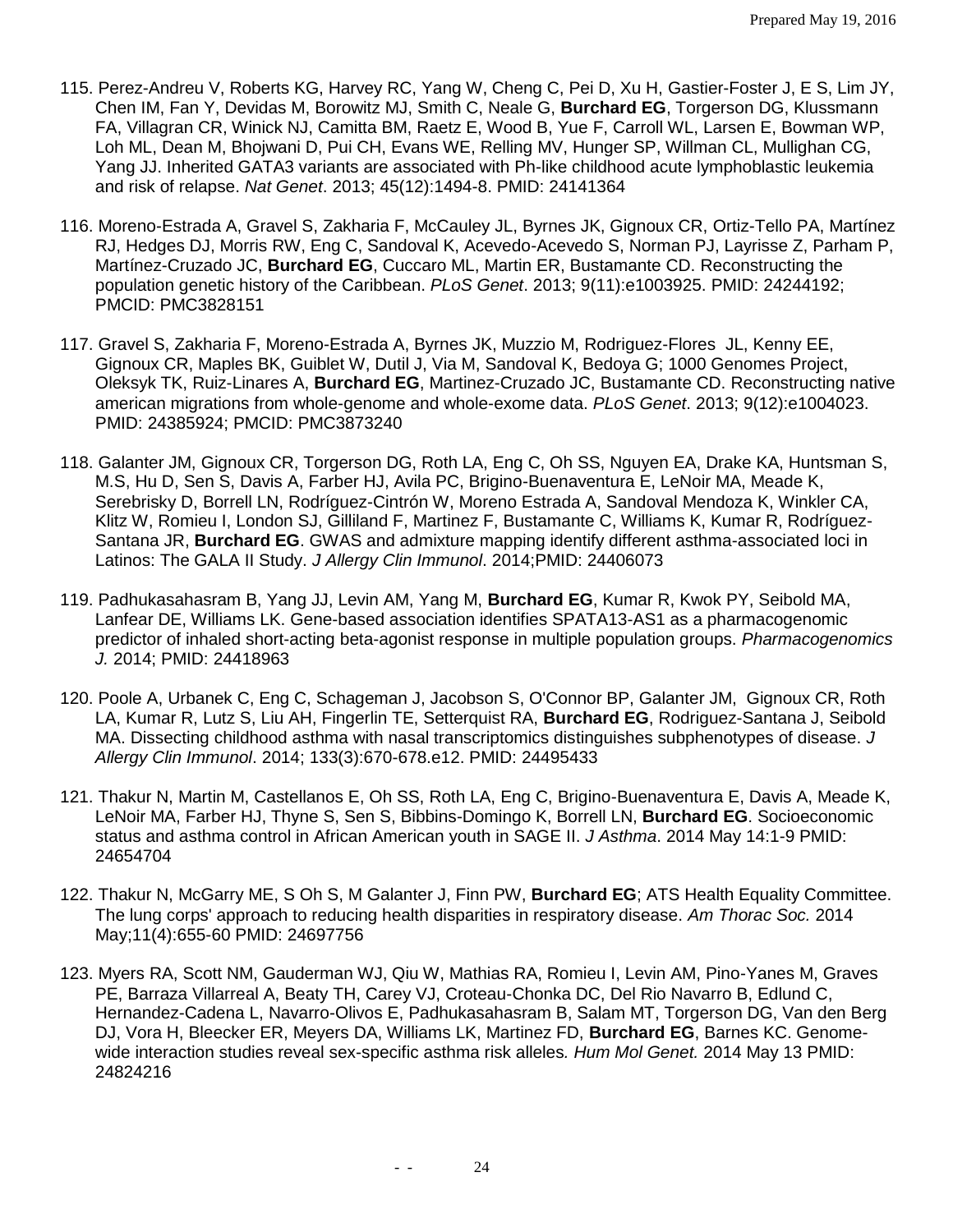- 124. Andrés Moreno-Estrada, Christopher R. Gignoux, Juan Carlos Fernández-López, Fouad Zakharia, Martin Sikora, Alejandra V. Contreras, Victor Acuña-Alonzo,Karla Sandoval Celeste Eng, Sandra Romero-Hidalgo, Patricia Ortiz-Tello, Victoria Robles, Eimear E. Kenny1, Ismael Nuño-Arana, Rodrigo Barquera-Lozano, Gastón Macín-Pérez, Julio Granados-Arriola, Scott Huntsman, Joshua M. Galanter, Marc Via, Jean G. Ford, Rocío Chapela, William Rodriguez-Cintron, Jose R. Rodríguez-Santana, Isabelle Romieu, Juan José Sienra-Monge, Blanca del Rio Navarro, Stephanie J. London, Andrés Ruiz-Linares, Rodrigo Garcia-Herrera, Karol Estrada, Alfredo Hidalgo-Miranda, Gerardo Jimenez-Sanchez, Alessandra Carnevale, Xavier Soberón, Samuel Canizales-Quinteros, Héctor Rangel-Villalobos, Irma Silva-Zolezzi,\***Esteban Gonzalez Burchard,**\*Carlos D. Bustamante. The genetics of Mexico recapitulates Native American substructure and affects biomedical traits. *Science*. 2014 Jun 13; 344(6189):1280-1285 PMID: 24926019 \*Shared senior authors
- 125. Loth DW, Artigas MS, Gharib SA, Wain LV, Franceschini N, Koch B, Pottinger TD, Smith AV, Duan Q, Oldmeadow C, Lee MK, Strachan DP, James AL, Huffman JE, Vitart V, Ramasamy A, Wareham NJ, Kaprio J, Wang XQ, Trochet H, Kähönen M, Flexeder C, Albrecht E, Lopez LM, de Jong K, Thyagarajan B, Alves AC, Enroth S, Omenaas E, Joshi PK, Fall T, Viñuela A, Launer LJ, Loehr LR, Fornage M, Li G, Wilk JB, Tang W, Manichaikul A, Lahousse L, Harris TB, North KE, Rudnicka AR, Hui J, Gu X, Lumley T, Wright AF, Hastie ND, Campbell S, Kumar R, Pin I, Scott RA, Pietiläinen KH, Surakka I, Liu Y, Holliday EG, Schulz H, Heinrich J, Davies G, Vonk JM, Wojczynski M, Pouta A, Johansson A, Wild SH, Ingelsson E, Rivadeneira F, Völzke H, Hysi PG, Eiriksdottir G, Morrison AC, Rotter JI, Gao W, Postma DS, White WB, Rich SS, Hofman A, Aspelund T, Couper D, Smith LJ, Psaty BM, Lohman K, **Burchard EG**, Uitterlinden AG, Garcia M, Joubert BR, McArdle WL, Musk AB, Hansel N,Heck bert SR, Zgaga L, van Meurs JB, Navarro P, Rudan I, Oh YM, Redline S, Jarvis DL, Zhao JH, Rantanen T, O'Connor GT, Ripatti S, Scott RJ, Karrasch S, Grallert H, Gaddis NC, Starr JM, Wijmenga C, Minster RL, Lederer DJ, Pekkanen J, Gyllensten U, Campbell H, Morris AP, Gläser S, Hammond CJ, Burkart KM, Beilby J, Kritchevsky SB, Gudnason V, Hancock DB, Williams OD, Polasek O, Zemunik T, Kolcic I, Petrini MF, Wist M. Kim WJ, Porteous DJ, Scotland G, Smith BH, Viljanen A, Heliövaara M, Attia JR, Sayers I, Hampel R, Gieger C, Deary IJ, Boezen HM, Newman A, Jarvelin MR, Wilson JF, Lind L, Stricker BH, Teumer A, Spector TD, Melén E, Peters MJ, Lange LA, Barr RG, Bracke KR, Verhamme FM, Sung J, Hiemstra PS, Cassano PA, Sood A, Hayward C, Dupuis J, Hall IP, Brusselle GG, Tobin MD, London SJ. Genome-wide association analysis identifies six new loci associated with forced vital capacity. *Nat Genet*. 2014 Jun 15. PMID: 24929828
- 126. Levin AM, Wang Y, Wells KE, Padhukasahasram B, Yang JJ, **Burchard EG**, WilliamsLK. Nocturnal Asthma and the Importance of Race-ethnicity and Genetic Ancestry. *Am J Respir Crit Care Med*. 2014 Jun 17. PMID: 24937318
- 127. Bunyavanich S, Schadt EE, Himes BE, Lasky-Su J, Qiu W, Lazarus R, Ziniti JP, Cohain A, Linderman M, Torgerson DG, Eng CS, Pino-Yanes M, Padhukasahasram B, Yang JJ, Mathias RA, Beaty TH, Li X, Graves P, Romieu I, Del Rio Navarro B, Salam MT, Vora H, Nicolae DL, Ober C, Martinez FD, Bleecker ER, Meyers DA, Gauderman WJ, Gilliland F, **Burchard EG**, Barnes KC, Williams LK, London SJ, Zhang B, Raby BA, Weiss ST. Integrated Genome-wide Association, Coexpression Network, and Expression Single Nucleotide Polymorphism Analysis Identifies Novel Pathway in Allergic Rhinitis. *BMC Med Genomics*. 2014 Aug 2; 7(1):48. PMID: 25085501; PMCID: PMC4127082
- 128. Campbell CD, Mohajeri K, Malig M, Hormozdiari F, Nelson B, Du G, Patterson KM, Eng C, Torgerson DG, Hu D, Herman C, Chong JX, Ko A, O'Roak BJ, Krumm N, Vives L, Lee C, Roth LA, Rodriguez-Cintron W, Rodriguez-Santana J, Brigino-Buenaventura E, Davis A, Meade K, LeNoir MA, Thyne S, Jackson DJ, Gern JE, Lemanske RF Jr, Shendure J, Abney M, **Burchard EG**, Ober C, Eichler EE. Whole-genome sequencing of individuals from a founder population identifies candidate genes for asthma. *PLoS One*. 2014 Aug 12;9(8):e104396 PMID: 25116239; PMCID: PMC4130548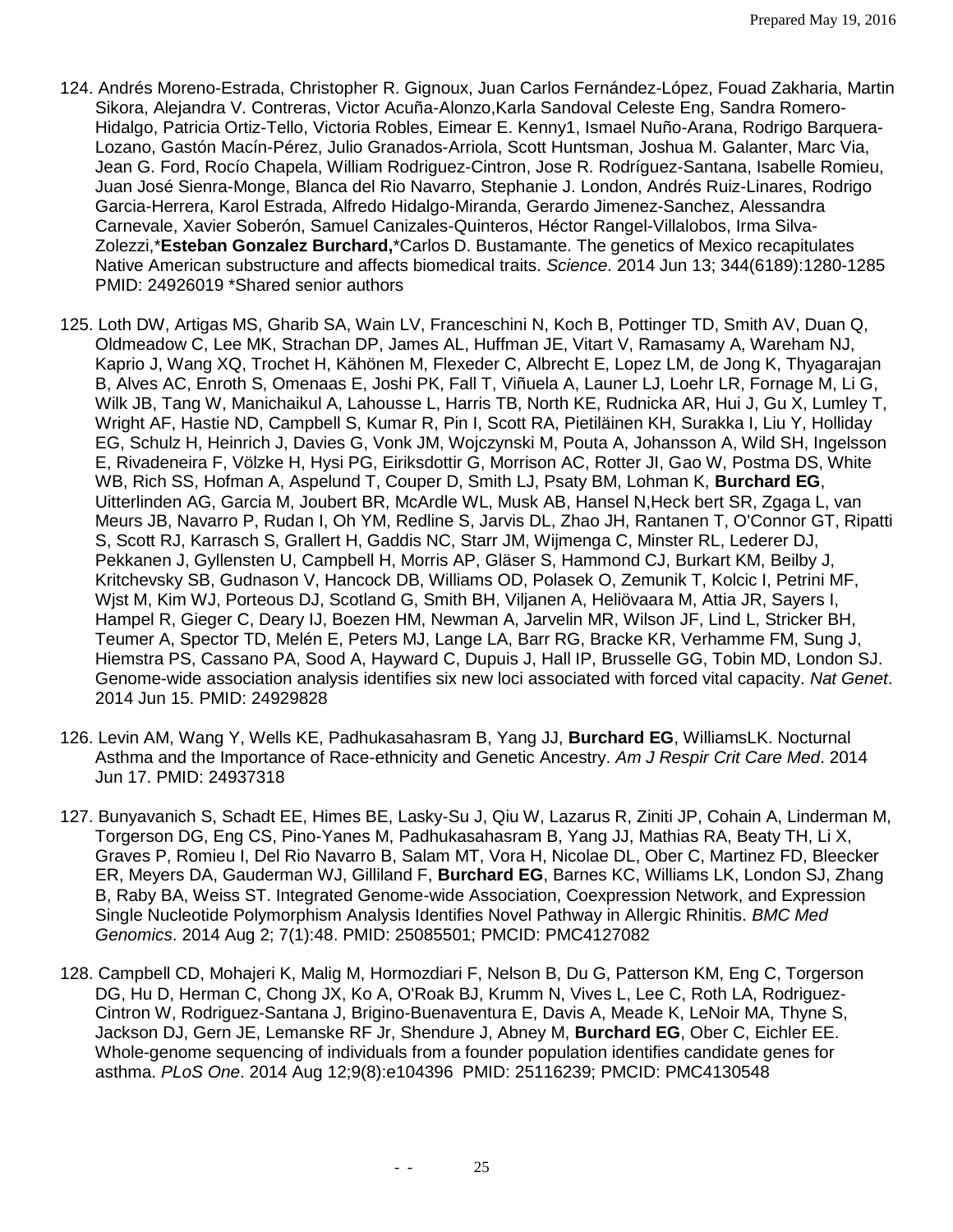- 129. **Burchard EG**. Medical research: Missing patients. *Nature* 2014 Sep 18; 513(7518):301-2. PMID: 25230631
- 130. Pino-Yanes M, Thakur N, Gignoux CR, Galanter JM, Roth LA, Eng C, Nishimura KK, Oh SS, Vora H, Huntsman S, Nguyen EA, Hu D, Drake KA, Conti DV, Moreno-Estrada A, Sandoval K, Winkler CA, Borrell LN, Lurmann F, Islam TS, Davis A, Farber HJ, Meade K, Avila PC, Serebrisky D, Bibbins-Domingo K, Lenoir MA, Ford JG, Brigino-Buenaventura E, Rodriguez-Cintron W, Thyne SM, Sen S, Rodriguez-Santana JR, Bustamante CD, Williams LK, Gilliland FD, Gauderman WJ, Kumar R, Torgerson DG, **Burchard EG**. Genetic ancestry influences asthma susceptibility and lung function among Latinos. *J Allergy Clin Immunol*. 2014 Sep 13. PMID: 25301036
- 131. **Burchard EG**, Oh SS, Foreman MG, Celedón JC. Moving Toward True Inclusion of Racial/Ethnic Minorities in Federally Funded Studies: a Key Step for Achieving Respiratory Health Equality in the U.S. *Am J Respir Crit Care Med*. 2015 Jan 13 PMID: 25584658
- 132. Igartua C, Myers RA, Mathias RA, Pino-Yanes M, Eng C, Graves PE, Levin AM,Del-Rio-Navarro BE, Jackson DJ, Livne OE, Rafaels N, Edlund CK, Yang JJ, Huntsman S, Salam MT, Romieu I, Mourad R, Gern JE, Lemanske RF, Wyss A, Hoppin JA, Barnes KC, **Burchard EG**, Gauderman WJ, Martinez FD, Raby BA, Weiss ST, Williams LK, London SJ, Gilliland FD, Nicolae DL, Ober C. Ethnic-specific associations of rare and low-frequency DNA sequence variants with asthma. *Nat Commun*. 2015 Jan 16; 6:5965. PubMed PMID: 25591454; PMCID:PMC4309441
- 133. McGarry ME, Castellanos E, Thakur N, Oh SS, Eng C, Davis A, Meade K, LeNoir MA, Avila PC, Farber HJ, Serebrisky D, Brigino-Buenaventura E, Rodriguez-Cintron W, Kumar R, Bibbins-Domingo K, Thyne SM, Sen S, Rodriguez-Santana JR, Borrell LN, **Burchard EG**. Obesity and Bronchodilator Response in African-American and Hispanic Children and Adolescents with Asthma. *Chest*. 2015 Mar 5. PMID: 25742612
- 134. Park DS, Baran Y, Hormozdiari F, Eng C, Torgerson DG, **Burchard EG**, Zaitlen N. PIGS: improved estimates of identity-by-descent probabilities by probabilistic IBD graph sampling. *BMC Bioinformatics*. 2015;16 Suppl 5:S9 PMID: 25860540; PMCID: PMC4402697
- 135. Acosta-Herrera M, Pino-Yanes M, Ma SF, Barreto-Luis A, Corrales A, Cumplido J, Pérez-Rodríguez E, Campo P, Eng C, García-Robaina JC, Quintela I, Villar J, Blanca M, Carracedo Á, Carrillo T, Garcia JG, Torgerson DG, **Burchard EG**, Flores C. Fine mapping of the myosin light chain kinase gene (MYLK) replicates the association with asthma in populations of Spanish descent. *J Allergy Clin Immunol*. 2015 May 26 PMID: 26025125
- 136. Park DS, Brown B, Eng C, Huntsman S, Hu D, Torgerson DG, **Burchard EG**, Zaitlen N. Adapt-Mix: learning local genetic correlation structure improves summary statistics-based analyses. *Bioinformatics*. 2015 Jun 15; 31 (12):i181-i189. PMID: 26072481
- 137. Pino-Yanes M, Gignoux CR, Galanter JM, Levin AM, Campbell CD, Eng C, Huntsman S, Nishimura KK, Gourraud PA, Mohajeri K, O'Roak BJ, Hu D, Mathias RA, Nguyen EA,Roth LA, Padhukasahasram B, Moreno-Estrada A, Sandoval K, Winkler CA, Lurmann F, Davis A, Farber HJ, Meade K, Avila PC, Serebrisky D, Chapela R, Ford JG, LenoirMA, Thyne SM, Brigino-Buenaventura E, Borrell LN, Rodriguez-Cintron W, Sen S,Kumar R, Rodriguez-Santana JR, Bustamante CD, Martinez FD, Raby BA, Weiss ST,Nicolae DL, Ober C, Meyers DA, Bleecker ER, Mack SJ, Hernandez RD, Eichler EE,Barnes KC, Williams LK, Torgerson DG, **Burchard EG**. Genome-wide association study and admixture mapping reveal new loci associated with total IgE levels in Latinos. *J Allergy Clin Immunol*. 2015 Jun;135(6):1502- 10 PMID: 25488688; PMCID: PMC4458233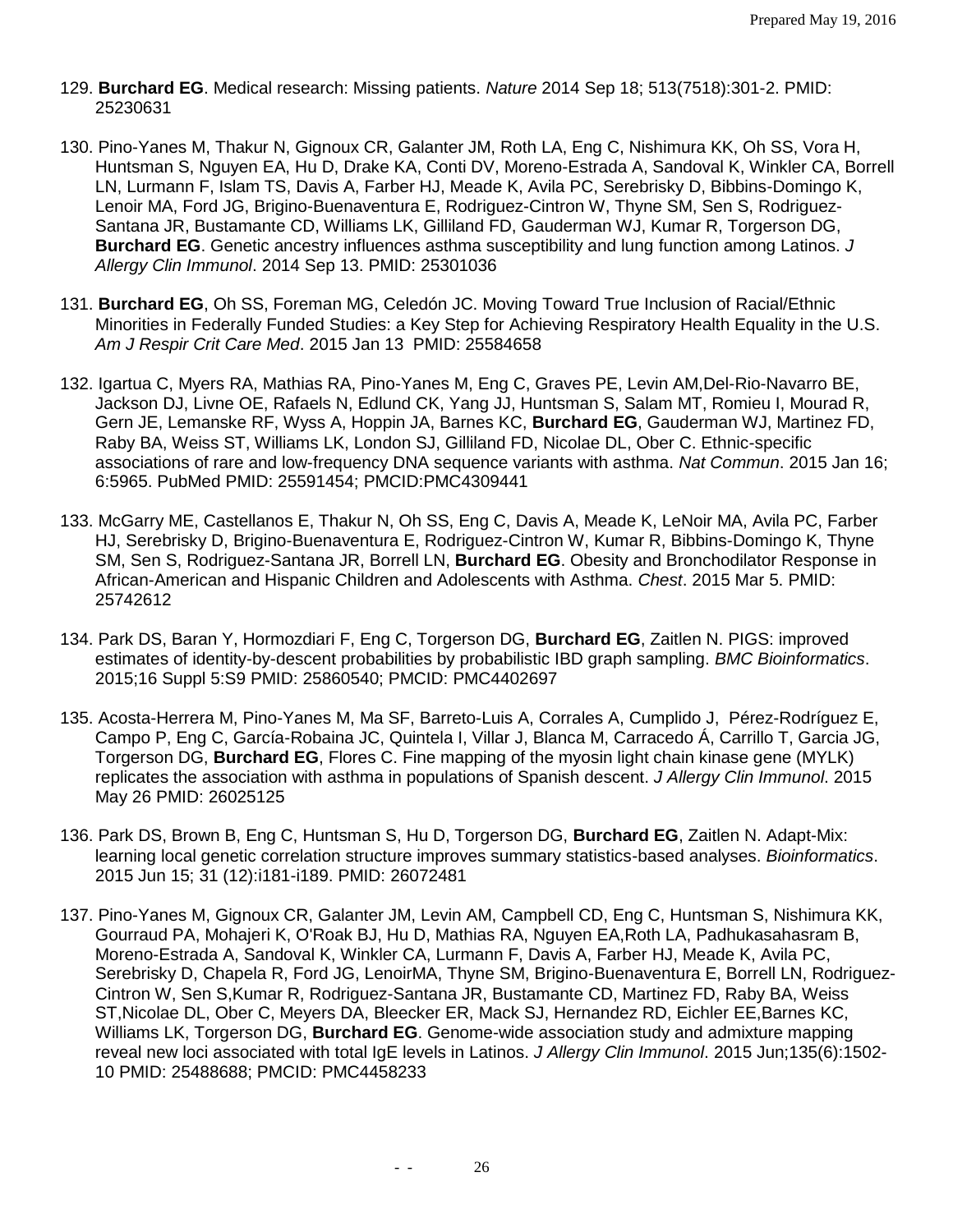- 138. Vijverberg SJ, Koster ES, Tavendale R, Leusink M, Koenderman L, Raaijmakers JA, Postma DS, Koppelman GH, Turner SW, Mukhopadhyay S, Tse SM, Tantisira KG,Hawcutt DB, Francis B, Pir mohamed M, Pino-Yanes M, Eng C, **Burchard EG**, Palmer CN, Maitland-van der Zee AH. ST13 polymorphisms and their effect on exacerbations in steroid-treated asthmatic children and young adults. *Clin Exp Allergy*. 2015 Jun;45(6):1051-9.PMID: 25616159; PMCID: PMC4461653
- 139. Baran Y, Subramaniam M, Biton A, Tukiainen T, Tsang EK, Rivas MA, Pirinen M, Gutierrez-Arcelus M, Smith KS, Kukurba KR, Zhang R, Eng C, Torgerson DG, Urbanek C; GTEx Consortium, Li JB, Rodriguez-Santana JR, **Burchard EG**, Seibold MA, MacArthur DG, Montgomery SB, Zaitlen NA, Lappalainen T. The landscape of genomic imprinting across diverse adult human tissues. *Genome Res.* 2015 Jul; 25(7):927- 36. PMID: 25953952; PMCID: PMC4484390
- 140. Brehm JM, Ramratnam SK, Tse SM, Croteau-Chonka DC, Pino-Yanes M, Rosas-Salazar C, Litonjua AA, Raby BA, Boutaoui N, Han YY, Chen W, Forno E, Marsland AL, Nugent NR, Eng C, Colón-Semidey A, Alvarez M, Acosta-Pérez E, Spear ML, Martinez FD, Avila L, Weiss ST, Soto-Quiros M, Ober C, Nicolae DL, Barnes KC, Lemanske RF Jr, Strunk RC, Liu A, London SJ, Gilliland F, Sleiman P, March M, Hakonarson H, Duan QL, Kolls JK, Fritz GK, Hu D, Fani N, Stevens JS, Almli LM, **Burchard EG**, Shin J, McQuaid EL, Ressler K, Canino G, Celedón JC. Stress and Bronchodilator Response in Children with Asthma. *Am J Respir Crit Care Med*. 2015 Jul 1; 192(1):47-56. PubMed PMID: 25918834
- 141. Yue JK, Pronger AM, Ferguson AR, Temkin NR, Sharma S, Rosand J, Sorani MD,McAllister TW, Barber J, Winkler EA, **Burchard EG**, Hu D, Lingsma HF, Cooper SR,Puccio AM, Okonkwo DO, Diaz-Arrastia R, Manley GT; COBRIT Investigators; TRACK-TBI Investigators. Association of a common genetic variant within ANKK1 with six-month cognitive performance after traumatic brain injury. *Neurogenetics*. 2015 Jul; 16(3):169-80. PubMed PMID: 25633559
- 142. Brehm JM, Man Tse S, Croteau-Chonka DC, Forno E, Litonjua AA, Raby BA, Chen W, Yan Q, Boutaoui N, Acosta-Pérez E, Avila L, Weiss ST, Soto-Quiros M, Cloutier MM, Hu D, Pino-Yanes M, Wenzel SE, Spear ML, Kolls JK, **Burchard EG**, Canino G, Celedón JC. A Genome-Wide Association Study of Postbronchodilator Lung Function in Children with Asthma. *Am J Respir Crit Care Med*. 2015 Sep 1; 192(5):634-7. PubMed PMID: 26325155; PubMed Central PMCID: PMC4595689
- 143. Chu HW, Rios C, Huang C, Wesolowska-Andersen A, **Burchard EG**, O'Connor BP, Fingerlin TE, Nichols D, Reynolds SD, Seibold MA. CRISPR-Cas9-mediated gene knockout in primary human airway epithelial cells reveals a proinflammatory role for MUC18. *Gene Ther*. 2015 Oct; 22(10):822-9. PubMed PMID: 26043872; PubMed Central PMCID: PMC4600011
- 144. Zou JY, Park DS, **Burchard EG**, Torgerson DG, Pino-Yanes M, Song YS, Sankararaman S, Halperin E, Zaitlen N. Genetic and socioeconomic study of mate choice in Latinos reveals novel assortment patterns. *Proc Natl Acad Sci U S A*. 2015 Nov 3; 112(44):13621-6. PubMed PMID: 26483472; PubMed Central PMCID: PMC4640764
- 145. Padhukasahasram B, Reddy CK, Levin AM, **Burchard EG**, Williams LK. Powerful Tests for Multi-Marker Association Analysis Using Ensemble Learning. *PLoS One*. 2015 Nov 30; 10(11):e0143489. PubMed PMID: 26619286; PubMed Central PMCID: PMC4664402
- 146. Costa GN, Dudbridge F, Fiaccone RL, da Silva TM, Conceição JS, Strina A, Figueiredo CA, Magalhães WC, Rodrigues MR, Gouveia MH, Kehdy FS, Horimoto AR, Horta B, **Burchard EG**, Pino-Yanes M, Del Rio Navarro B, Romieu I, Hancock DB, London S, Lima-Costa MF, Pereira AC, Tarazona E, Rodrigues LC, Barreto ML. A genome-wide association study of asthma symptoms in Latin American children. *BMC Genet.* 2015 Dec 3; 16:141. PubMed PMID: 26635092; PubMed Central PMCID: PMC4669662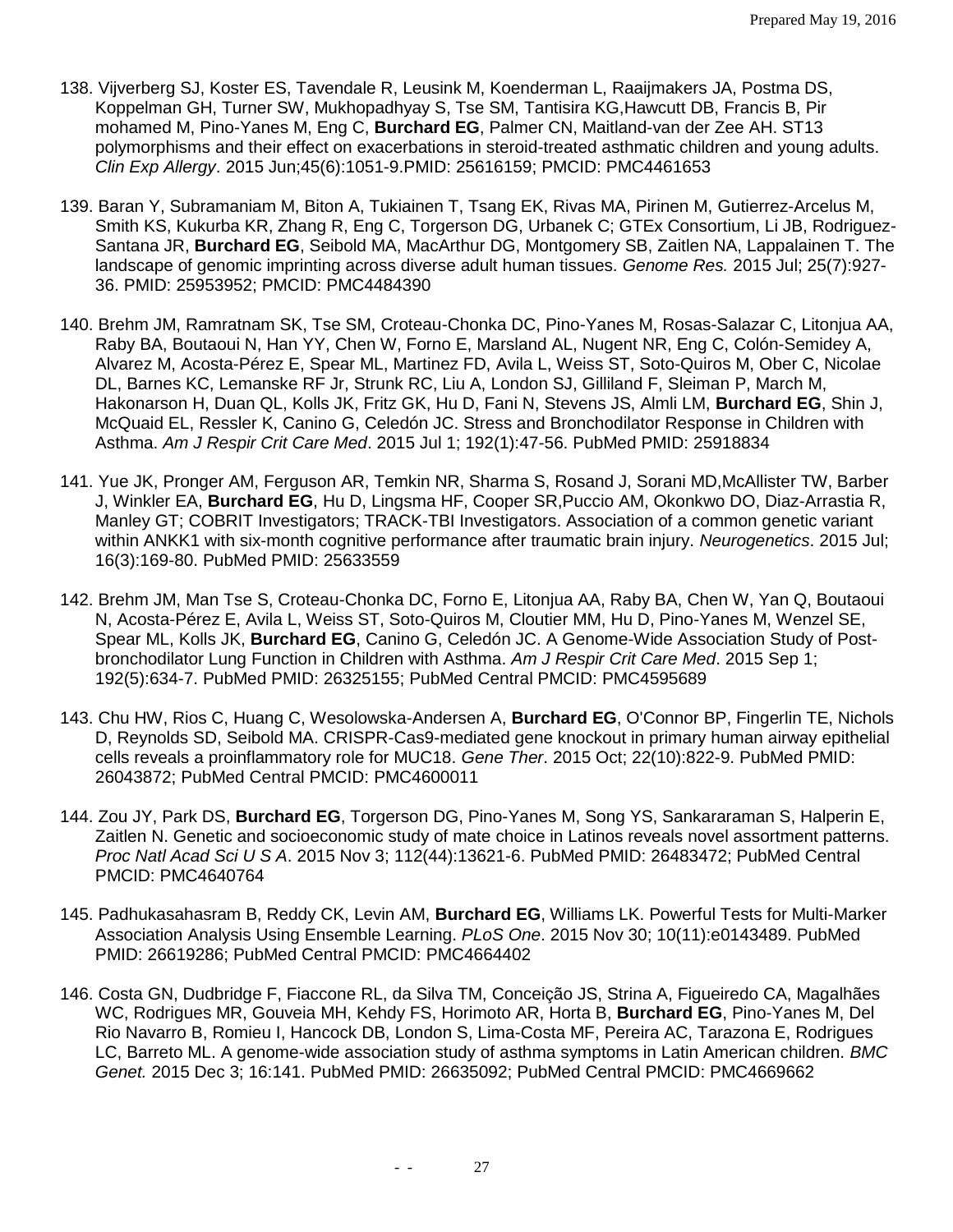- 147. Oh SS, Galanter J, Thakur N, Pino-Yanes M, Barcelo NE, White MJ, de Bruin DM, Greenblatt RM, Bibbins-Domingo K, Wu AH, Borrell LN, Gunter C, Powe NR, **Burchard EG**. Diversity in Clinical and Biomedical Research: A Promise Yet to Be Fulfilled. *PLoS Med*. 2015 Dec 15; 12(12):e1001918. PubMed PMID: 26671224; PubMed Central PMCID: PMC4679830
- 148. EArly Genetics and Lifecourse Epidemiology (EAGLE) Eczema Consortium; Australian Asthma Genetics Consortium(AAGC); Australian Asthma Genetics Consortium AAGC. [Ried JS,](http://www.ncbi.nlm.nih.gov/pubmed/?term=Ried%20JS) [Li J,](http://www.ncbi.nlm.nih.gov/pubmed/?term=Li%20J) [Zuo XB,](http://www.ncbi.nlm.nih.gov/pubmed/?term=Zuo%20XB) [Zheng](http://www.ncbi.nlm.nih.gov/pubmed/?term=Zheng%20XD)  [XD,](http://www.ncbi.nlm.nih.gov/pubmed/?term=Zheng%20XD) [Yin XY,](http://www.ncbi.nlm.nih.gov/pubmed/?term=Yin%20XY) [Sun LD,](http://www.ncbi.nlm.nih.gov/pubmed/?term=Sun%20LD) [McAleer MA,](http://www.ncbi.nlm.nih.gov/pubmed/?term=McAleer%20MA) [O'Regan GM,](http://www.ncbi.nlm.nih.gov/pubmed/?term=O%27Regan%20GM) [Fahy CM,](http://www.ncbi.nlm.nih.gov/pubmed/?term=Fahy%20CM) [Campbell LE,](http://www.ncbi.nlm.nih.gov/pubmed/?term=Campbell%20LE) [Macek M,](http://www.ncbi.nlm.nih.gov/pubmed/?term=Macek%20M) [Kurek M,](http://www.ncbi.nlm.nih.gov/pubmed/?term=Kurek%20M) [Hu D,](http://www.ncbi.nlm.nih.gov/pubmed/?term=Hu%20D) [Eng](http://www.ncbi.nlm.nih.gov/pubmed/?term=Eng%20C)  [C,](http://www.ncbi.nlm.nih.gov/pubmed/?term=Eng%20C) [Postma DS,](http://www.ncbi.nlm.nih.gov/pubmed/?term=Postma%20DS) [Feenstra B,](http://www.ncbi.nlm.nih.gov/pubmed/?term=Feenstra%20B) [Geller F,](http://www.ncbi.nlm.nih.gov/pubmed/?term=Geller%20F) [Hottenga JJ,](http://www.ncbi.nlm.nih.gov/pubmed/?term=Hottenga%20JJ) [Middeldorp CM,](http://www.ncbi.nlm.nih.gov/pubmed/?term=Middeldorp%20CM) [Hysi P,](http://www.ncbi.nlm.nih.gov/pubmed/?term=Hysi%20P) [Bataille V,](http://www.ncbi.nlm.nih.gov/pubmed/?term=Bataille%20V) [Spector T,](http://www.ncbi.nlm.nih.gov/pubmed/?term=Spector%20T) [Tiesler](http://www.ncbi.nlm.nih.gov/pubmed/?term=Tiesler%20CM)  [CM,](http://www.ncbi.nlm.nih.gov/pubmed/?term=Tiesler%20CM) [Thiering E,](http://www.ncbi.nlm.nih.gov/pubmed/?term=Thiering%20E) [Pahukasahasram B,](http://www.ncbi.nlm.nih.gov/pubmed/?term=Pahukasahasram%20B) [Yang JJ](http://www.ncbi.nlm.nih.gov/pubmed/?term=Yang%20JJ)[,Imboden M,](http://www.ncbi.nlm.nih.gov/pubmed/?term=Imboden%20M) [Huntsman S,](http://www.ncbi.nlm.nih.gov/pubmed/?term=Huntsman%20S) [Vilor-Tejedor N,](http://www.ncbi.nlm.nih.gov/pubmed/?term=Vilor-Tejedor%20N) [Relton](http://www.ncbi.nlm.nih.gov/pubmed/?term=Relton%20CL)  [CL,](http://www.ncbi.nlm.nih.gov/pubmed/?term=Relton%20CL) [Myhre R,](http://www.ncbi.nlm.nih.gov/pubmed/?term=Myhre%20R) [Nystad W,](http://www.ncbi.nlm.nih.gov/pubmed/?term=Nystad%20W) [Custovic A,](http://www.ncbi.nlm.nih.gov/pubmed/?term=Custovic%20A) [Weiss ST,](http://www.ncbi.nlm.nih.gov/pubmed/?term=Weiss%20ST) [Meyers DA,](http://www.ncbi.nlm.nih.gov/pubmed/?term=Meyers%20DA) [Söderhäll C,](http://www.ncbi.nlm.nih.gov/pubmed/?term=S%C3%B6derh%C3%A4ll%20C) [Melén E,](http://www.ncbi.nlm.nih.gov/pubmed/?term=Mel%C3%A9n%20E) [Ober C,](http://www.ncbi.nlm.nih.gov/pubmed/?term=Ober%20C) [Raby](http://www.ncbi.nlm.nih.gov/pubmed/?term=Raby%20BA)  [BA,](http://www.ncbi.nlm.nih.gov/pubmed/?term=Raby%20BA) [Simpson A,](http://www.ncbi.nlm.nih.gov/pubmed/?term=Simpson%20A) [Jacobsson B,](http://www.ncbi.nlm.nih.gov/pubmed/?term=Jacobsson%20B) [Holloway JW,](http://www.ncbi.nlm.nih.gov/pubmed/?term=Holloway%20JW) [Bisgaard H,](http://www.ncbi.nlm.nih.gov/pubmed/?term=Bisgaard%20H) [Sunyer J,](http://www.ncbi.nlm.nih.gov/pubmed/?term=Sunyer%20J) [Probst-Hensch NM,](http://www.ncbi.nlm.nih.gov/pubmed/?term=Probst-Hensch%20NM) [Williams](http://www.ncbi.nlm.nih.gov/pubmed/?term=Williams%20LK)  [LK,](http://www.ncbi.nlm.nih.gov/pubmed/?term=Williams%20LK) [Godfrey KM,](http://www.ncbi.nlm.nih.gov/pubmed/?term=Godfrey%20KM) [Wang CA,](http://www.ncbi.nlm.nih.gov/pubmed/?term=Wang%20CA) [Boomsma DI,](http://www.ncbi.nlm.nih.gov/pubmed/?term=Boomsma%20DI) [Melbye M,](http://www.ncbi.nlm.nih.gov/pubmed/?term=Melbye%20M) [Koppelman GH,](http://www.ncbi.nlm.nih.gov/pubmed/?term=Koppelman%20GH) [Jarvis D,](http://www.ncbi.nlm.nih.gov/pubmed/?term=Jarvis%20D) [McLean WH,](http://www.ncbi.nlm.nih.gov/pubmed/?term=McLean%20WH) [Irvine](http://www.ncbi.nlm.nih.gov/pubmed/?term=Irvine%20AD)  [AD,](http://www.ncbi.nlm.nih.gov/pubmed/?term=Irvine%20AD) [Zhang XJ,](http://www.ncbi.nlm.nih.gov/pubmed/?term=Zhang%20XJ) [Hakonarson H,](http://www.ncbi.nlm.nih.gov/pubmed/?term=Hakonarson%20H) [Gieger C,](http://www.ncbi.nlm.nih.gov/pubmed/?term=Gieger%20C) **[Burchard EG](http://www.ncbi.nlm.nih.gov/pubmed/?term=Burchard%20EG)**, [Martin NG,](http://www.ncbi.nlm.nih.gov/pubmed/?term=Martin%20NG) [Duijts L,](http://www.ncbi.nlm.nih.gov/pubmed/?term=Duijts%20L) [Linneberg A,](http://www.ncbi.nlm.nih.gov/pubmed/?term=Linneberg%20A) [Jarvelin](http://www.ncbi.nlm.nih.gov/pubmed/?term=Jarvelin%20MR)  [MR,](http://www.ncbi.nlm.nih.gov/pubmed/?term=Jarvelin%20MR) [Nöthen MM,](http://www.ncbi.nlm.nih.gov/pubmed/?term=N%C3%B6then%20MM) [Lau S,](http://www.ncbi.nlm.nih.gov/pubmed/?term=Lau%20S) [Hübner N,](http://www.ncbi.nlm.nih.gov/pubmed/?term=H%C3%BCbner%20N) [Lee YA,](http://www.ncbi.nlm.nih.gov/pubmed/?term=Lee%20YA) [Tamari M,](http://www.ncbi.nlm.nih.gov/pubmed/?term=Tamari%20M) [Hinds DA,](http://www.ncbi.nlm.nih.gov/pubmed/?term=Hinds%20DA) [Glass D,](http://www.ncbi.nlm.nih.gov/pubmed/?term=Glass%20D) [Brown SJ,](http://www.ncbi.nlm.nih.gov/pubmed/?term=Brown%20SJ) [Heinrich J,](http://www.ncbi.nlm.nih.gov/pubmed/?term=Heinrich%20J) [Evans](http://www.ncbi.nlm.nih.gov/pubmed/?term=Evans%20DM)  [DM,](http://www.ncbi.nlm.nih.gov/pubmed/?term=Evans%20DM) [Weidinger S.](http://www.ncbi.nlm.nih.gov/pubmed/?term=Weidinger%20S)Multi-ancestry genome-wide association study of 21,000 cases and 95,000 controls identifies new risk loci for atopic dermatitis. *Nat Genet*. 2015 Dec; 47(12):1449-56. PubMed PMID: 26482879
- 149. Santos C, Phillips C, Fondevila M, Daniel R, van Oorschot RA, **Burchard EG**, Schanfield MS, Souto L, Uacyisrael J, Via M, Carracedo Á, Lareu MV. Pacifiplex: an ancestry-informative SNP panel centred on Australia and the Pacific region. *Forensic Sci Int Genet.* 2016 Jan; 20:71-80. PubMed PMID: 26517174
- 150. Winkler EA, Yue JK, McAllister TW, Temkin NR, Oh SS, **Burchard EG**, Hu D, Ferguson AR, Lingsma HF, Burke JF, Sorani MD, Rosand J, Yuh EL, Barber J, Tarapore PE, Gardner RC, Sharma S, Satris GG, Eng C, Puccio AM, Wang KK, Mukherjee P, Valadka AB, Okonkwo DO, Diaz-Arrastia R, Manley GT; TRACK-TBI Investigators. COMT Val (158) Met polymorphism is associated with nonverbal cognition following mild traumatic brain injury. *Neurogenetics*. 2016 Jan; 17(1):31-41. PubMed PMID: 26576546.
- 151. Turner S, Francis B, Vijverberg S, Pino-Yanes M, Maitland-van der Zee AH, Basu K, Bignell L, Mukhopadhyay S, Tavendale R, Palmer C, Hawcutt D, Pirmohamed M, **Burchard EG**, Lipworth B; Pharmacogenomics in Childhood Asthma Consortium. Childhood asthma exacerbations and the Arg16 β (2)-receptor polymorphism: A meta-analysis stratified by treatment. *J Allergy Clin Immunol*. 2016 Jan 7. pii: S0091-6749(15)01734-0. PubMed PMID: 26774659
- 152. Neophytou AM, White MJ, Oh SS, Thakur N, Galanter JM, Nishimura KK, Pino-Yanes M, Torgerson DG, Gignoux CR, Eng C, Nguyen EA, Hu D, Mak AC, Kumar R, Seibold MA, Davis A, Farber HJ, Meade K, Avila PC, Serebrisky D, Lenoir MA, Brigino-Buenaventura E, Rodriguez-Cintron W, Bibbins-Domingo K, Thyne SM, Williams LK, Sen S, Gilliland FD, Gauderman WJ, Rodriguez-Santana JR, Lurmann F, Balmes JR, Eisen EA, **Burchard EG**. Air Pollution and Lung Function in Minority Youth with Asthma in the GALA II & SAGE II Studies. *Am J Respir Crit Care Med*. 2016 Jan 6. PubMed PMID: 26734713
- 153. Oh SS, White MJ, Gignoux CR, **Burchard EG**. Making Precision Medicine Socially Precise. Take a Deep Breath. *Am J Respir Crit Care Med*. 2016 Feb 15; 193(4):348-50. PubMed PMID: 26871667; PubMed Central PMCID: PMC4803087
- 154. Chan PY, Carrera Silva EA, De Kouchkovsky D, Joannas LD, Hao L, Hu D, Huntsman S, Eng C, Licona-Limón P, Weinstein JS, Herbert DR, Craft JE, Flavell RA, Repetto S, Correale J, **Burchard EG**, Torgerson DG, Ghosh S, Rothlin CV. The TAM family receptor tyrosine kinase TYRO3 is a negative regulator of type 2 immunity. *Science*. 2016 Apr 1; 352(6281):99-103. PubMed PMID: 27034374.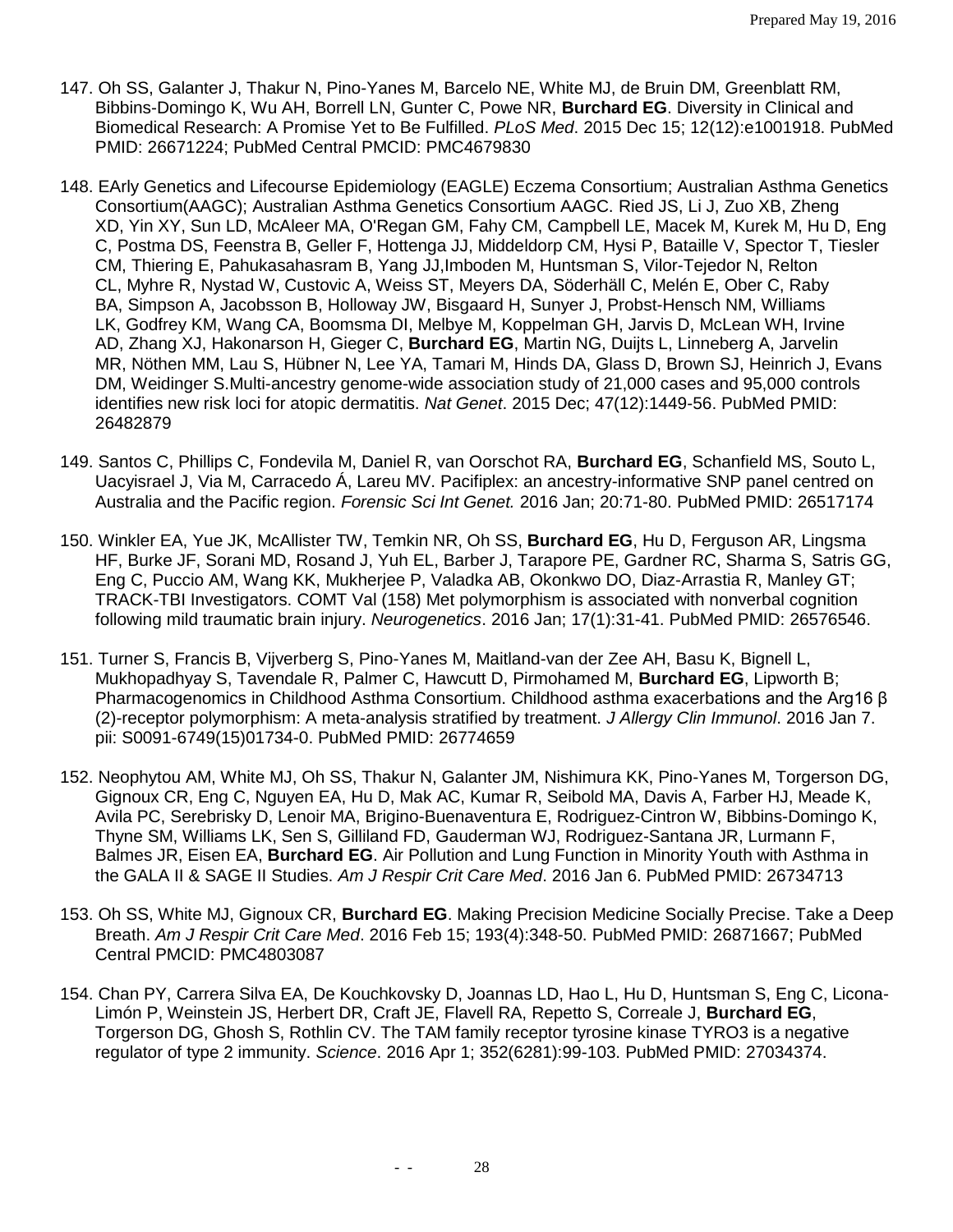- 155. Joubert BR, Felix JF, Yousefi P, Bakulski KM, Just AC, Breton C, Reese SE, Markunas CA, Richmond RC, Xu CJ, Küpers LK, Oh SS, Hoyo C, Gruzieva O, Söderhäll C, Salas LA, Baïz N, Zhang H, Lepeule J, Ruiz C, Ligthart S, Wang T, Taylor JA, Duijts L, Sharp GC, Jankipersadsing SA, Nilsen RM, Vaez A, Fallin MD, Hu D, Litonjua AA, Fuemmeler BF, Huen K, Kere J, Kull I, Munthe-Kaas MC, Gehring U, Bustamante M, Saurel-Coubizolles MJ, Quraishi BM, Ren J, Tost J, Gonzalez JR, Peters MJ, Håberg SE, Xu Z, van Meurs JB, Gaunt TR, Kerkhof M, Corpeleijn E, Feinberg AP, Eng C, Baccarelli AA, Benjamin Neelon SE, Bradman A, Merid SK, Bergström A, Herceg Z, Hernandez-Vargas H, Brunekreef B, Pinart M, Heude B, Ewart S, Yao J, Lemonnier N, Franco OH, Wu MC, Hofman A, McArdle W, Van der Vlies P, Falahi F, Gillman MW, Barcellos LF, Kumar A, Wickman M, Guerra S, Charles MA, Holloway J, Auffray C, Tiemeier HW, Smith GD, Postma D, Hivert MF, Eskenazi B, Vrijheid M, Arshad H, Antó JM, Dehghan A, Karmaus W, Annesi-Maesano I, Sunyer J, Ghantous A, Pershagen G, Holland N, Murphy SK, DeMeo DL, **Burchard EG**, Ladd-Acosta C, Snieder H, Nystad W, Koppelman GH, Relton CL, Jaddoe VW, Wilcox A, Melén E, London SJ. DNA Methylation in Newborns and Maternal Smoking in Pregnancy: Genome-wide Consortium Meta-analysis. *Am J Hum Genet*. 2016 Apr 7; 98(4):680-96. PubMed PMID: 27040690; PubMed Central PMCID: PMC4833289.
- 156. Rahmani E, Zaitlen N, Baran Y, Eng C, Hu D, Galanter J, Oh S, **Burchard EG**, Eskin E, Zou J, Halperin E. Sparse PCA corrects for cell type heterogeneity in epigenome-wide association studies. *Nat Methods*. 2016 May; 13(5):443-5. PubMed PMID: 27018579
- 157. Wells KE, Cajigal S, Peterson EL, Ahmedani BK, Kumar R, Lanfear DE, **Burchard EG**, Williams LK. Assessing differences in inhaled corticosteroid response by self-reported race-ethnicity and genetic ancestry among asthmatic subjects. *J Allergy Clin Immunol*. 2016 May; 137(5):1364-1369.e2. PubMed PMID: 27016472
- 158. White MJ, Risse-Adams O, Goddard P, Contreras MG, Adams J, Hu D, Eng C, Oh SS, Davis A, Meade K, Brigino-Buenaventura E, LeNoir MA, Bibbins-Domingo K, Pino-Yanes M, **Burchard EG**. Novel genetic risk factors for asthma in African American children: Precision Medicine and the SAGE II Study. *Immunogenetics*. 2016 May 3. PubMed PMID: 27142222.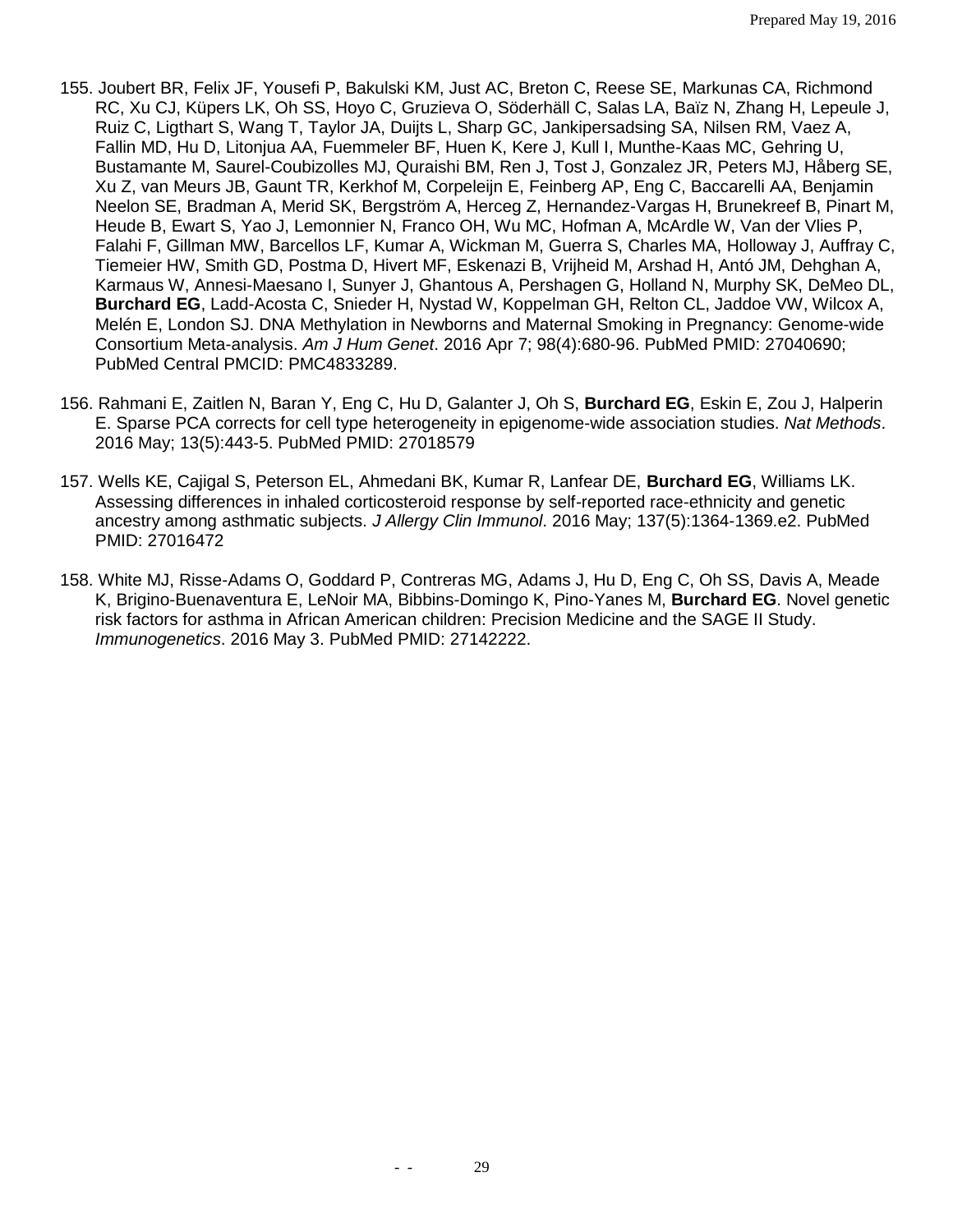# **REVIEWS AND CHAPTERS:**

- 1. Morris DG. and **Burchard EG.** Chapter 65: Genetics of Lung Disease. In: Baum's Textbook of Pulmonary Diseases (7<sup>th</sup> edition) Eds. J. D. Crapo, J. Glassroth, J. Karlinsky, T. E. King, Jr., Lippincott Williams & Wilkins, Philadelphia, PA.
- 2. Risch N, **Burchard EG**, Ziv E, Tang H. Classification of Humans in Biomedical Research: Genes, Race and Disease. *Genome Biology* 2002; 3(7):1-2007. PMID: 12184798
- 3. **Burchard EG**, Ziv E, Coyle N, Lin-Gomez S, Tang H, Karter AJ, Mountain J, Perez-Stable EJ, Sheppard D, Risch N. The Importance of Race and Ethnic Background in Biomedical Research and Clinical Practice. *New England Journal of Medicine.* 2003; 348(12):1077-1192. PMID: 12646676
- 4. Ziv E and **Burchard EG.** Human Population Structure and Genetic Association Studies. *Pharmacogenomics*. 2003; 4(4):431-41. PMID: 12831322
- 5. **González Burchard, E,** Borrell, LN, Choudhry, S, Naqvi, M, Tsai, HJ, Rodriguez-Santana, JR, Chapela, R, Rogers, SD, Mei, R, Rodriguez-Cintron, W, Arena, JF, Kittles, R, Perez-Stable, EJ, Ziv, E and Risch N. Latino Populations: A unique opportunity for the study of Race, Genetics and Social Environment in Epidemiologic Research. *American J Public Health* 2005; 95(12):2161-8. PMID: 16257940. PMCID: PMC1449501
- 6. Choudhry, S, Seibold, M.A.*,* Borrell, LN, Tang, H., Serebrisky, D., Chapela, R., Rodriguez-Santana, JR, Avila, P.C., Ziv, E., Rodriguez-Cintron, W., Risch, N.J., and **González Burchard, E.** Dissecting Complex Diseases in Complex Populations: Asthma in Latino Americans**.** *Proceedings of the American Thoracic Society*. 2007; 4(3):226-33. PMID: 17607004. PMCID: PMC2647623
- 7. Salari, K and **Burchard, E.G**. Latino populations: a unique opportunity for epidemiological research of asthma. *Paediatric Perinatal Epidemiology*. 2007; 21 Supplement 3:15-22. PMID: 17935571
- 8. Drake KA, Galanter JM, **González Burchard E**. Race, Ethnicity and Social Class and the Complex Etiologies of Asthma. *Pharmacogenomics*. 2008; 9(4):453-62. PMID: 18384258
- 9. Corvol H, **Burchard EG**. Pharmacogenetic response to albuterol among asthmatics. *Pharmacogenomics*. 2008; 9(5):505-10. PMID: 18466098
- 10. Via M, Ziv E, **Burchard EG**. Recent advances of genetic ancestry testing in biomedical research and direct to consumer testing. *Clin Genet*. 2009; 76(3):225-35. PMID: 19793051
- 11. Kroetz DL, Ahituv N, **Burchard EG**, Guo S, Sali A, Giacomini KM. Institutional Profile: The University of California Pharmacogenomics Center: at the interface of genomics, biological mechanisms and drug therapy. *Pharmacogenomics*. 2009; 10(10):1569-76. PMID: 19842929. PMCID: PMC2923222
- 12. Via M, Gignoux C, **Burchard EG**. The 1000 Genomes Project: new opportunities for research and social challenges. *Genome Med*. 2010; 2(1):3. PMID: 20193048. PMCID: PMC2829928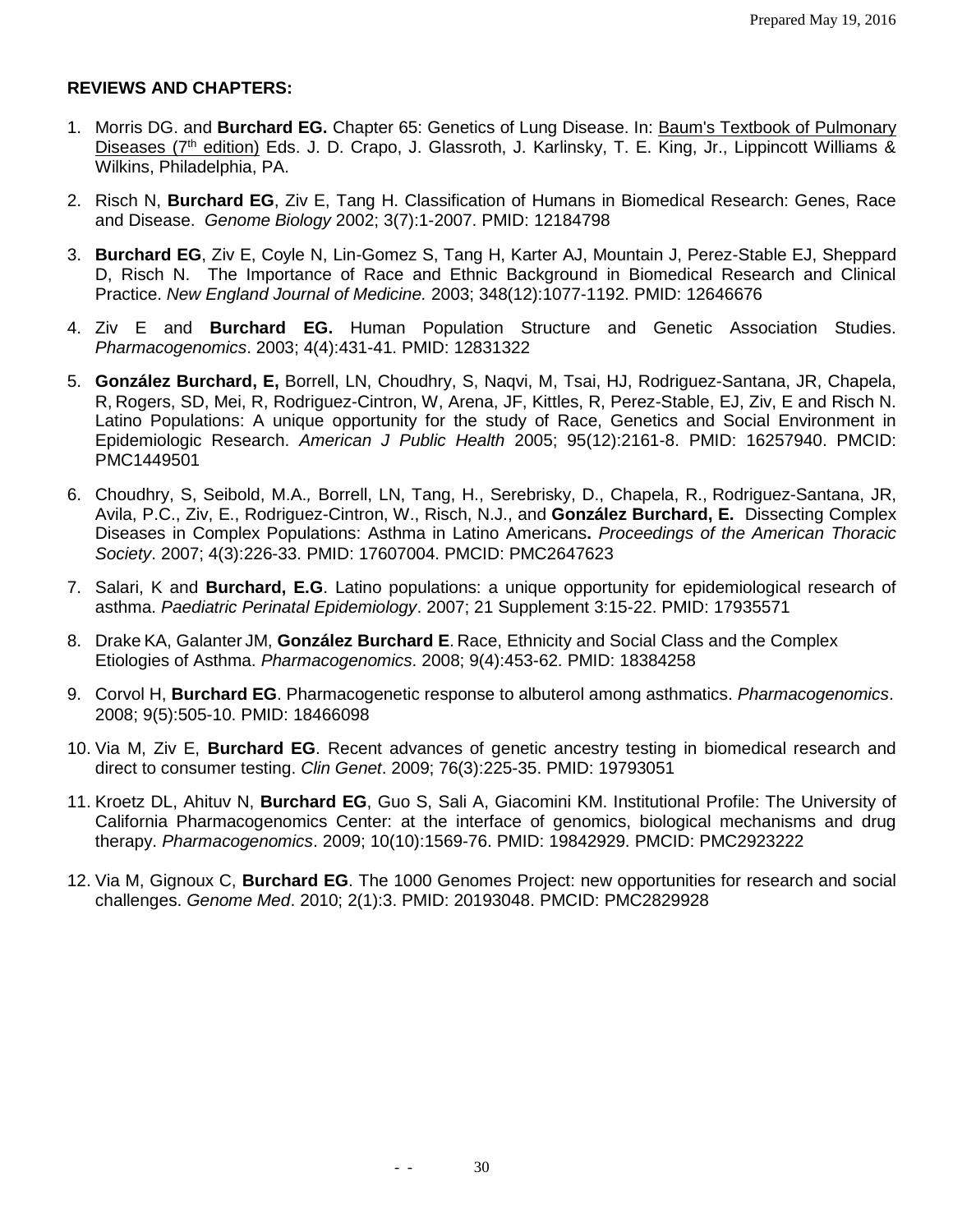#### **RESEARCH SUMMARY**

Asthma varies widely among different racial and ethnic groups. In the U.S., asthma prevalence, morbidity and mortality are highest in Puerto Ricans, intermediate in Dominicans and Cubans, and lowest in Mexicans and Central Americans. Socioeconomic and environmental differences do not fully explain this observation. One potential explanation is that there may be gene-environment interactions which can differentially modify risk for asthma in different racial/ethnic groups. These gene-environment interactions can be tested using genetic ancestry as a surrogate for genetic risk factors. Although the relative ancestral contributions to the contemporary Latino gene pool make each Latino ethnic group unique, there is substantial overlap in ancestry. Therefore, individuals with similar ancestral proportions may still belong to different Latino subgroups. Furthermore, most Latinos are unaware of their precise ancestry and report their ancestry based on the national origin of their family and their physical appearance. The unavailability of precise ancestry and the genetic complexity among Latinos may complicate asthma research studies in this population. On the other hand, precisely because of this complexity, Latinos present a unique opportunity to disentangle the clinical, social, environmental, and genetic underpinnings of population differences in asthma prevalence, severity and bronchodilator drug responsiveness.

My research interests' center on determining why there are significant disparities in asthma prevalence, asthma severity and even drug responsiveness to common asthma medications among racial/ethnic populations in the U.S. Specifically, we are investigating the complex interaction of social, genetic and environmental factors and their impact on asthma and asthma-related traits. To this end, we initiated four independent and parallel studies recruitment efforts in Hispanic/Latino and African American children to study gene-environment interactions for asthma. The two parallel studies in Hispanic/Latino children are: 1) Genetics of Asthma in Latino Americans (GALA) Study and the Genes-environments & Admixture in Latino Americans (GALA II). The African American studies are Study of African Americans, Asthma, Genes & Environments (SAGE I & II). The GALA studies are ongoing multicenter international collaborative efforts, designed to identify and directly compare clinical and genetic risk factors associated with asthma and asthma severity among Latino children. The goal of SAGE is to identify ethnic specific, pharmacogenetic, and asthma associated genetic risk factors among African Americans.